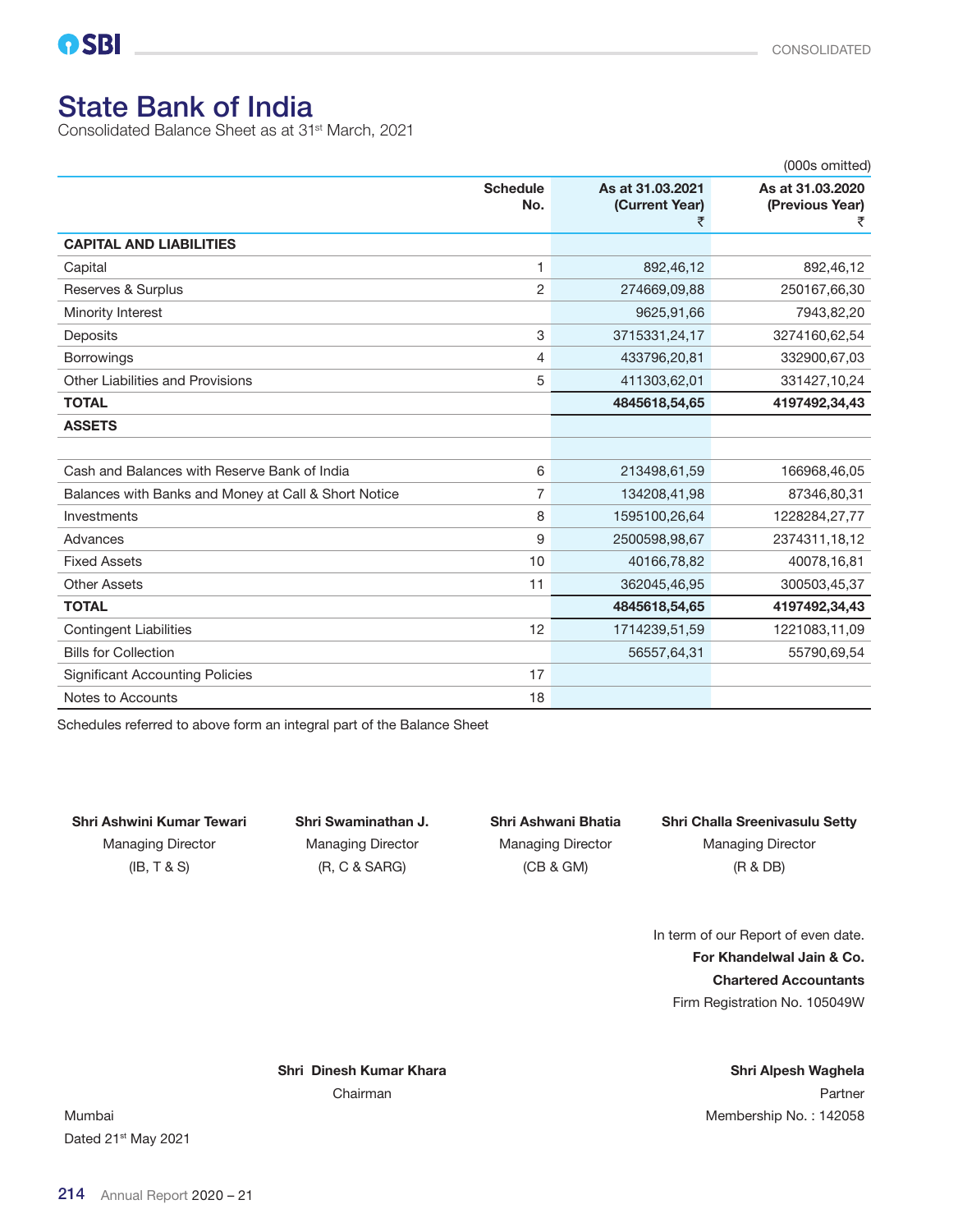# **Schedules**

# Schedule 1 - Capital

|                                                                                                                                                                                                                         |                                    | (000s omitted)                      |
|-------------------------------------------------------------------------------------------------------------------------------------------------------------------------------------------------------------------------|------------------------------------|-------------------------------------|
|                                                                                                                                                                                                                         | As at 31.03.2021<br>(Current Year) | As at 31.03.2020<br>(Previous Year) |
| Authorised Capital:<br>5000,00,00,000 equity shares of $\bar{\tau}$ 1/- each<br>(Previous Year 5000,00,00,000 equity shares of $\bar{\tau}$ 1/- each)                                                                   | 5000,00,00                         | 5000,00,00                          |
| Issued Capital:<br>892,54,05,164 equity shares of ₹1/- each<br>(Previous Year 892,54,05,164 equity shares of $\bar{\tau}$ 1/- each)                                                                                     | 892,54,05                          | 892,54,05                           |
| Subscribed and Paid up Capital:<br>892,46,11,534 equity shares of ₹1/- each<br>(Previous Year 892,46,11,534 equity shares of $\bar{\tau}$ 1/- each)                                                                     | 892,46,12                          | 892,46,12                           |
| The above includes 10,97,28,170 equity shares of $\bar{\tau}$ 1/- each (Previous Year<br>11,03,42,880 equity shares of ₹1/- each) represented by 1,09,72,817 (Previous Year<br>1,10,34,288) Global Depository Receipts] |                                    |                                     |
| <b>TOTAL</b>                                                                                                                                                                                                            | 892,46,12                          | 892,46,12                           |

# Schedule 2 - Reserves & Surplus

|      |                                       |                                         |             | (000s omitted)                      |
|------|---------------------------------------|-----------------------------------------|-------------|-------------------------------------|
|      |                                       | As at 31.03.2021<br>(Current Year)<br>₹ |             | As at 31.03.2020<br>(Previous Year) |
| ı.   | <b>Statutory Reserves</b>             |                                         |             |                                     |
|      | <b>Opening Balance</b>                | 70882,27,64                             | 66344,10,03 |                                     |
|      | Additions during the year             | 6287,83,79                              | 4538,17,61  |                                     |
|      | Deductions during the year            |                                         |             |                                     |
|      |                                       | 77170,11,43                             |             | 70882,27,64                         |
| Ш.   | <b>Capital Reserves#</b>              |                                         |             |                                     |
|      | <b>Opening Balance</b>                | 13943, 12, 45                           | 9957,28,52  |                                     |
|      | Additions during the year             | 1491,56,38                              | 3985,83,93  |                                     |
|      | Deductions during the year            |                                         |             |                                     |
|      |                                       | 15434,68,83                             |             | 13943, 12, 45                       |
| III. | <b>Share Premium</b>                  |                                         |             |                                     |
|      | <b>Opening Balance</b>                | 79115,47,05                             | 79115,47,05 |                                     |
|      | Additions during the year             |                                         |             |                                     |
|      | Deductions during the year            |                                         |             |                                     |
|      |                                       | 79115,47,05                             |             | 79115,47,05                         |
| IV.  | <b>Investment Fluctuation Reserve</b> |                                         |             |                                     |
|      | Opening Balance                       | 1119,88,09                              |             |                                     |
|      | Additions during the year             | 1928, 19, 63                            | 1119,88,09  |                                     |
|      | Deductions during the year            |                                         |             |                                     |
|      |                                       | 3048,07,72                              |             | 1119,88,09                          |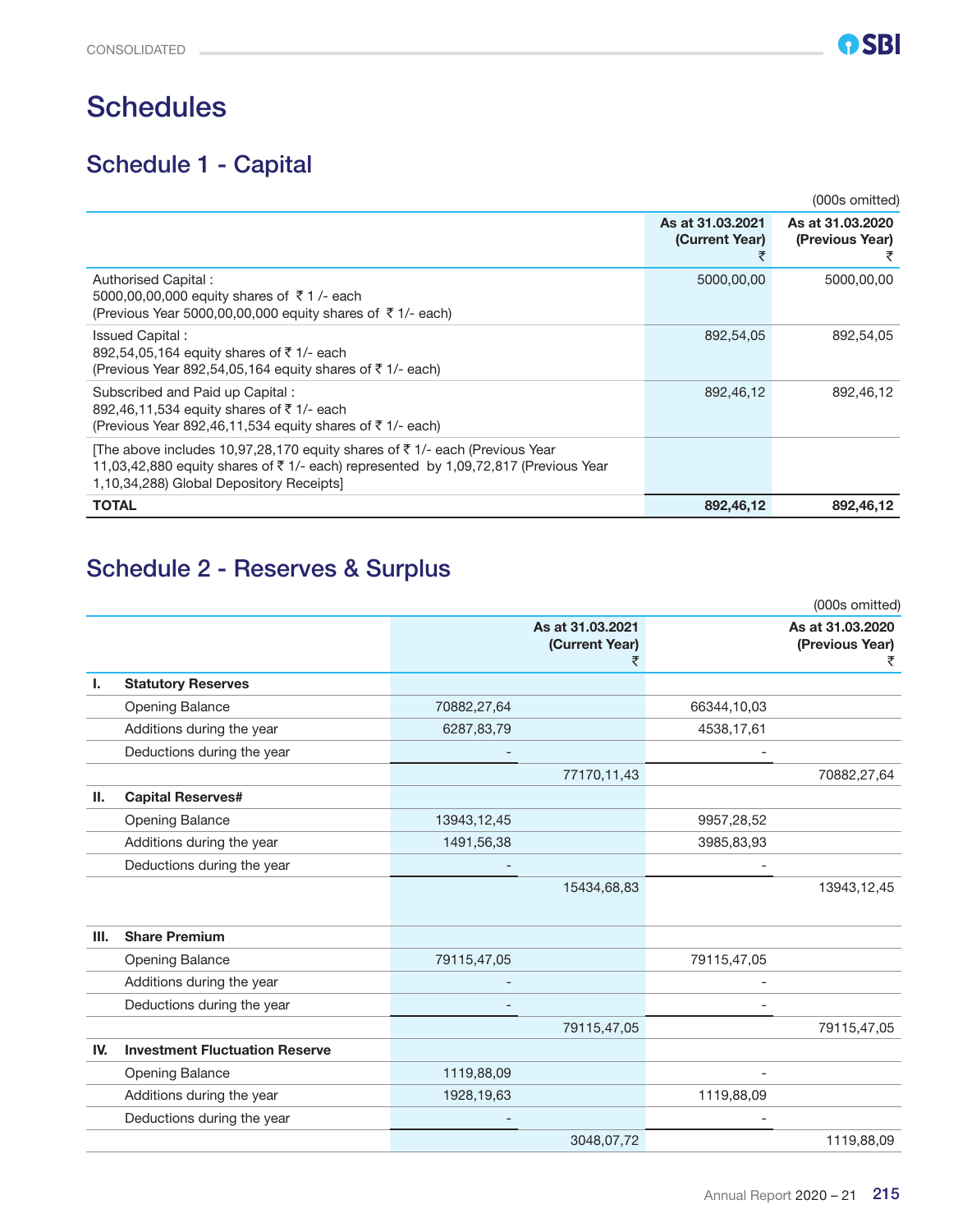|              |                                                 |             |                                         |             | (000s omitted)                           |
|--------------|-------------------------------------------------|-------------|-----------------------------------------|-------------|------------------------------------------|
|              |                                                 |             | As at 31.03.2021<br>(Current Year)<br>₹ |             | As at 31.03.2020<br>(Previous Year)<br>₹ |
| V.           | <b>Foreign Currency Translation Reserves</b>    |             |                                         |             |                                          |
|              | <b>Opening Balance</b>                          | 10224,02,47 |                                         | 7455,38,21  |                                          |
|              | Additions during the year                       | 268,60,67   |                                         | 3069,98,94  |                                          |
|              | Deductions during the year                      | 202,20,77   |                                         | 301,34,68   |                                          |
|              |                                                 |             | 10290,42,37                             |             | 10224,02,47                              |
| VI.          | <b>Revenue and Other Reserves</b>               |             |                                         |             |                                          |
|              | <b>Opening Balance</b>                          | 52481,96,28 |                                         | 54405,42,03 |                                          |
|              | Additions during the year                       | 5499,71,21  |                                         | 3767,84,51  |                                          |
|              | Deductions during the year                      | 45,23,90    |                                         | 5691,30,26  |                                          |
|              |                                                 |             | 57936,43,59                             |             | 52481,96,28                              |
|              | <b>VII. Revaluation Reserve</b>                 |             |                                         |             |                                          |
|              | <b>Opening Balance</b>                          | 23762,66,57 |                                         | 24653,94,08 |                                          |
|              | Additions during the year                       |             |                                         | 379,57,78   |                                          |
|              | Deductions during the year                      | 185, 31, 79 |                                         | 1270,85,29  |                                          |
|              |                                                 |             | 23577,34,78                             |             | 23762,66,57                              |
|              | <b>VIII. Balance in Profit and Loss Account</b> |             | 8096,54,11                              |             | (1361, 74, 25)                           |
| <b>TOTAL</b> |                                                 |             | 274669,09,88                            |             | 250167,66,30                             |

# includes Capital Reserve on consolidation ₹ 203,02,24 thousand (Previous Year ₹ 176,58,27 thousand)

## net of consolidation adjustments

### Schedule 3 - Deposits

|    |              |                                    |                                    | (000s omitted)                      |
|----|--------------|------------------------------------|------------------------------------|-------------------------------------|
|    |              |                                    | As at 31,03,2021<br>(Current Year) | As at 31,03,2020<br>(Previous Year) |
| А. | Ъ.           | <b>Demand Deposits</b>             |                                    |                                     |
|    |              | From Banks<br>(i)                  | 5469,19,61                         | 4750,67,24                          |
|    |              | From Others<br>(ii)                | 283808,86,05                       | 224677,63,39                        |
|    | Ш.           | <b>Savings Bank Deposits</b>       | 1397501,44,70                      | 1216783,00,49                       |
|    | Ш.           | <b>Term Deposits</b>               |                                    |                                     |
|    |              | From Banks<br>(i)                  | 5492,77,67                         | 6071,72,75                          |
|    |              | (ii)<br>From Others                | 2023058,96,14                      | 1821877,58,67                       |
|    | <b>TOTAL</b> |                                    | 3715331,24,17                      | 3274160,62,54                       |
| B  | ь.           | Deposits of Branches in India      | 3567926,84,86                      | 3122567,41,87                       |
|    | Ш.           | Deposits of Branches outside India | 147404,39,31                       | 151593,20,67                        |
|    | <b>TOTAL</b> |                                    | 3715331,24,17                      | 3274160,62,54                       |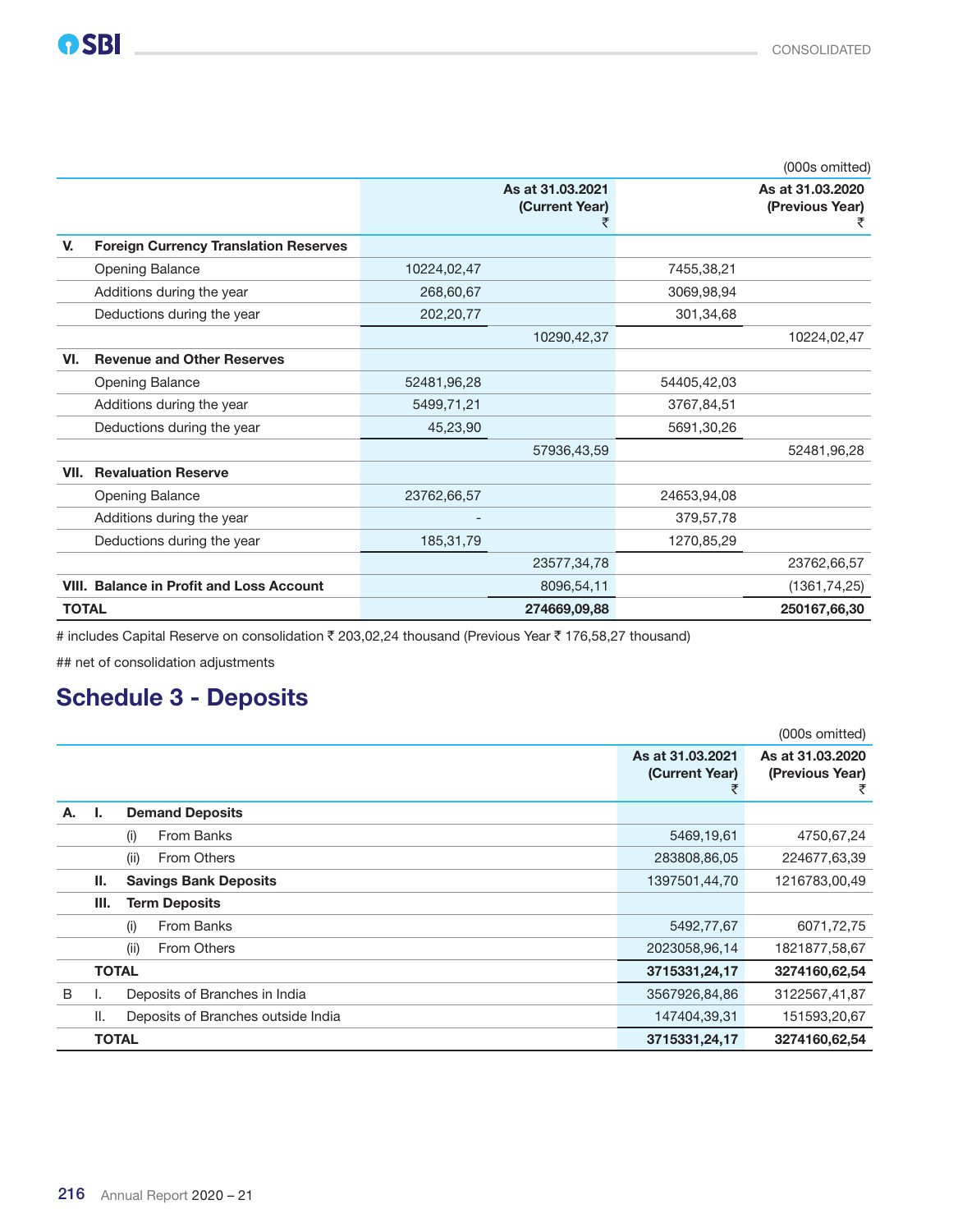### Schedule 4 - Borrowings

|    | (000s omitted)                                              |                                         |                                          |  |
|----|-------------------------------------------------------------|-----------------------------------------|------------------------------------------|--|
|    |                                                             | As at 31.03.2021<br>(Current Year)<br>₹ | As at 31.03.2020<br>(Previous Year)<br>₹ |  |
|    | <b>Borrowings in India</b>                                  |                                         |                                          |  |
|    | Reserve Bank of India<br>(i)                                | 24956,00,00                             | 34981,75,00                              |  |
|    | Other Banks<br>(ii)                                         | 10678,34,70                             | 10041,13,63                              |  |
|    | Other Institutions and Agencies<br>(iii)                    | 159271,91,86                            | 11419,94,71                              |  |
|    | <b>Capital Instruments:</b><br>(iv)                         |                                         |                                          |  |
|    | Innovative<br>Perpetual<br>Debt<br>a.<br>Instruments (IPDI) | 29835,70,00                             | 23535,70,00                              |  |
|    | <b>Subordinated Debt</b><br>b.                              | 37629,90,00                             | 32929,05,15                              |  |
|    |                                                             | 67465,60,00                             | 56464,75,15                              |  |
|    | <b>TOTAL</b>                                                | 262371,86,56                            | 112907,58,49                             |  |
| Ш. | <b>Borrowings outside India</b>                             |                                         |                                          |  |
|    | Borrowings and Refinance outside<br>(i)<br>India            | 169041,42,45                            | 217066,00,49                             |  |
|    | Capital Instruments :<br>(ii)                               |                                         |                                          |  |
|    | Innovative<br>Perpetual<br>Debt<br>a.<br>Instruments(IPDI)  | 2193,30,00                              | 2269,95,00                               |  |
|    | Subordinated Debt & Bonds<br>b.                             | 189,61,80<br>2382,91,80                 | 2927,08,05<br>657,13,05                  |  |
|    | <b>TOTAL</b>                                                | 171424,34,25                            | 219993,08,54                             |  |
|    | <b>GRAND TOTAL</b>                                          | 433796,20,81                            | 332900,67,03                             |  |
|    | Secured Borrowings included in I & II above                 | 190279,61,10                            | 50555,91,20                              |  |

# Schedule 5 - Other Liabilities and Provisions

|              |                                                             |                                    | (000s omitted)                      |
|--------------|-------------------------------------------------------------|------------------------------------|-------------------------------------|
|              |                                                             | As at 31.03.2021<br>(Current Year) | As at 31.03.2020<br>(Previous Year) |
| L.           | Bills payable                                               | 17728,51,70                        | 26889,76,23                         |
| Ш.           | Inter Bank Adjustments (net)                                | 49,69,05                           | 85,41,80                            |
| III.         | Inter Office adjustments (net)                              | 1,23,54                            | 10,35,41                            |
| IV.          | Interest accrued                                            | 15309, 15, 71                      | 15477,09,06                         |
| V.           | Deferred Tax Liabilities (net)                              | 3,70,81                            | 6,60,61                             |
| VI.          | Liabilities relating to Policyholders in Insurance Business | 219027,87,65                       | 159661,49,04                        |
| VII.         | <b>Provision for Standard Assets</b>                        | 16005,37,56                        | 12444,21,66                         |
| VIII.        | Others (including provisions)                               | 143178,05,99                       | 116852,16,43                        |
| <b>TOTAL</b> |                                                             | 411303,62,01                       | 331427,10,24                        |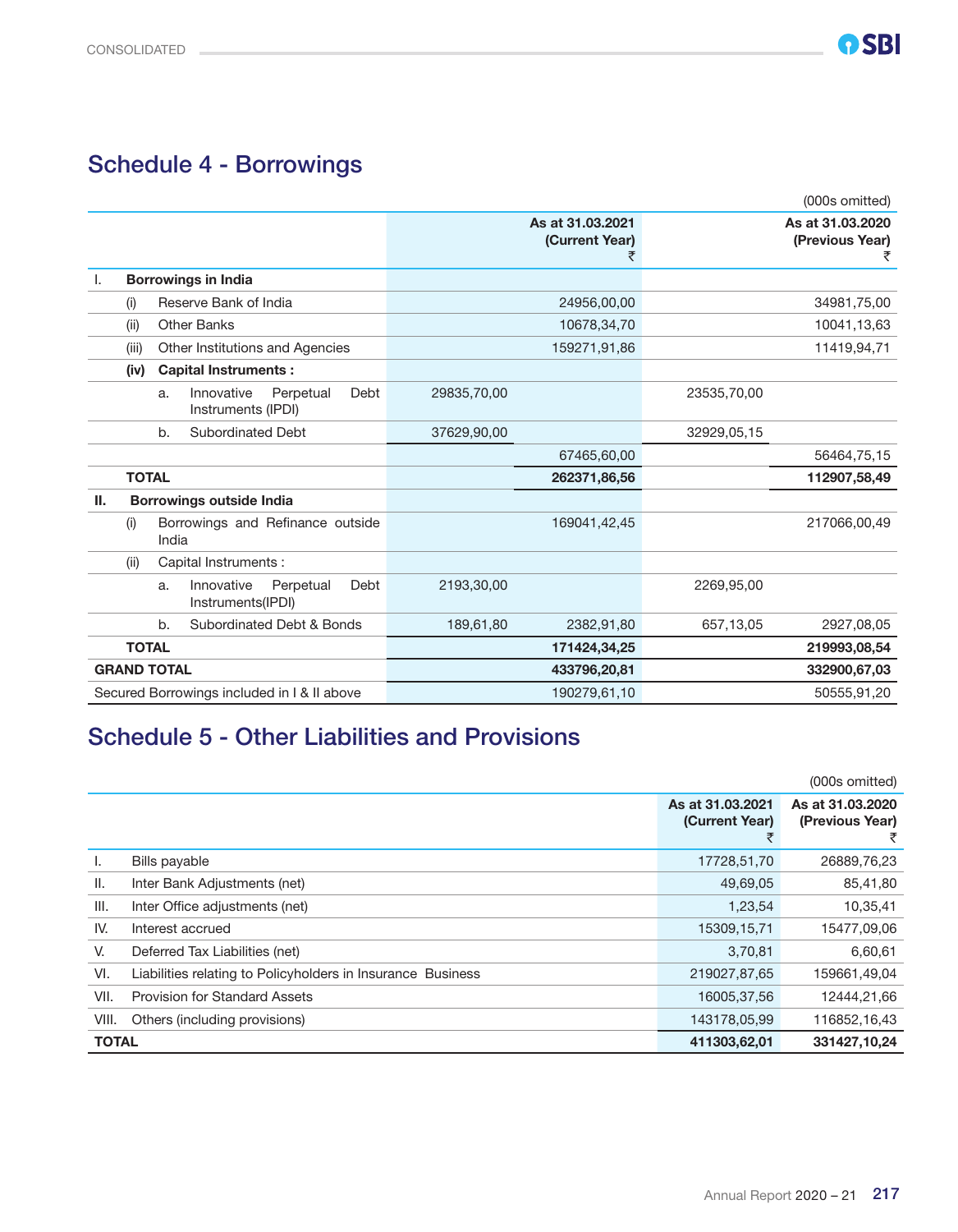### Schedule 6 - Cash and Balances with Reserve Bank of India

|              |                                                          |                                    | (000s omitted)                      |
|--------------|----------------------------------------------------------|------------------------------------|-------------------------------------|
|              |                                                          | As at 31,03,2021<br>(Current Year) | As at 31.03.2020<br>(Previous Year) |
|              | Cash in hand (including foreign currency notes and gold) | 23691,32,43                        | 20334,94,93                         |
| Ш.           | Balance with Reserve Bank of India                       |                                    |                                     |
|              | In Current Account<br>(i)                                | 189807,29,16                       | 146633,51,12                        |
|              | (ii)<br>In Other Accounts                                |                                    |                                     |
| <b>TOTAL</b> |                                                          | 213498,61,59                       | 166968,46,05                        |

### Schedule 7 - Balances with Banks and Money at Call & Short Notice

|     |       |                                  |                                    | (000s omitted)                           |
|-----|-------|----------------------------------|------------------------------------|------------------------------------------|
|     |       |                                  | As at 31.03.2021<br>(Current Year) | As at 31,03,2020<br>(Previous Year)<br>₹ |
| Ъ.  |       | In India                         |                                    |                                          |
|     | (i)   | Balances with banks              |                                    |                                          |
|     |       | In Current Accounts<br>(a)       | 1067,90,06                         | 638,49,62                                |
|     |       | In Other Deposit Accounts<br>(b) | 3160,05,92                         | 1429,61,02                               |
|     | (ii)  | Money at call and short notice   |                                    |                                          |
|     |       | With banks<br>(a)                | 47369,93,31                        | 44747,71,31                              |
|     |       | With other institutions<br>(b)   |                                    | 8,69,42                                  |
|     |       | <b>TOTAL</b>                     | 51597,89,29                        | 46824,51,37                              |
| II. |       | <b>Outside India</b>             |                                    |                                          |
|     | (i)   | In Current Accounts              | 64287,31,27                        | 30104,93,22                              |
|     | (ii)  | In Other Deposit Accounts        | 8587,68,13                         | 1672,52,29                               |
|     | (iii) | Money at call and short notice   | 9735,53,29                         | 8744,83,43                               |
|     |       | <b>TOTAL</b>                     | 82610,52,69                        | 40522,28,94                              |
|     |       | <b>GRAND TOTAL (I and II)</b>    | 134208,41,98                       | 87346,80,31                              |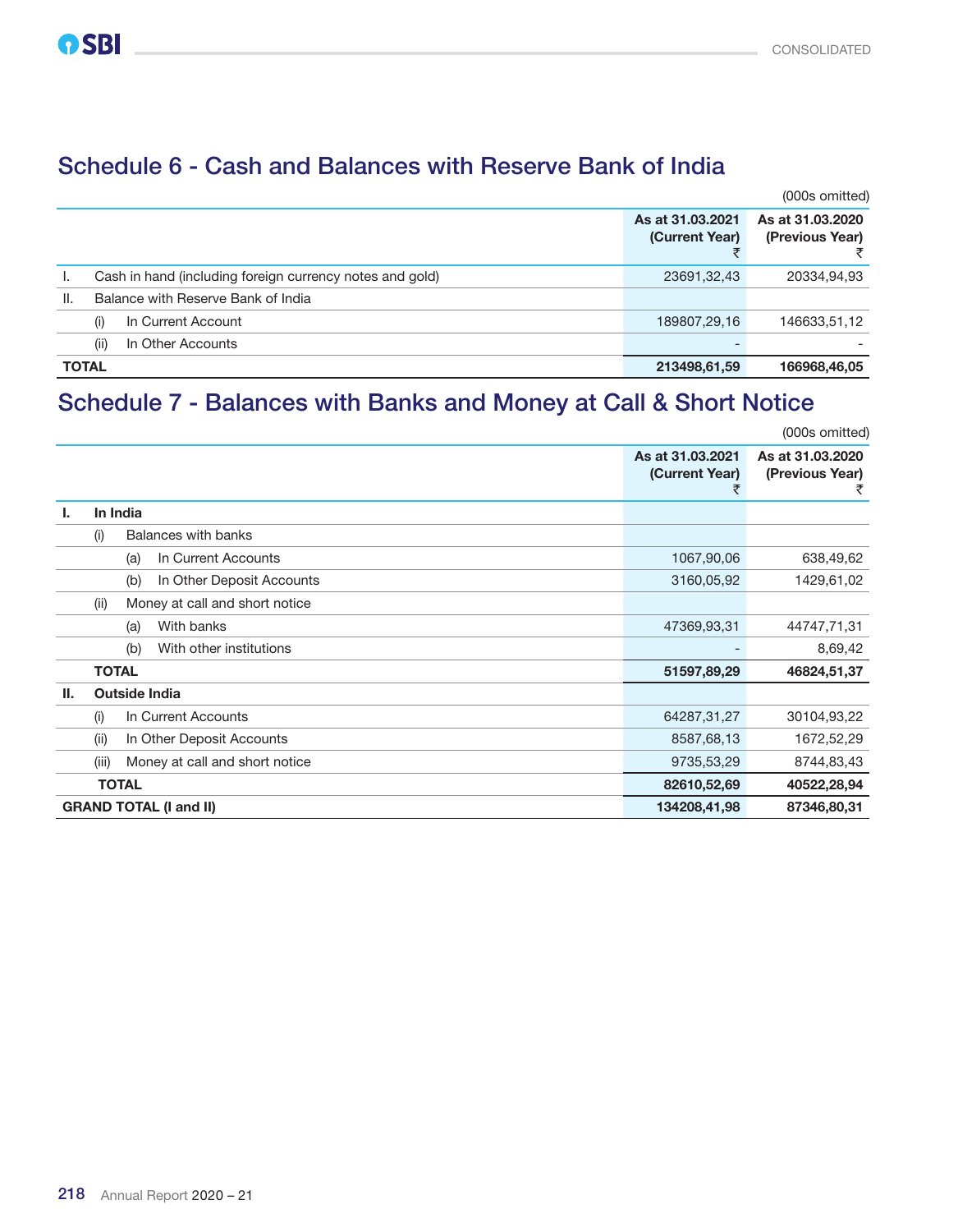### Schedule 8 - Investments

|              |              |                                                                               |                                         | (000s omitted)                           |
|--------------|--------------|-------------------------------------------------------------------------------|-----------------------------------------|------------------------------------------|
|              |              |                                                                               | As at 31.03.2021<br>(Current Year)<br>₹ | As at 31.03.2020<br>(Previous Year)<br>₹ |
| Ъ.           |              | Investments in India in:                                                      |                                         |                                          |
|              | (i)          | <b>Government Securities</b>                                                  | 1139960,41,91                           | 872769,55,20                             |
|              | (ii)         | <b>Other Approved Securities</b>                                              | 27743,27,21                             | 19106,17,68                              |
|              | (iii)        | <b>Shares</b>                                                                 | 68972,62,29                             | 42165,97,57                              |
|              | (iv)         | Debentures and Bonds                                                          | 195147,76,61                            | 145276,27,74                             |
|              | (v)          | Subsidiary and Associates #                                                   | 13209,01,04                             | 12365,01,58                              |
|              | (vi)         | Others (Units of Mutual Funds, Commercial Papers etc.)                        | 99038,40,57                             | 85958,98,41                              |
|              | <b>TOTAL</b> |                                                                               | 1544071,49,63                           | 1177641,98,18                            |
| Ш.           |              | Investments outside India in:                                                 |                                         |                                          |
|              | (i)          | Government Securities (including local authorities)                           | 21697,01,67                             | 20791,80,59                              |
|              | (ii)         | Associates #                                                                  | 145,62,73                               | 147,64,44                                |
|              | (iii)        | Other Investments (Shares, Debentures, etc.)                                  | 29186,12,61                             | 29702,84,56                              |
|              | <b>TOTAL</b> |                                                                               |                                         | 50642,29,59                              |
|              |              | <b>GRAND TOTAL (I and II)</b>                                                 | 1595100,26,64                           | 1228284,27,77                            |
| III.         |              | Investments in India:                                                         |                                         |                                          |
|              | (i)          | Gross Value of Investments                                                    | 1554398,52,92                           | 1190907,75,38                            |
|              | (ii)         | Less: Aggregate of Provisions / Depreciation                                  | 10327,03,29                             | 13265,77,20                              |
|              |              | Net Investments (vide I above)                                                | 1544071,49,63                           | 1177641,98,18                            |
| IV.          |              | Investments outside India:                                                    |                                         |                                          |
|              | (i)          | Gross Value of Investments                                                    | 51070,30,95                             | 50809,67,49                              |
|              | (ii)         | Less: Aggregate of Provisions / Depreciation                                  | 41,53,94                                | 167,37,90                                |
|              |              | Net Investments (vide II above)                                               | 51028,77,01                             | 50642,29,59                              |
|              |              | <b>GRAND TOTAL (III and IV)</b>                                               | 1595100,26,64                           | 1228284,27,77                            |
|              |              | # Investment in Associates (In India and Outside India)                       |                                         |                                          |
|              |              | Equity Investment in Associates                                               | 9669,58,12                              | 8872,23,62                               |
|              |              | Add: Goodwill on acquisition of Associates                                    |                                         |                                          |
|              |              | Less : Capital reserve on acquisition of Associates                           | 981,48,87                               | 1947,52,79                               |
|              |              | Less: Provision for diminution                                                |                                         |                                          |
|              |              | Cost of Investment in Associates                                              | 8688,09,25                              | 6924,70,83                               |
|              |              | Add: Post-acquisition profit/(loss) and Reserve of Associates (Equity Method) | 4662,54,53                              | 5583,95,19                               |
| <b>TOTAL</b> |              |                                                                               | 13350,63,78                             | 12508,66,02                              |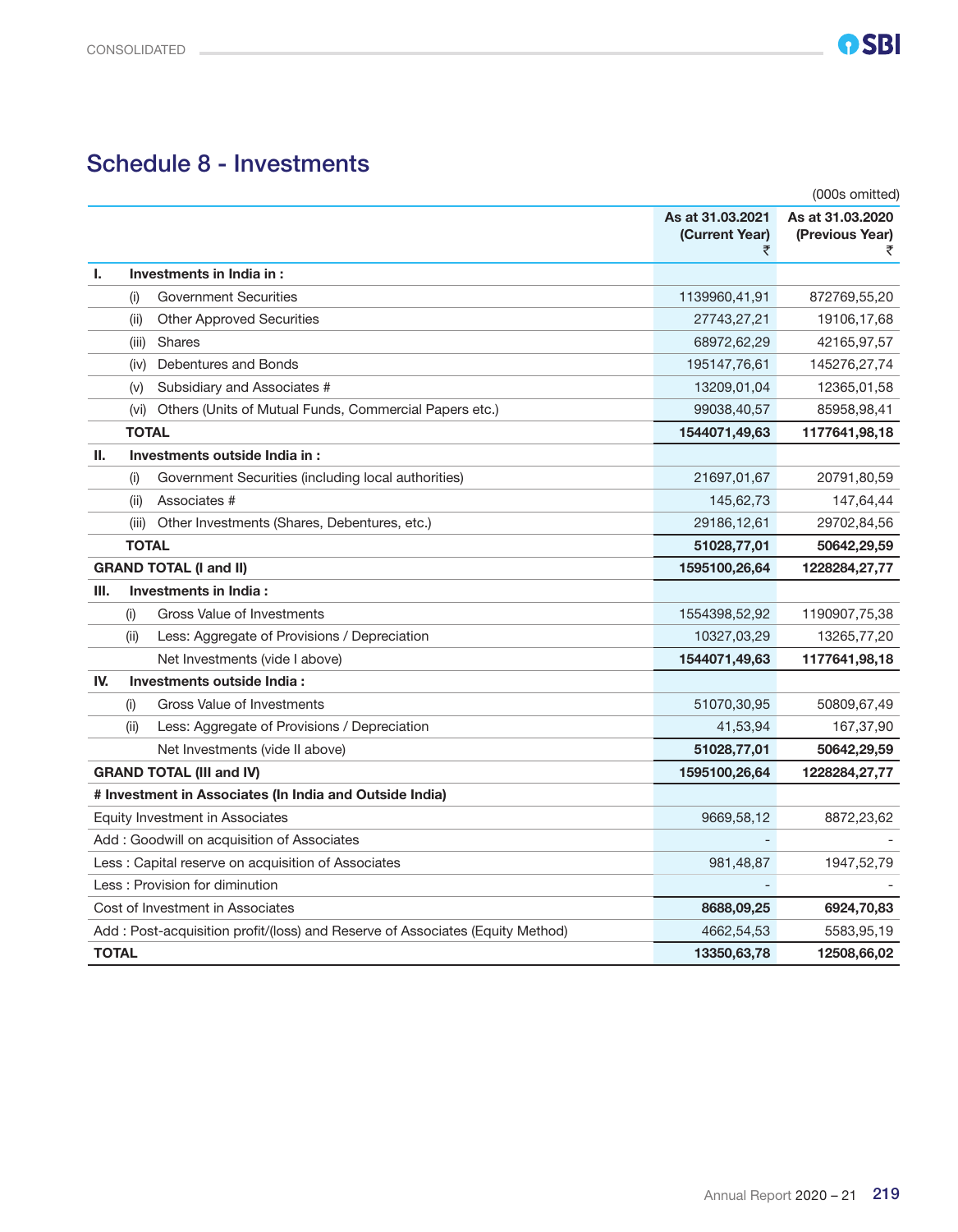### Schedule 9 - Advances

|           |              |              |                                                                   |                                         | (000s omitted)                           |
|-----------|--------------|--------------|-------------------------------------------------------------------|-----------------------------------------|------------------------------------------|
|           |              |              |                                                                   | As at 31.03.2021<br>(Current Year)<br>₹ | As at 31.03.2020<br>(Previous Year)<br>₹ |
| Α.        | I.           |              | Bills purchased and discounted                                    | 96263,84,05                             | 85155,97,89                              |
|           | Ш.           |              | Cash credits, overdrafts and loans repayable on demand            | 697691,68,91                            | 729647,05,50                             |
|           | III.         |              | Term Ioans                                                        | 1706643,45,71                           | 1559508,14,73                            |
|           |              | <b>TOTAL</b> |                                                                   | 2500598,98,67                           | 2374311, 18, 12                          |
| <b>B.</b> | L.           |              | Secured by tangible assets (includes advances against Book Debts) | 1784402,74,29                           | 1697284,07,32                            |
|           | Ш.           |              | Covered by Bank/ Government Guarantees                            | 96691,34,81                             | 92305,71,86                              |
|           | III.         |              | Unsecured                                                         | 619504,89,57                            | 584721,38,94                             |
|           |              | <b>TOTAL</b> |                                                                   | 2500598,98,67                           | 2374311, 18, 12                          |
| C.        | $\mathbf{I}$ |              | Advances in India                                                 |                                         |                                          |
|           |              | (i)          | <b>Priority Sector</b>                                            | 564570,85,92                            | 526675,87,35                             |
|           |              | (ii)         | <b>Public Sector</b>                                              | 257246,23,86                            | 287505,82,43                             |
|           |              | (iii)        | <b>Banks</b>                                                      | 4833,33,50                              | 975,10,49                                |
|           |              | (iv)         | <b>Others</b>                                                     | 1285608,47,38                           | 1171958,80,62                            |
|           |              | <b>TOTAL</b> |                                                                   | 2112258,90,66                           | 1987115,60,89                            |
|           | Ш.           |              | Advances outside India                                            |                                         |                                          |
|           |              | (i)          | Due from banks                                                    | 80143,34,26                             | 80561,91,32                              |
|           |              | (ii)         | Due from others                                                   |                                         |                                          |
|           |              |              | Bills purchased and discounted<br>(a)                             | 35004,71,22                             | 31106,22,11                              |
|           |              |              | Syndicated loans<br>(b)                                           | 184413,38,38                            | 186697,53,45                             |
|           |              |              | <b>Others</b><br>(c)                                              | 88778,64,15                             | 88829,90,35                              |
|           |              | <b>TOTAL</b> |                                                                   | 388340,08,01                            | 387195,57,23                             |
|           |              |              | <b>GRAND TOTAL (C-I &amp; C-II)</b>                               | 2500598,98,67                           | 2374311,18,12                            |

# Schedule 10 - Fixed Assets

|    |                                                                          |                          |                                    |             | (000s omitted)                           |
|----|--------------------------------------------------------------------------|--------------------------|------------------------------------|-------------|------------------------------------------|
|    |                                                                          |                          | As at 31,03,2021<br>(Current Year) |             | As at 31,03,2020<br>(Previous Year)<br>₹ |
|    |                                                                          | ₹                        |                                    | ₹           |                                          |
| ı. | <b>Premises (Including Revalued Premises)</b>                            |                          |                                    |             |                                          |
|    | At cost / revalued as at 31 <sup>st</sup> March of the<br>preceding year | 31094, 35, 54            |                                    | 31600,97,61 |                                          |
|    | Additions:                                                               |                          |                                    |             |                                          |
|    | during the year                                                          | 81,64,96                 |                                    | 307,09,16   |                                          |
|    | for Revaluation<br>$\overline{\phantom{a}}$                              | $\overline{\phantom{0}}$ |                                    | 3936,14,00  |                                          |
|    | Deductions:                                                              |                          |                                    |             |                                          |
|    | during the year                                                          | 35,43,48                 |                                    | 14,82,49    |                                          |
|    | for Revaluation<br>$\overline{\phantom{0}}$                              | 10,53,59                 |                                    | 4735,02,74  |                                          |
|    | Depreciation to date                                                     |                          |                                    |             |                                          |
|    | on cost                                                                  | 1043,45,83               |                                    | 927,92,12   |                                          |
|    | on Revaluation                                                           | 850,52,10                |                                    | 670,54,22   |                                          |
|    |                                                                          |                          | 29236,05,50                        |             | 29495,89,20                              |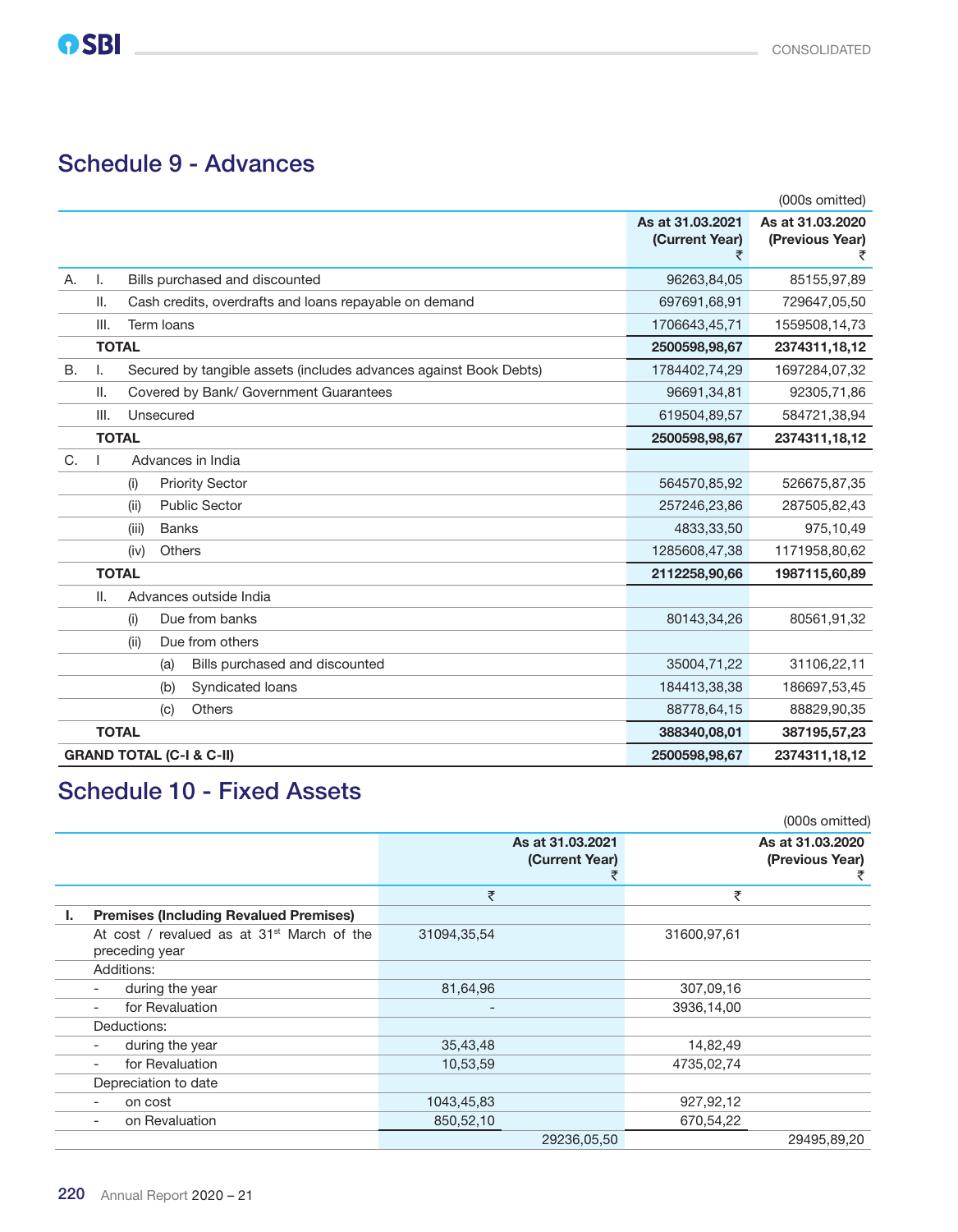|                                                                          |             | As at 31.03.2021<br>(Current Year)<br>₹ |             | As at 31,03,2020<br>(Previous Year)<br>₹ |
|--------------------------------------------------------------------------|-------------|-----------------------------------------|-------------|------------------------------------------|
| II.<br><b>Other Fixed Assets (including furniture and</b><br>fixtures)   |             |                                         |             |                                          |
| At cost / revalued as at 31 <sup>st</sup> March of the<br>preceding year | 36021,19,34 |                                         | 33185,43,15 |                                          |
| Additions during the year                                                | 3753,83,35  |                                         | 3768,90,47  |                                          |
| Deductions during the year                                               | 783,70,42   |                                         | 933,14,28   |                                          |
| Depreciation to date                                                     | 28686,49,53 |                                         | 26053,57,37 |                                          |
|                                                                          |             | 10304,82,74                             |             | 9967,61,97                               |
| <b>Leased Assets</b><br>III.                                             |             |                                         |             |                                          |
| At cost/revalued as on 31 <sup>st</sup> March of the<br>preceding year   | 240,38,84   |                                         | 155,09,22   |                                          |
| Additions during the year                                                | 74,34,19    |                                         | 102,00,56   |                                          |
| Deductions during the year                                               | 25,87,40    |                                         | 16,70,94    |                                          |
| Depreciation to date (including provisions)                              | 131, 13, 19 |                                         | 95,49,35    |                                          |
|                                                                          | 157,72,44   |                                         | 144,89,49   |                                          |
| Less : Lease Adjustment Account                                          |             |                                         |             |                                          |
|                                                                          |             | 157,72,44                               |             | 144,89,49                                |
| Ш.<br><b>Construction</b><br>Assets under<br>(Including)<br>Premises)    |             | 468,18,14                               |             | 469,76,15                                |
| TOTAL (I, II, III and IV)                                                |             | 40166,78,82                             |             | 40078,16,81                              |

### Schedule 11 - Other Assets

|                              |                                                       |                                    | (000s omitted)                      |
|------------------------------|-------------------------------------------------------|------------------------------------|-------------------------------------|
|                              |                                                       | As at 31.03.2021<br>(Current Year) | As at 31.03.2020<br>(Previous Year) |
| Ъ.                           | Inter Office adjustments (net)                        | 20540,95,39                        | 1936, 15, 88                        |
| II.                          | Inter Bank Adjustments (net)                          |                                    |                                     |
| III.                         | Interest accrued                                      | 32770,84,89                        | 29344,58,26                         |
| IV.                          | Tax paid in advance / tax deducted at source          | 26435,38,67                        | 35004,45,14                         |
| V.                           | <b>Stationery and Stamps</b>                          | 89,60,16                           | 105,33,37                           |
| VI.                          | Non-banking assets acquired in satisfaction of claims | 10,49,60                           | 14,54,49                            |
| VII.                         | Deferred tax assets (net)                             | 7244,80,47                         | 3500,19,46                          |
| VIII.                        | Deposits placed with NABARD/SIDBI/NHB                 | 184093,45,48                       | 163238,91,62                        |
| IX.                          | Others #                                              | 90859,92,29                        | 67359,27,15                         |
| <b>TOTAL</b><br>362045,46,95 |                                                       |                                    | 300503,45,37                        |

# Includes Goodwill on consolidation ₹ 1549,99,41 thousand (Previous Year ₹ 1549,98,82 thousand)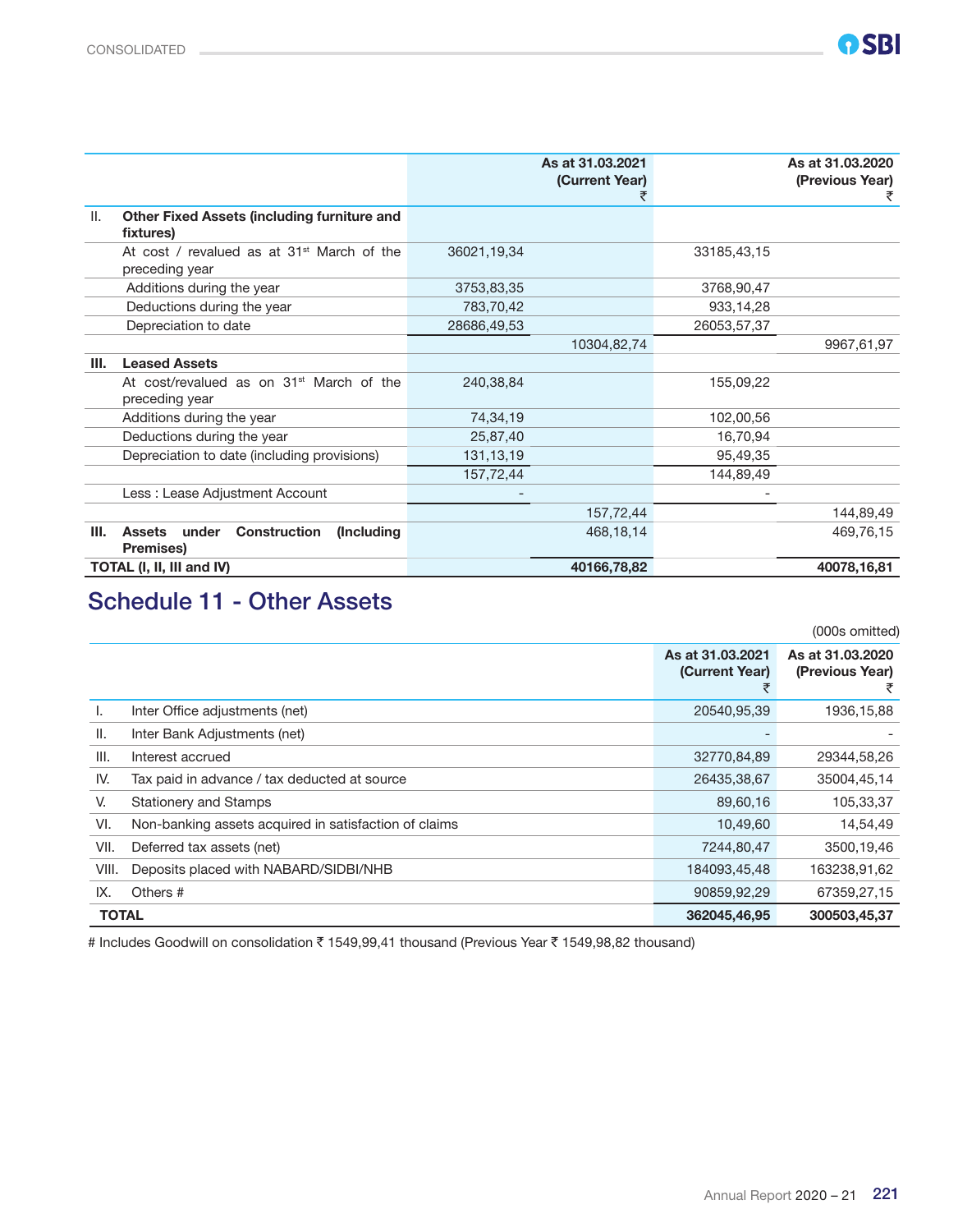# Schedule 12 - Contingent Liabilities

|      |                                                                |                                    | (000s omitted)                      |
|------|----------------------------------------------------------------|------------------------------------|-------------------------------------|
|      |                                                                | As at 31.03.2021<br>(Current Year) | As at 31,03,2020<br>(Previous Year) |
| ı.   | Claims against the bank not acknowledged as debts              | 79862,51,29                        | 72055,46,41                         |
| II.  | Liability for partly paid investments/ Venture Funds           | 2617,80,58                         | 2555,80,84                          |
| III. | Liability on account of outstanding forward exchange contracts | 1029404.66.06                      | 637499,92,10                        |
| IV.  | Guarantees given on behalf of constituents                     |                                    |                                     |
|      | In India<br>(a)                                                | 173297,71,34                       | 165739,85,02                        |
|      | Outside India<br>(b)                                           | 72991,10,08                        | 70998,07,06                         |
| V.   | Acceptances, endorsements and other obligations                | 149014,00,66                       | 132630,74,41                        |
| VI.  | Other items for which the bank is contingently liable          | 207051,71,58                       | 139603,25,25                        |
|      | <b>TOTAL</b>                                                   | 1714239,51,59                      | 1221083,11,09                       |
|      | <b>Bills for collection</b>                                    | 56557,64,31                        | 55790,69,54                         |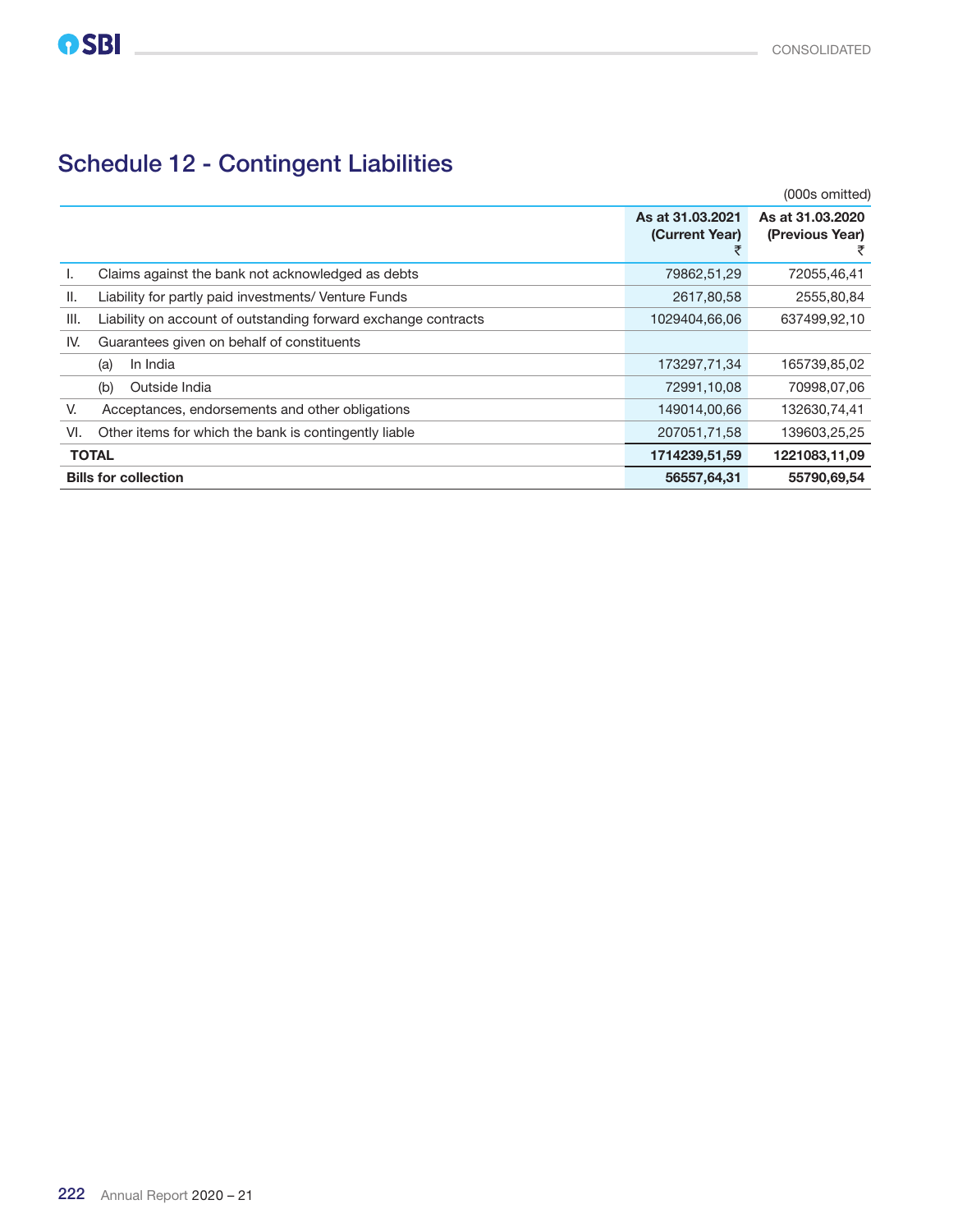### State Bank of India

Consolidated Profit and Loss Account for the year ended 31st March, 2021

|     |                                                                                                               |                        |                                                   | (000s omitted)                              |
|-----|---------------------------------------------------------------------------------------------------------------|------------------------|---------------------------------------------------|---------------------------------------------|
|     |                                                                                                               | <b>Schedule</b><br>No. | <b>Year ended</b><br>31.03.2021<br>(Current Year) | Year ended<br>31.03.2020<br>(Previous Year) |
|     |                                                                                                               |                        |                                                   |                                             |
| Ι.  | <b>INCOME</b>                                                                                                 |                        |                                                   |                                             |
|     | Interest earned                                                                                               | 13                     | 278115,47,67                                      | 269851,65,54                                |
|     | Other Income                                                                                                  | 14                     | 107222,41,38                                      | 98158,99,38                                 |
|     | <b>TOTAL</b>                                                                                                  |                        | 385337,89,05                                      | 368010,64,92                                |
| Ш.  | <b>EXPENDITURE</b>                                                                                            |                        |                                                   |                                             |
|     | Interest expended                                                                                             | 15                     | 156010,16,71                                      | 161123,79,86                                |
|     | Operating expenses                                                                                            | 16                     | 150429,59,53                                      | 131781,56,30                                |
|     | Provisions and contingencies                                                                                  |                        | 54618,40,87                                       | 56928,45,91                                 |
|     | <b>TOTAL</b>                                                                                                  |                        | 361058,17,11                                      | 349833,82,07                                |
| Ш.  | <b>PROFIT</b>                                                                                                 |                        |                                                   |                                             |
|     | Net Profit/(Loss) for the year (before adjustment for Share in Profit of<br>Associates and Minority Interest) |                        | 24279,71,94                                       | 18176,82,85                                 |
|     | Add: Share in Profit of Associates                                                                            |                        | (391, 90, 45)                                     | 2963,14,04                                  |
|     | Less: Minority Interest                                                                                       |                        | 1482,35,73                                        | 1372,16,67                                  |
|     | Net Profit/(Loss) for the Group                                                                               |                        | 22405,45,76                                       | 19767,80,22                                 |
|     | Profit/(Loss) Brought forward                                                                                 |                        | (1361, 74, 25)                                    | (8328, 39, 99)                              |
|     | <b>TOTAL</b>                                                                                                  |                        | 21043,71,51                                       | 11439,40,23                                 |
| IV. | <b>APPROPRIATIONS</b>                                                                                         |                        |                                                   |                                             |
|     | Transfer to Statutory Reserve                                                                                 |                        | 6287,83,79                                        | 4538,17,61                                  |
|     | Transfer to Capital Reserve                                                                                   |                        | 1465, 12, 42                                      | 3985,83,93                                  |
|     | Transfer to Investment Fluctuation Reserve                                                                    |                        | 1928, 19, 63                                      | 1119,88,09                                  |
|     | Transfer to Reveue and Other Reserves                                                                         |                        | (307, 48, 07)                                     | 3149,19,33                                  |
|     | Final Dividend for the year                                                                                   |                        | 3569,84,46                                        |                                             |
|     | Tax on Dividend                                                                                               |                        | 3,65,16                                           | 8,05,52                                     |
|     | Balance carried over to Balance Sheet                                                                         |                        | 8096,54,12                                        | (1361, 74, 25)                              |
|     | <b>TOTAL</b>                                                                                                  |                        | 21043,71,51                                       | 11439,40,23                                 |
|     | Basic Earnings per Share                                                                                      |                        | ₹25.11                                            | ₹22.15                                      |
|     | Diluted Earnings per Share                                                                                    |                        | ₹ 25.11                                           | ₹22.15                                      |
|     | <b>Significant Accounting Policies</b>                                                                        | 17                     |                                                   |                                             |
|     | Notes to Accounts                                                                                             | 18                     |                                                   |                                             |

Schedules referred to above form an integral part of the Profit & Loss Account

# Shri Ashwini Kumar Tewari Shri Swaminathan J. Shri Ashwani Bhatia Shri Challa Sreenivasulu Setty

(IB, T & S) (R, C & SARG) (CB & GM) (R & DB)

Managing Director Managing Director Managing Director Managing Director

In term of our Report of even date. For Khandelwal Jain & Co. Chartered Accountants Firm Registration No. 105049W

Shri Dinesh Kumar Khara Shri Alpesh Waghela Chairman Partner

Mumbai Mumbai Membership No. : 142058 Dated 21st May 2021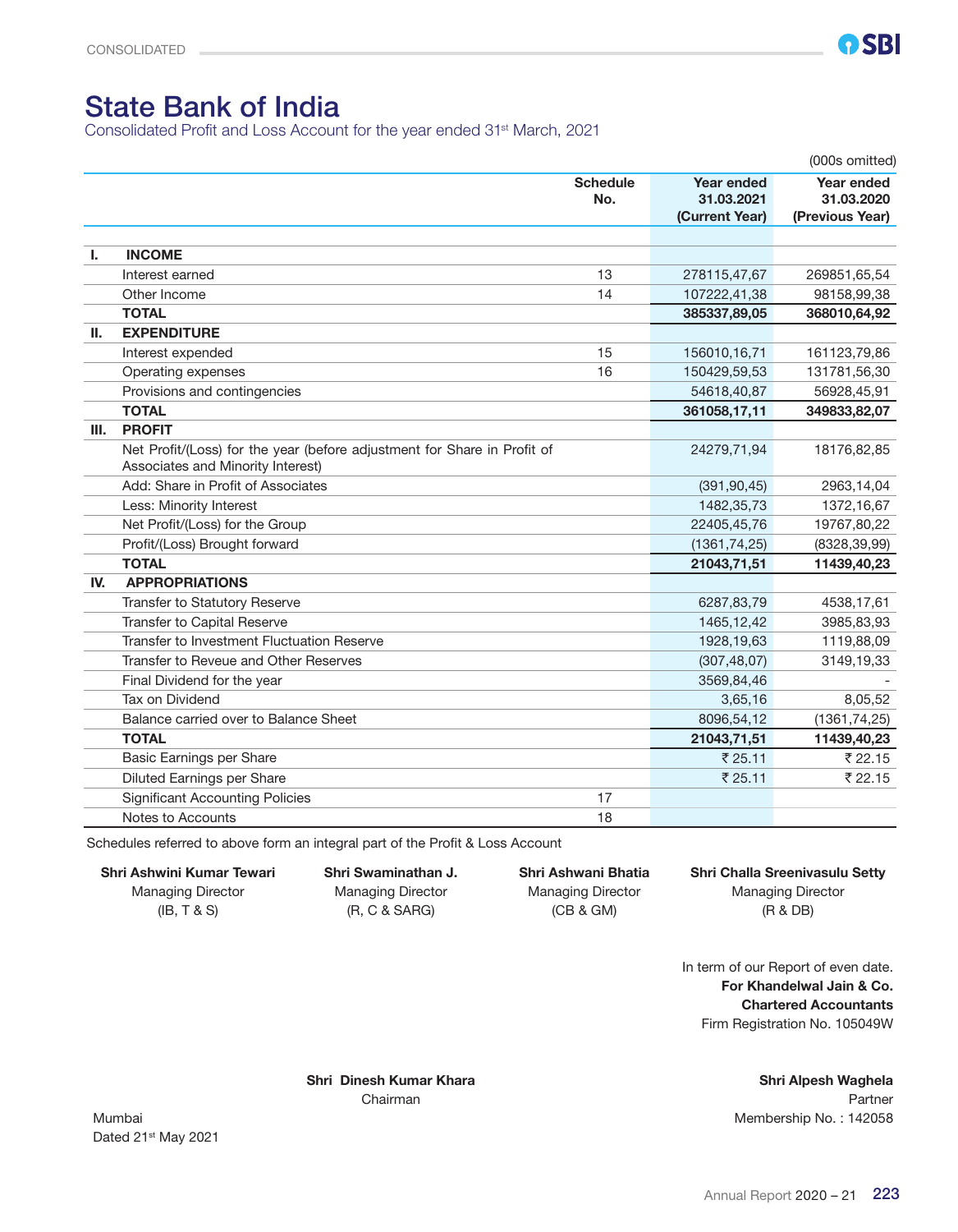### Schedule 13 - Interest Earned

|              |                                                                            |                                            | (000s omitted)                              |
|--------------|----------------------------------------------------------------------------|--------------------------------------------|---------------------------------------------|
|              |                                                                            | Year ended<br>31.03.2021<br>(Current Year) | Year ended<br>31.03.2020<br>(Previous Year) |
|              | Interest / discount on advances / bills                                    | 176780,18,56                               | 185494,19,47                                |
| ΙΙ.          | Income on investments                                                      | 87130,62,06                                | 74812,87,02                                 |
| III.         | Interest on balances with Reserve Bank of India and other inter-bank funds | 4541,42,58                                 | 3066,24,77                                  |
| IV.          | <b>Others</b>                                                              | 9663,24,47                                 | 6478,34,28                                  |
| <b>TOTAL</b> |                                                                            | 278115,47,67                               | 269851,65,54                                |

### Schedule 14 - Other Income

(000s omitted)

|              |                                                                                         | Year ended<br>31.03.2021<br>(Current Year) | Year ended<br>31.03.2020<br>(Previous Year) |
|--------------|-----------------------------------------------------------------------------------------|--------------------------------------------|---------------------------------------------|
| Ι.           | Commission, exchange and brokerage                                                      | 23566,55,62                                | 23571,28,64                                 |
| II.          | Profit / (Loss) on sale of investments (Net) #                                          | 7504,45,40                                 | 9202,71,19                                  |
| III.         | Profit / (Loss) on revaluation of investments (Net)                                     | (5, 15, 48)                                |                                             |
| IV.          | Profit /(Loss) on sale of land, building and other assets including leased assets (net) | (28, 33, 64)                               | (28, 33, 75)                                |
| V.           | Profit / (Loss) on exchange transactions (Net)                                          | 2457,74,75                                 | 2581,57,85                                  |
| VI.          | Dividends from Associates in India/abroad                                               | 3,19,50                                    | 14,66,77                                    |
| VII          | Income from Finance Lease                                                               |                                            |                                             |
| VIII.        | Credit Card membership/service fees                                                     | 3915,36,49                                 | 4122,14,91                                  |
| IX.          | Insurance Premium Income (net)                                                          | 53162,60,19                                | 43176,55,90                                 |
| Х.           | Recoveries made in Write-off Accounts                                                   | 10700,37,34                                | 9568,52,52                                  |
| XI.          | Miscellaneous Income                                                                    | 5945,61,21                                 | 5949,85,35                                  |
| <b>TOTAL</b> |                                                                                         | 107222,41,38                               | 98158,99,38                                 |

# Profit/(Loss) on sale of investments (Net)includes exceptional item of ₹ 1,367.27 crore (Previous year ₹ 5,781.56 crore)

# Schedule 15 - Interest Expended

|                                |                                                          |                                            | (000s omitted)                              |
|--------------------------------|----------------------------------------------------------|--------------------------------------------|---------------------------------------------|
|                                |                                                          | Year ended<br>31.03.2021<br>(Current Year) | Year ended<br>31.03.2020<br>(Previous Year) |
|                                | Interest on deposits                                     | 143060,44,62                               | 148136,84,44                                |
| Ш.                             | Interest on Reserve Bank of India/ Inter-bank borrowings | 6237,20,49                                 | 7191,76,51                                  |
| III.                           | <b>Others</b>                                            | 6712,51,60                                 | 5795,18,91                                  |
| <b>TOTAL</b><br>156010, 16, 71 |                                                          |                                            | 161123,79,86                                |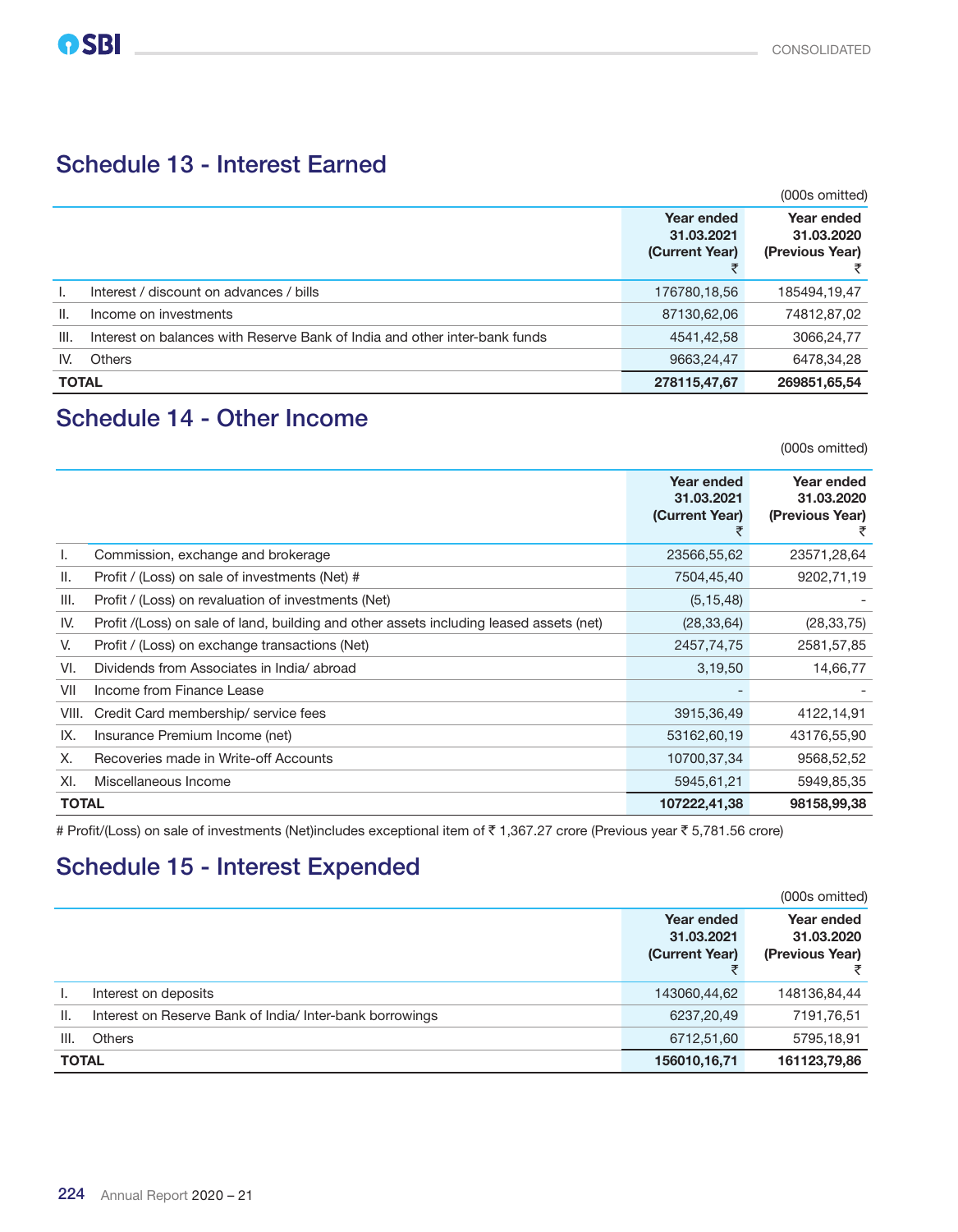# Schedule 16 - Operating Expenses

|              | $-1$ -poles and $-1$                                                       |                                            |                                             |
|--------------|----------------------------------------------------------------------------|--------------------------------------------|---------------------------------------------|
|              |                                                                            |                                            | (000s omitted)                              |
|              |                                                                            | Year ended<br>31.03.2021<br>(Current Year) | Year ended<br>31.03.2020<br>(Previous Year) |
| ı.           | Payments to and provisions for employees                                   | 54330,82,58                                | 48850,54,27                                 |
| Ш.           | Rent, taxes and lighting                                                   | 5557, 13, 72                               | 5630,95,83                                  |
| III.         | Printing & Stationery                                                      | 581,72,43                                  | 651,58,62                                   |
| IV.          | Advertisement and publicity                                                | 2458,63,07                                 | 2830,69,52                                  |
| V.           | Depreciation on Fixed Assets (other than Leased Assets)<br>(a)             | 3673,42,72                                 | 3631,44,29                                  |
|              | Depreciation on Leased Assets<br>(b)                                       | 37,63,64                                   | 30,11,56                                    |
| VI.          | Directors' fees, allowances and expenses                                   | 13,26,40                                   | 11,15,54                                    |
| VII.         | Auditors' fees and expenses (including branch auditors' fees and expenses) | 285,25,22                                  | 256,01,79                                   |
| VIII.        | Law charges                                                                | 401,91,78                                  | 488,83,43                                   |
| IX.          | Postages, Telegrams, Telephones, etc.                                      | 492,69,84                                  | 571,68,38                                   |
| Х.           | Repairs and maintenance                                                    | 1116,49,53                                 | 1121,27,27                                  |
| XI.          | Insurance                                                                  | 4272,88,91                                 | 3235,50,89                                  |
| XII.         | Other Operating Expenses relating to Credit Card Operations                | 1503,01,93                                 | 1542,56,89                                  |
| XIII.        | Other Operating Expenses relating to Insurance Business                    | 58397,01,70                                | 46728,77,49                                 |
| XIV.         | <b>Other Expenditure</b>                                                   | 17307,66,06                                | 16200,40,53                                 |
| <b>TOTAL</b> |                                                                            | 150429,59,53                               | 131781,56,30                                |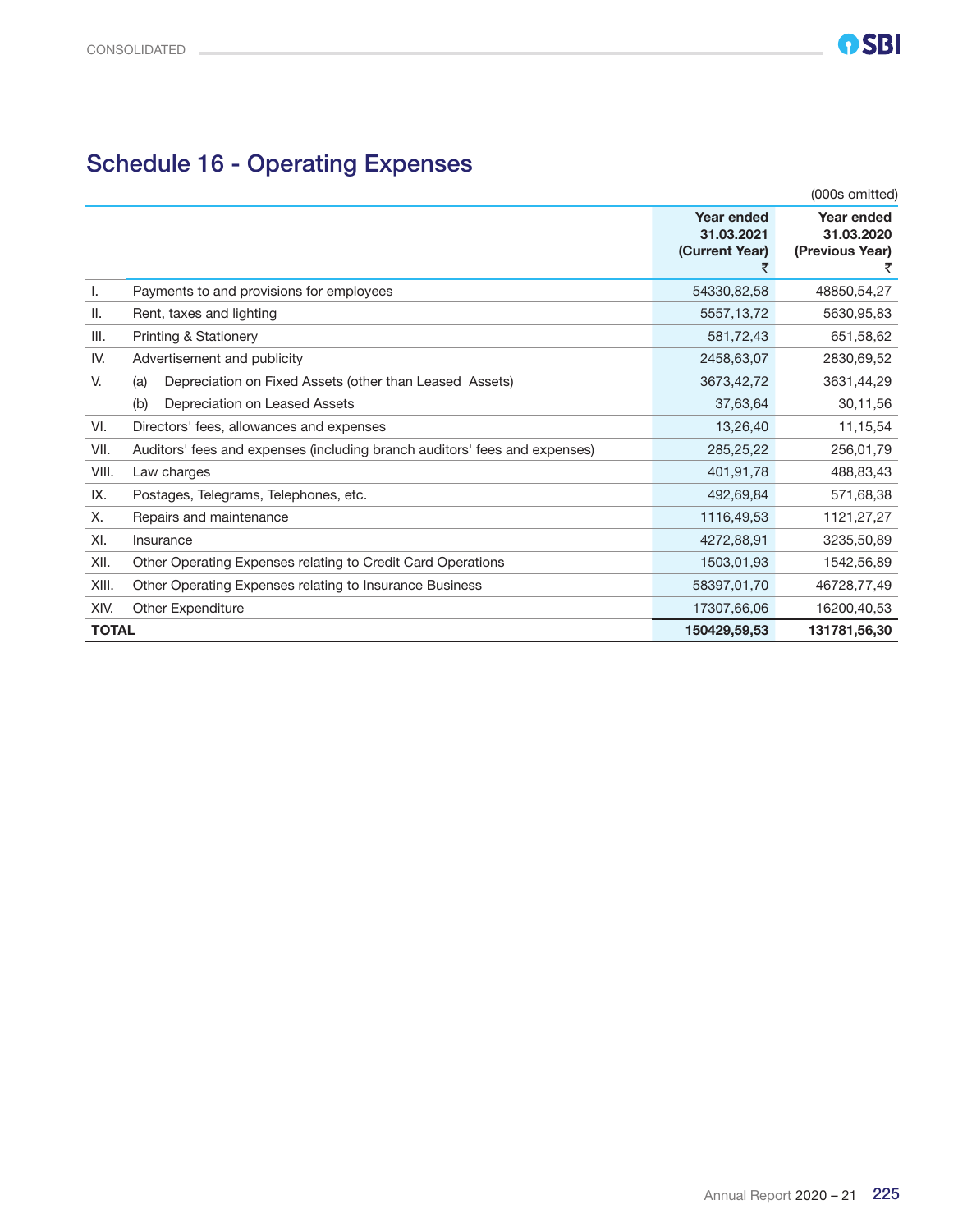### SCHEDULE 17-

#### SIGNIFICANT ACCOUNTING POLICIES

#### A. Background:

State Bank of India (SBI or the Bank) established under the State Bank of India Act, 1955, is a banking and financial services statutory body engaged in providing a wide range of products and services to individuals, commercial enterprises, large corporates, public bodies and institutional customers. The Bank is governed by the Banking Regulation Act, 1949 and the State Bank of India Act, 1955.

State Bank of India Group (SBI Group) consists of SBI and 27 Subsidiaries, 8 Joint Ventures and 17 Associates.

Following are the Significant Accounting Policies of SBI Group i.e. the specific accounting principles and methods of applying these principles in the preparation and presentation of consolidated financial statements of SBI.

#### B. Basis of Preparation:

The consolidated financial statements have been prepared in accordance with requirements under the Third Schedule of the Banking Regulation Act, 1949.

The accounting and reporting policies of the SBI Group conform to Generally accepted Accounting Principles in India (Indian GAAP), comprising of regulatory norms & guidelines prescribed by the Reserve Bank of India (RBI), statutory guidelines of the State Bank of India Act, 1955, the Banking Regulations Act, 1949, Insurance Regulatory and Development Authority of India (IRDAI), Pension Fund Regulatory and Development Authority (PFRDA), SEBI (Mutual Funds) Regulations, 1996, Companies Act 2013, Accounting Standards issued by Institute of Chartered Accountants of India (ICAI) and the accounting practices prevalent in India.

In case of foreign entities, Generally Accepted Accounting Principles as applicable to the foreign entities are followed.

The Bank's consolidated financial statements are prepared under the historical cost convention, with fundamental accounting assumptions of going concern, consistency and accrual, unless otherwise stated.

#### C. Use of Estimates:

The preparation of financial statements requires the management to make estimates and assumptions that are considered in the reported amounts of assets and liabilities (including contingent liabilities) as of the date of the financial statements and the reported income and expenses during the reporting period. Management believes that the estimates used in preparation of the financial statements are prudent and reasonable. Actual results could differ from these estimates.

#### D. Basis of Consolidation:

- 1. Consolidated financial statements of the SBI Group have been prepared on the basis of:
- a. Audited financial statements of State Bank of India (Parent).
- b. Line by line aggregation of each item of asset/liability/ income/expense of the subsidiaries with the respective item of the Parent, and after eliminating all material intra-group balances/transactions, unrealised profit/ loss, and making necessary adjustments wherever required for non-uniform accounting policies as per AS 21 "Consolidated Financial Statements" issued by the ICAI.
- c. Consolidation of Joint Ventures 'Proportionate Consolidation' as per AS 27 "Financial Reporting of Interests in Joint Ventures" issued by the ICAI.
- d. Accounting for investment in 'Associates' under the 'Equity Method' as per AS 23 "Accounting for Investments in Associates in Consolidated Financial Statements" issued by the ICAI.
- 2. The difference between cost to the group of its investment in the subsidiary entities and the group's portion of the equity of the subsidiaries is recognised in the financial statements as goodwill / capital reserve.
- 3. Minority interest in the net assets of the consolidated subsidiaries consists of:
- a. The amount of equity attributable to the minority at the date on which investment in a subsidiary is made, and
- b. The minority share of movements in revenue reserves/ loss (equity) since the date the parent-subsidiary relationship came into existence.

#### E. Significant Accounting Policies

#### 1. Revenue recognition:

- 1.1 Income and expenditure are accounted on accrual basis, except otherwise stated.
- 1.2 Interest/Discount income is recognised in the Profit and Loss Account on realisation basis for following:
	- a. Income from Non-Performing Assets (NPAs) including investments, as per the prudential norms prescribed by the RBI/ respective country regulators in the case of foreign offices/entities (hereafter collectively referred to as Regulatory Authorities),
	- b. Income on Rupee Derivatives designated as "Trading"
- 1.3 In accordance with the guidelines issued by the Reserve Bank of India, Profit on sale of investments in the "Held to Maturity" category and on sale of Fixed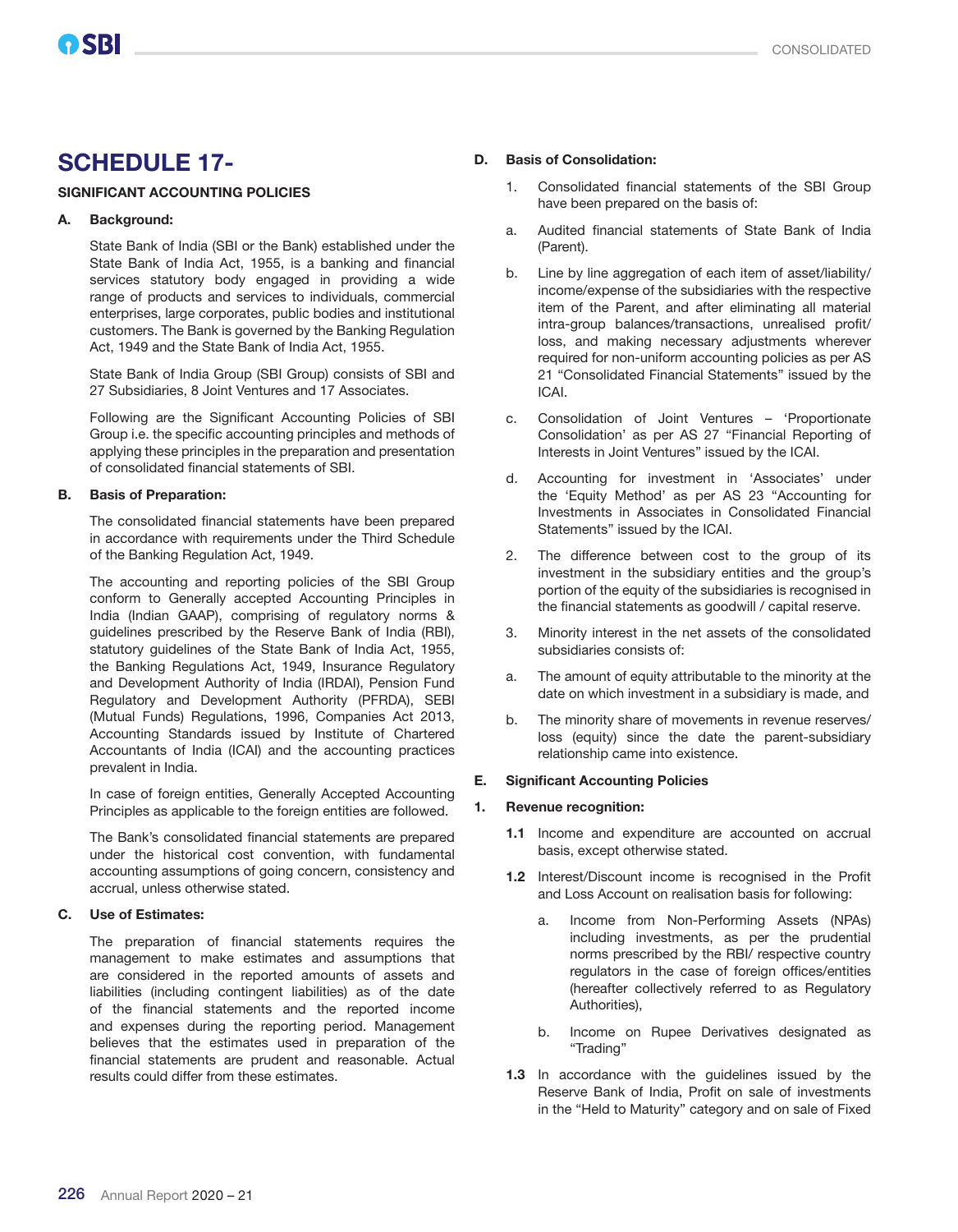Assets is appropriated to Capital Reserve, net of applicable taxes and amount required to be transferred to Statutory Reserve.

 The discount, if any, on acquisition of investments in Held to Maturity (HTM) category is accounted as follows:

- a. on Interest bearing securities, it is accounted for at the time of sale/ redemption.
- b. on zero-coupon securities, it is accounted for over the balance tenor of the security on a constant yield basis.
- 1.4 Dividend income is recognised when the right to receive the dividend is established.
- 1.5 Commission on Letter of Credit (LC)/ Bank Guarantee (BG), Deferred Payment Guarantee, Government Business, ATM interchange fee & "Upfront fee on restructured account" are recognised on accrual basis proportionately over the period. All other commission and fee income are accounted on their realisation.
- 1.6 One time Insurance Premium paid under Special Home Loan Scheme (December 2008 to June 2009) is amortised over the average loan period of 15 years.
- 1.7 Brokerage, Commission etc. paid/incurred in connection with the issue of Bonds/Deposits are amortized over the tenure of the related Bonds/ Deposits and the expenses incurred in connection with the issue are charged upfront.
- 1.8 In accordance with the guidelines issued by the Reserve Bank of India, when the Bank sells its financial assets to Securitisation Company (SC)/ Reconstruction Company (RC), the same is derecognised on sale.
	- ii. If the sale is at a price below the Net Book Value (NBV) (i.e., book value less provisions held), the shortfall is debited to the Profit and Loss Account in the year of sale
	- iii. If the sale is for a value higher than the NBV, the excess provision is written back in the year the amounts are received, as permitted by the RBI.

#### 1.9 Non-banking entities:

#### Merchant Banking:

- a. Issue management and advisory fees are recognised based on the stage of completion of assignments and as per the terms of the agreement with the client, net of pass-through.
- b. Fees for private placement are recognised on completion of assignment.
- c. Brokerage income in relation to stock broking activity is recognized on the trade date of transaction and includes stamp duty, transaction charges and is net of scheme incentives paid.
- d. Commission relating to public issues is accounted for on finalisation of allotment of the public issue/ receipt of information from intermediary.
- e. Brokerage income relating to public issues/mutual fund/other securities is accounted for based on mobilisation and intimation received from clients/ intermediaries.
- f. Depository income Annual Maintenance Charges are recognised on accrual basis and transaction charges are recognised on trade date of transaction.

#### Asset Management:

- a. Management fee is recognised at specific rates agreed with the relevant schemes, applied on the average daily net assets of each scheme (excluding inter-scheme investments, wherever applicable, investments made by the company in the respective scheme and deposits with Banks), and are in conformity with the limits specified under SEBI (Mutual Funds) Regulations, 1996.
- b. Portfolio Advisory Services, Portfolio Management Services and Management Fees on Alternative Investment Fund (AIF) are recognised on accrual basis as per the terms of the contract.
- c. Recovery, if any, on realisation of devolved investments of schemes acquired by the company, in terms of the right of subrogation, is accounted on the basis of receipts. Recovery from funded guarantee schemes is recognised as income in the year of receipt.
- d. Expenses of schemes in excess of the stipulated rates and expenses relating to new fund offer are charged to the Profit and Loss Account in the year in which they are incurred in accordance with the requirements of SEBI (Mutual Funds) Regulations, 1996.
- e. Brokerage and/or incentive paid on investments in open-ended Equity Linked Tax Saving Schemes and Systematic Investment Plans (SIPs) are amortised over a period of 36 months and in case of other schemes, over the claw back period. In case of close-ended schemes, brokerage is amortised over the tenure of schemes.

#### Credit Card Operations:

- a. First annual fee and subsequent renewal fee are recognised over a period of one year as this more closely reflects the period to which the fee relates to.
- b. Interchange income is recognised on accrual basis.
- c. The total unidentified receipts which could not be credited or adjusted in the customers' accounts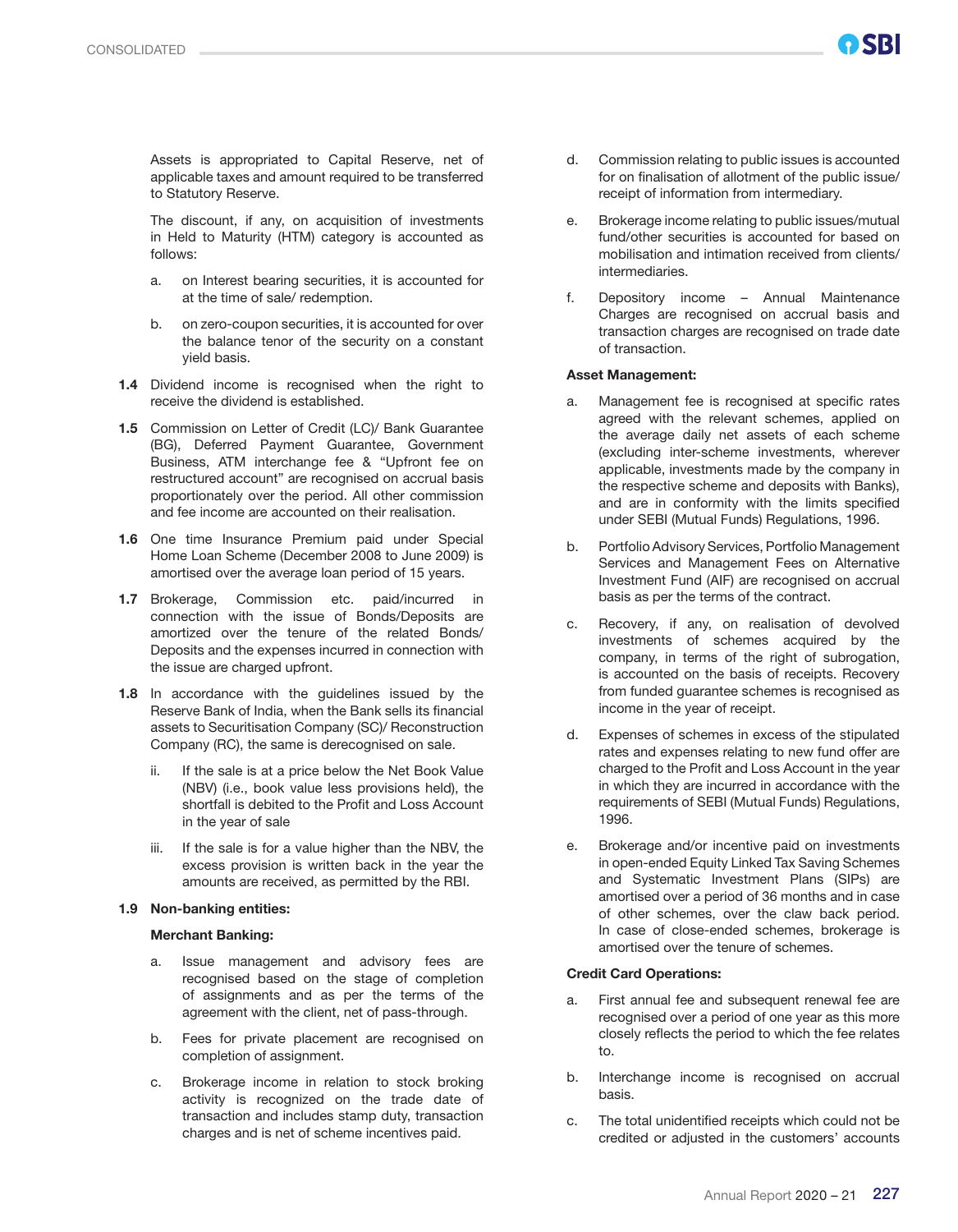for lack of complete & correct information is considered as liability in Balance Sheet. The estimated unidentified receipts aged more than 6 months and up to 3 years towards the written off customers is written back as income on Balance Sheet date. Further, the unresolved unidentified receipts aged more than 3 years are also written back as income on Balance Sheet date. The liability for stale cheques aged for more than three years is written back as income.

 d. All other service income/fees are recorded at the time of occurrence of the respective events.

#### Factoring:

 Factoring charges are accrued on factoring of debts at the applicable rates as decided by the company. Processing fees are recognised as income only when there is reasonable certainty of its receipt after execution of documents. Facility Continuation fees (FCF) are calculated and charged in the month of May for the entire next financial year on all live standard accounts. 1<sup>st</sup> of May is deemed as date for accrual of the FCF.

#### Life Insurance:

- a. Premium of non-linked business is recognised as income (net of service tax/ goods and service tax) when due from policyholders. In respect of linked business, premium income is recognised when the associated units are allotted. In case of Variable Insurance Products (VIPs), premium income is recognised on the date when the Policy Account Value is credited. Uncollected premium from lapsed policies is not recognised as income until such policies are revived.
- b. Top-up premiums are considered as single premium.
- c. Income from linked funds which includes fund management charges, policy administration charges, mortality charges, etc. are recovered from linked fund in accordance with terms and conditions of policy and recognised when recovered.
- d. Realised gains and losses in respect of equity securities and units of mutual funds are calculated as the difference between the net sales proceeds and their cost. In respect of debt securities, the realised gains and losses are calculated as difference between net sale proceeds or redemption proceeds and weighted average amortised cost. Cost in respect of equity shares and units of mutual fund are computed using the weighted average method.
- e. Fees received on lending of equity shares under Securities lending and borrowing scheme (SLB) is recognised as income over the period of the lending on straight-line basis.
- f. Premium ceded on reinsurance is accounted in accordance with the terms of the re-insurance treaty or in-principle arrangement with the reinsurer.
- g. Benefits paid:
	- $\triangleright$  Claims cost consist of the policy benefit amounts and claims settlement costs, where applicable.
	- Claims by death and rider are accounted when intimated. Intimations up to the end of the period are considered for accounting of such claims.
	- Claims by maturity are accounted on the policy maturity date.
	- Survival and Annuity benefits claims are accounted when due.
	- Surrenders and withdrawals are accounted as and when intimated. Benefits paid also includes amount payable on lapsed policies which are accounted for as and when due. Surrenders, withdrawals and lapsation are disclosed at net of charges recoverable.
	- Repudiated claims disputed before judicial authorities are provided for based on management prudence considering the facts and evidences available in respect of such claims.
	- Amounts recoverable from re-insurers are accounted for in the same period as the related claims and are reduced from claims.
- h. Acquisition costs such as commission, medical fees, etc. are costs that are primarily related to the acquisition of new and renewal insurance contracts. The same are expensed in the period in which they are incurred.
- i. Liability for life policies: The actuarial liability of all the life insurance policies has been calculated by the Appointed Actuary in accordance with the Insurance Act 1938, and as per the rules and regulations and circulars issued by IRDAI and the relevant Guidance Notes and/or Actuarial Practice Standards (APS) issued by the Institute of Actuaries of India.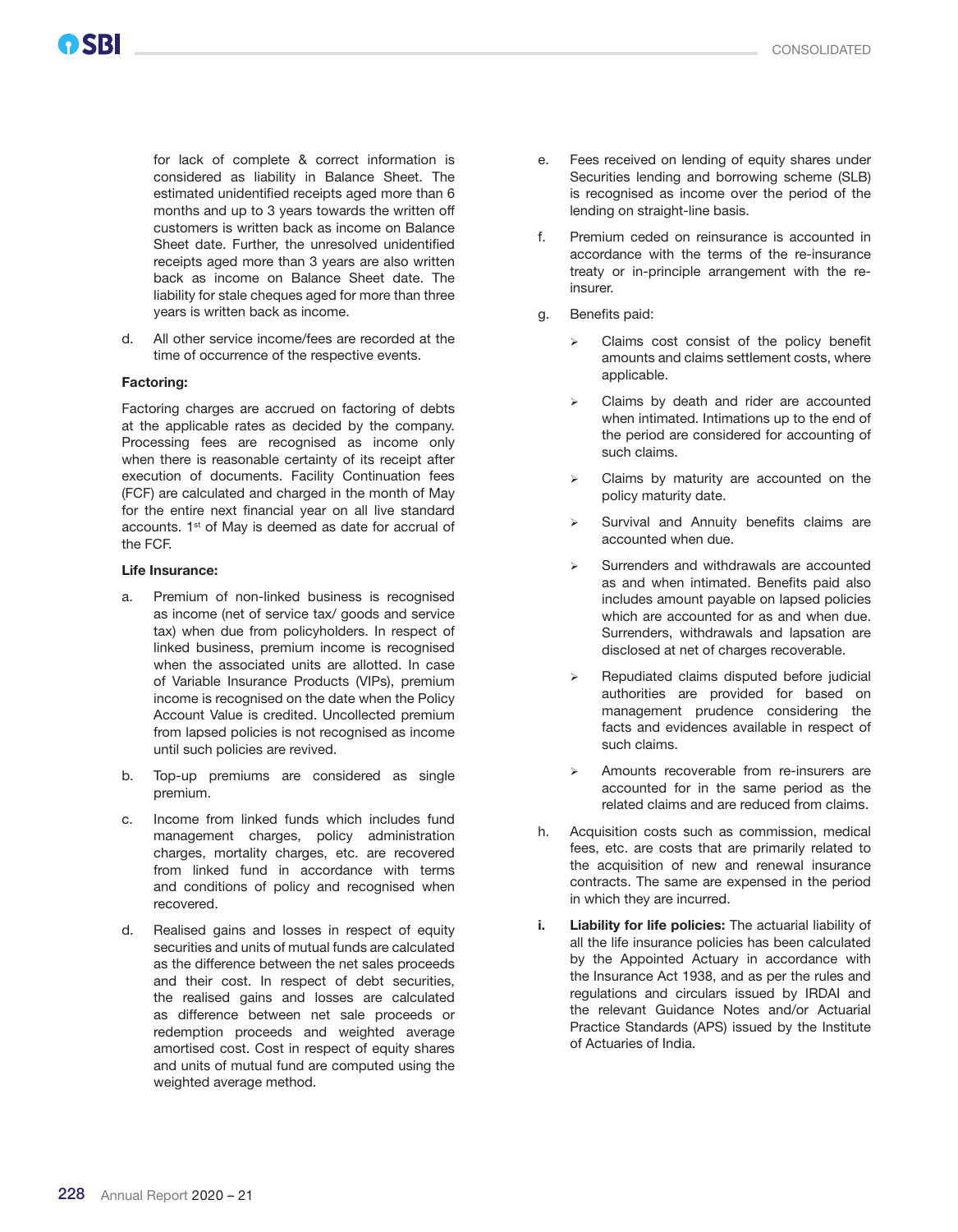Non-linked business is reserved using a prospective gross premium valuation method. Mathematical reserves are calculated based on future assumptions having regard to current and future experience. The unit liability in respect of linked business has been considered as the value of the units standing to the credit of the policy holders, using the Net Asset Value (NAV) as on the valuation date. Variable insurance policies (VIPs) have also been valued in a manner similar to the ULIP business by considering liability as the policy account standing to the credit of the policy holders plus additional provisions for adequacy of charges to meet expenses.

#### General Insurance:

- a. Premium including reinsurance accepted (net of goods & service tax) is recorded in the books at the commencement of risk. In case the premium is recovered in instalments, amount to the extent of instalment due is recorded on the due date of the instalment. Premium (net of goods & service tax), including reinstatement premium, on direct business and reinsurance accepted, is recognized as income over the contract period or the period of risk, whichever is appropriate, on a gross basis under 1/365 method. Any subsequent revision to premium is recognized over the remaining period of risk or contract period. Adjustments to premium income arising on cancellation of policies are recognised in the period in which they are cancelled.
- b. Commission received on reinsurance ceded is recognised as income in the period in which reinsurance risk is ceded. Profit commission under re-insurance treaties, wherever applicable, is recognized as income in the year of final determination of the profits as intimated by Reinsurer.
- c. In respect of proportional reinsurance ceded, the cost of reinsurance ceded is accrued at the commencement of risk. Non-proportional reinsurance cost is recognized when due. Nonproportional reinsurance cost is accounted as per the terms of the reinsurance arrangements. Any subsequent revision to, refunds or cancellations of premiums is recognized in the period in which they occur.
- d. Reinsurance inward acceptances are accounted for on the basis of returns, to the extent received, from the insurers.
- Acquisition costs are expensed in the period in which they are incurred. Acquisition costs are defined as costs that vary with, and are primarily related to the acquisition of new and renewal

insurance contracts viz. commission. The primary test for determination as acquisition cost is the obligatory relationship between the costs and the execution of the insurance contracts (i.e. commencement of risk).

- f. Claim is recognised as and when a loss occurrence is reported. Claim is recognised by creation of provision for the amount of claim payable as estimated by the management based on available information and past experience, on receipt of claim notification. Such provision is reviewed / modified as appropriate on the basis of additional information as and when available. Amounts received/receivable from the re-insurers/ co-insurers, under the terms of the reinsurance and coinsurance arrangements respectively, is recognised together with the recognition of claim. Provision for claims outstanding payable as on the date of Balance Sheet is net of reinsurance, salvage value and other recoveries as estimated by the management.
- g. Provision in respect of claim liabilities that may have been incurred before the end of the accounting year but are
	- not yet reported or claimed (IBNR) or
	- not enough reported i.e. reported with information insufficient for making a reasonable estimate of likely claim amount (IBNER),

 The provision is made according to the amount determined by the Appointed Actuary based on actuarial principles in accordance with the Actuarial Practice Standards and Guidance Notes issued by the Institute of Actuaries of India and IRDAI regulations and guidelines.

#### Custody & Fund accounting services:

 The revenue (net of goods & service tax) is recognised to the extent that it is probable that the economic benefits will flow to the company and the revenue can be reliably measured.

#### Pension Fund Operation:

 Management fee is recognized at specific rates agreed with the relevant schemes, applied on daily net assets of each scheme, and is in conformity with the regulatory guidelines issued by Pension Fund Regulatory and Development Authority (PFRDA). The Company presents revenues net of Service Tax/ goods and service tax

#### Trustee Operations:

 a. Mutual Fund Trusteeship fee is recognised at specific rates agreed with relevant schemes,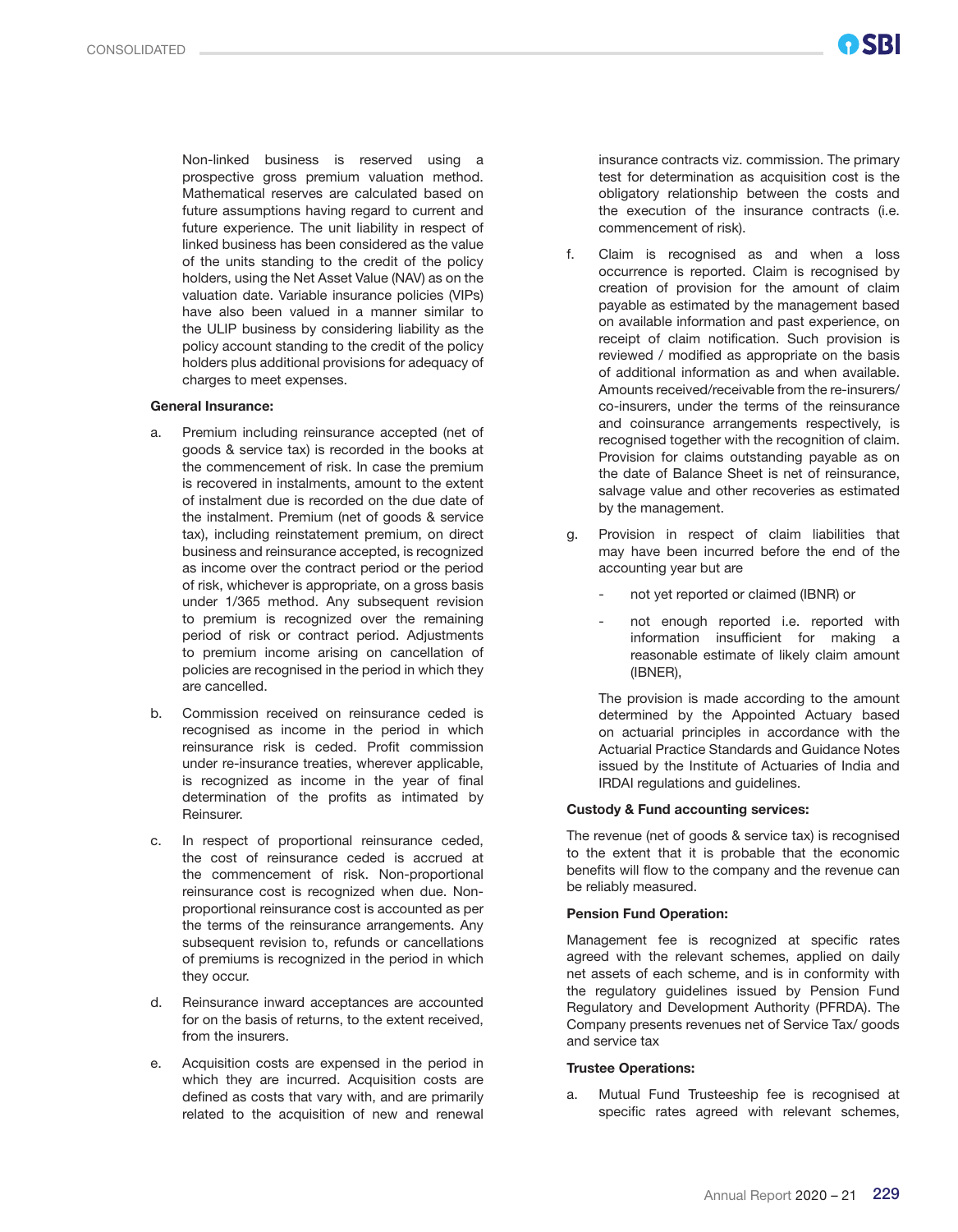applied on the average daily Net Assets of each scheme (excluding inter-scheme investment, investment in fixed deposits, investments made by the Asset Management Company and deferred revenue expenses, where applicable), and is in conformity with the limits specified under SEBI (Mutual Funds) Regulations, 1996.

- b. Corporate Trusteeship Acceptance fees are recognised on the acceptance or execution of trusteeship assignment whichever is earlier. Corporate Trusteeship service charges are recognised/accrued on the basis of terms of trusteeship contracts/agreements entered into with clients.
- c. Income from online "will" services is recognised when the right to receive the fee is established, as all certainty for revenue recognition is present at the time of establishment of such right.

#### Infrastructure and Facility Management:

 Revenue from management and consultancy fees is recognised as and when the said contractual work is awarded to the vendor and the agreed scope of work is completed by the vendor.

#### Merchant Acquiring Business:

- a. The revenue is measured on basis of consideration received or receivable for the services provided, excluding discounts, GST and other applicable taxes and are recognised upon performance of services.
- b. The revenue from deployment of POS is recognised either over the period during which the service is rendered or on basis of the number of transactions processed during the period in accordance with the rates and conditions specified in the agreements
- c. Income received but not accrued on account of maintenance deployment contract are recognised as deferred revenue and included in liabilities until the revenue recognition criteria are met. Income accrued but not billed represents revenue recognised on work performed but billed in subsequent period based on terms of contract.
- d. Revenue of providing services of Merchant Acquiring are recognised on fully loaded cost plus mark up on such costs
- e. Revenue is recognised to the extent it is probable that the economic benefits will flow and the revenue can be reliably measured

#### 2. Investments:

Investments are accounted for in accordance with the extant RBI guidelines on investment classification and valuation, as given below:

#### 2.1 Classification:

As per RBI guidelines, investments are classified into Held to Maturity (HTM), Available for Sale (AFS) and Held for Trading (HFT) categories. Under each category, the investments are further classified as (i) Government Securities, (ii) Other Approved Securities, (iii) Shares, (iv) Debentures and Bonds, (v) Subsidiaries and Associates and (vi) Others.

For disclosure in Balance Sheet, the investments are classified as Investments in India and outside India.

'Investments outside India' are classified under three categories – (i) Government Securities, (ii) Subsidiaries and/ or joint Ventures abroad and (iii) Other Investments.

#### 2.2 Basis of classification:

- i. Investments that the Bank intends to hold till maturity are categorised as "Held to Maturity (HTM)".
- ii. Investments that are held principally for resale within 90 days from the date of purchase are classified as "Held for Trading (HFT)".
- iii. Investments, which are not classified in the above two categories, are classified as "Available for Sale (AFS)".
- iv. An investment is classified as HTM, HFT or AFS at the time of its purchase and subsequent shifting amongst categories is done in conformity with regulatory guidelines.
- v. Investments in associates are classified as HTM except in respect of those investments which are acquired and held exclusively with a view to its subsequent disposal. These investments are classified as AFS.

#### 2.3 Valuation:

#### A. Banking Business:

- i. The transactions in all securities are recorded on a Settlement Date. Cost of investment under AFS and HFT category is determined at the weighted average cost method by the group entities and cost of investments under HTM category is determined on FIFO basis (first in first out) by SBI and weighted average cost method by other group entities.
	- a. Brokerage/commission received on subscriptions is reduced from the cost. Brokerage, commission, securities transaction tax, etc. paid in connection with acquisition of investments are expensed upfront and excluded from cost.
	- b. Broken period interest paid / received on debt instruments is treated as interest expense/income and is excluded from cost/sale consideration.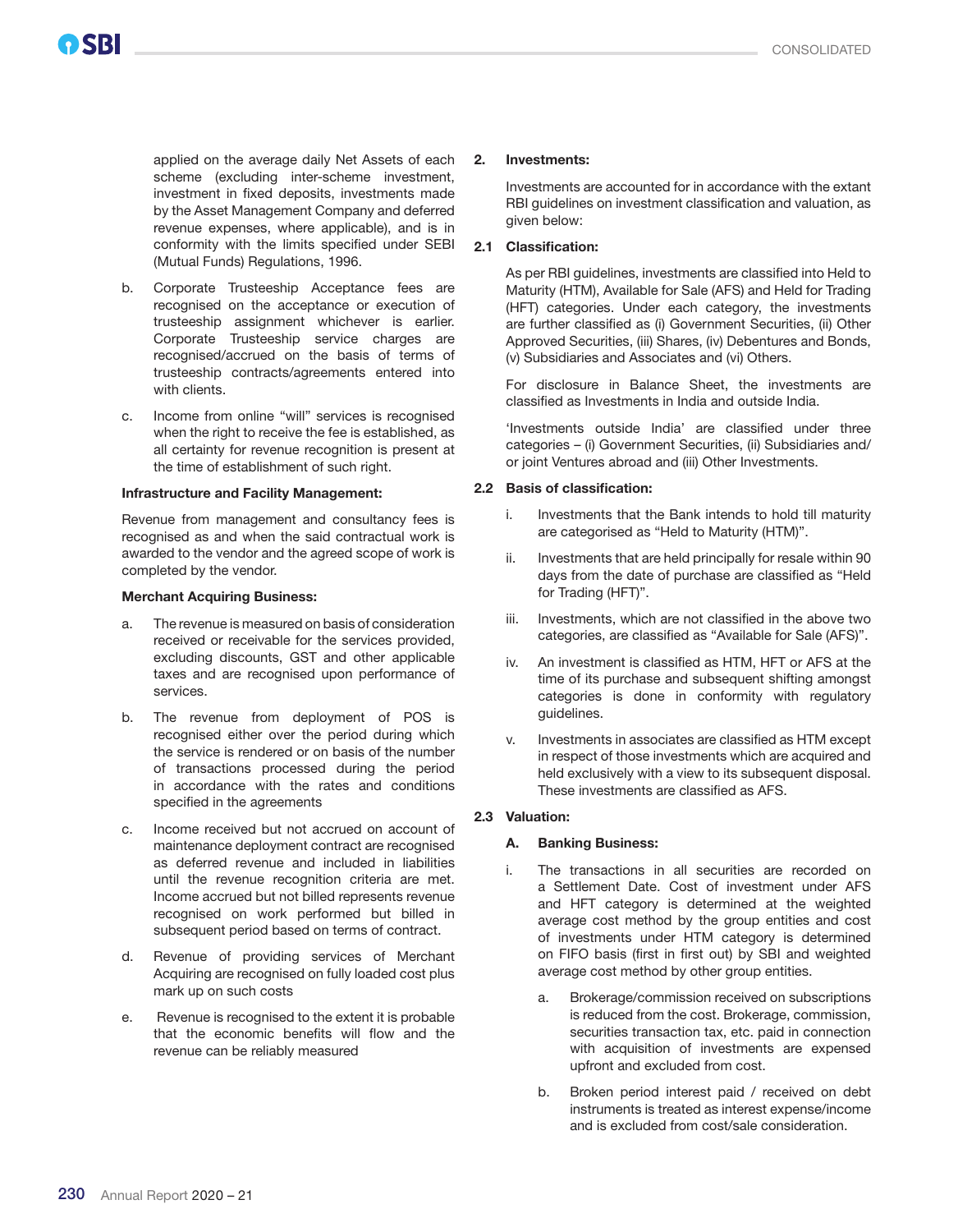#### ii. Valuation of investments classified as Held to Maturity:

- a. Investments under Held to Maturity category are carried at acquisition cost. The premium paid on acquisition, if any, is amortised over the term to maturity on constant yield basis. Such amortisation of premium is accounted as income on investments.
- b. A provision is made for diminution, other than temporary, for each investment individually.
- c. Investments in Regional Rural Banks (RRBs) are valued at equity cost determined in accordance with AS 23 of the ICAI.

#### iii. Valuation of investments classified as Available for Sale and Held for Trading:

 Investments held under Available for Sale and Held for Trading are individually revalued at market price or fair value determined as per the regulatory guidelines and the net depreciation, if any, of each group for each category (viz., (i) Government securities (ii) Other Approved Securities (iii) Shares (iv) Debentures & Bonds (v) Subsidiaries and Associates; and (vi) others) is provided for and net appreciation is ignored.

#### iv. Valuation policy in event of inter category transfer of investments:

- a. Transfer of securities from HFT/AFS category to HTM category is carried out at the lower of acquisition cost/book value/market value on the date of transfer. The depreciation, if any, on such transfer is fully provided for.
- b. Transfer of securities from HTM category to AFS category is carried out on acquisition price/ book value. After transfer, these securities are immediately revalued and resultant depreciation, if any, in the Profit and Loss Account.

#### v. Valuation in case of sale of NPA (financial asset) to Securitisation Company (SC)/ Asset Reconstruction Company (ARC) against issue of Security Receipts:

- a. The investment in security receipts obtained by way of sale of NPA to SC/RC, is recognised at lower of: (i) Net Book Value (NBV) (i.e. book value less provisions held) of the financial asset; and (ii) Redemption value of SR.
- b. SRs issued by an SC/ARC are valued in accordance with the guidelines applicable to non-SLR instruments. Accordingly, in cases where the SRs issued by the SC/ARC are limited to the actual realisation of the financial assets assigned to the instruments in the concerned scheme, the Net Asset Value, obtained from the SC/ARC, is reckoned for valuation of such investments.
- c. In case of sale of NPA (financial asset) to Securitisation Company (SC)/ Asset Reconstruction Company (ARC) against issue of Security Receipts (SR), investment in SR is recognised at lower of: (i) Net Book Value (NBV) (i.e. book value less provisions held) of the financial asset; and (ii) Redemption value of SR. SRs issued by an SC/ ARC are valued in accordance with the guidelines applicable to non-SLR instruments. Accordingly, in cases where the SRs issued by the SC/ ARC are limited to the actual realisation of the financial assets assigned to the instruments in the concerned scheme, the Net Asset Value, obtained from the SC/ ARC, is reckoned for valuation of such investments.
- vi. Treasury Bills and Commercial Papers are valued at carrying cost.

#### 2.4 Investments (NPI)

- i. In respect of domestic offices/ entities, based on the guidelines issued by RBI, investments are classified as performing and non-performing as follows:
	- a. Interest/instalment (including maturity proceeds) is due and remains unpaid for more than 90 days.
	- b. In the case of equity shares, in the event the investment in the shares of any company is valued at  $\bar{c}1$  per company on account of the nonavailability of the latest Balance Sheet, those equity shares would be reckoned as NPI.
	- c. The Bank also classifies an Investment as a nonperforming investment, in case any credit facility availed by the same borrower/entity has been classified as a non-performing asset and vice versa. The above is applied to Preference Shares where the fixed dividend is not paid.
	- d. The investments in debentures/bonds, which are deemed to be advance, are also subjected to NPI norms as applicable to investments.
- ii. In respect of foreign offices/entities, provisions for nonperforming investments (NPIs) are made as per the local regulations or as per the norms of RBI, whichever is more prudent.

#### 2.5 Accounting for Repo/ Reverse Repo transactions

The Bank enters Repurchase and Reverse Repurchase Transactions with RBI under Liquidity Adjustment Facility (LAF) and also with market participants. Repurchase Transaction represents borrowing by selling the securities with an agreement to repurchase the securities. Reverse Repo Transactions on the other hand, represent lending funds by purchasing the securities.

a. Transactions with RBI under Liquidity Adjustment Facility (LAF) are accounted for as Collateralized Lending and Borrowing transactions.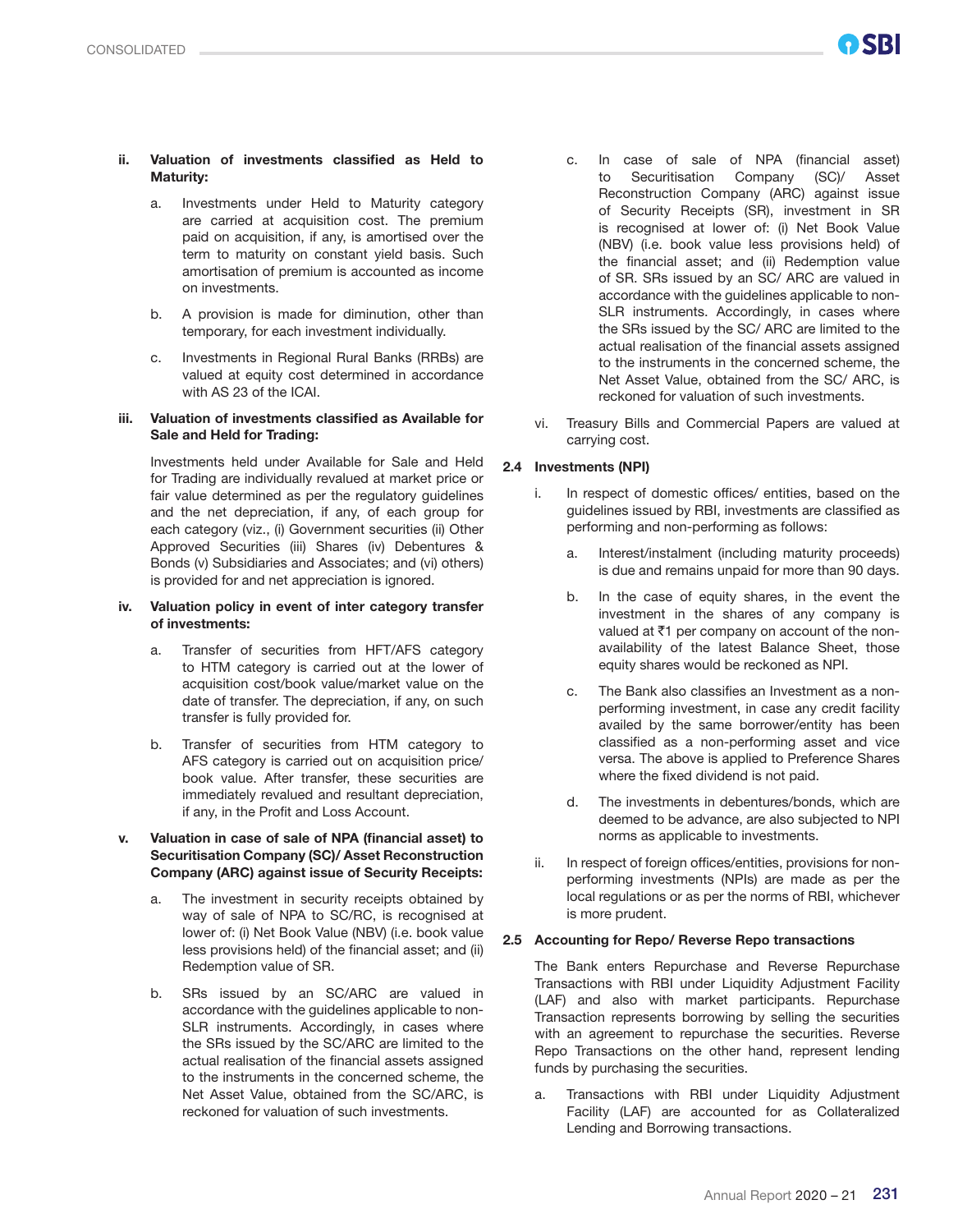- b. In Market Repo and Reverse Repo transaction, securities sold(purchased) and repurchased(resell) are accounted as normal outright sale(purchase) transactions and such movement of securities is reflected using the Repo/ Reverse Repo Accounts and contra entries. The above entries are reversed on the date of maturity. Balance in Repo Account is classified under Schedule 4 (Borrowings) and balance in Reverse Repo Account is classified under Schedule 7 (Balance with Banks and Money at call & short notice).
- c. Borrowing cost of repo transactions and revenue on reverse repo transactions, with RBI or others, is accounted for as interest expense and interest income, respectively.

#### B. Insurance Business:

 In case of life and general insurance subsidiaries, investments are accounted in accordance with the Insurance Act, 1938, the IRDAI (Investment) Regulations, 2016 and IRDA (Presentation of Financial Statements and Auditor's Report of Insurance Companies) Regulations, 2002, investment policy of the company and various other circulars / notifications as issued by IRDAI from time to time.

- (i) Valuation of investment pertaining to nonlinked life insurance business and general insurance business: -
	- All debt securities, including government securities and money market securities are stated at historical cost subject to amortisation of premium or accretion of discount.
	- Listed equity shares, equity related instruments and preference shares are measured at fair value on the Balance Sheet date. For the purpose of determining fair value, the closing price at primary exchange i.e. National Stock Exchange of India Limited ('NSE') is considered. If NSE closing price is not available, the closing price of the secondary exchange i.e. BSE Limited ('BSE') is considered.
	- Unlisted equity securities, equity related instruments and preference shares are measured at historical cost.
	- In case of Security Lending and Borrowing (SLB), equity shares lent are valued as per valuation policy for equity shares as mentioned above.
	- Additional Tier 1 (Basel III compliant) Perpetual Bonds classified under "Equity" as specified by IRDAI, are valued at prices obtained from Credit Rating Information Services of India Limited (CRISIL).
- Investments in mutual fund units are valued at the Net Asset Value (NAV) of previous day in life insurance and of Balance Sheet date in general insurance.
- $\triangleright$  Investment in Alternative Investment Funds (AIFs) are valued at latest available NAV.

 Unrealized gains or losses arising due to change in the fair value of listed equity shares, mutual fund units and AIFs pertaining to shareholders' investments and non-linked policyholders investments are taken to "Revenue & Other Reserves (Schedule 2)" and "Liabilities relating to Policyholders in Insurance Business (Schedule 5)" respectively, in the Balance Sheet.

- (ii) Valuation of investment pertaining to linked business: -
	- Debt Securities including Government securities with remaining maturity of more than one year are valued at prices obtained from CRISIL. Debt securities including Government securities with remaining maturity of less than one year are valued on yield to maturity basis, where yield is derived using market price provided by CRISIL on the day when security is classified as short term. If security is purchased during its short term tenor, it is valued at amortised cost using yield to maturity method. In case of securities with options, earliest Call Option/Put Option date will be taken as maturity date for this purpose. Money market securities are valued at historical cost subject to amortization of premium or accretion of discount on yield to maturity basis.
	- Listed equity shares, equity related instruments and preference shares are measured at fair value on the Balance Sheet date. For the purpose of determining fair value, the closing price at primary exchange i.e. NSE is considered. If NSE closing price is not available, closing price of the BSE is considered.
	- Unlisted equity shares, equity related instruments and preference shares are measured at historical cost.
	- $\triangleright$  In case of Security Lending and Borrowing (SLB), equity shares lent are valued as per valuation policy for equity shares as mentioned above.
	- Additional Tier 1 (Basel III compliant) Perpetual Bonds classified under "Equity" as specified by IRDAI, are valued at prices obtained from CRISIL.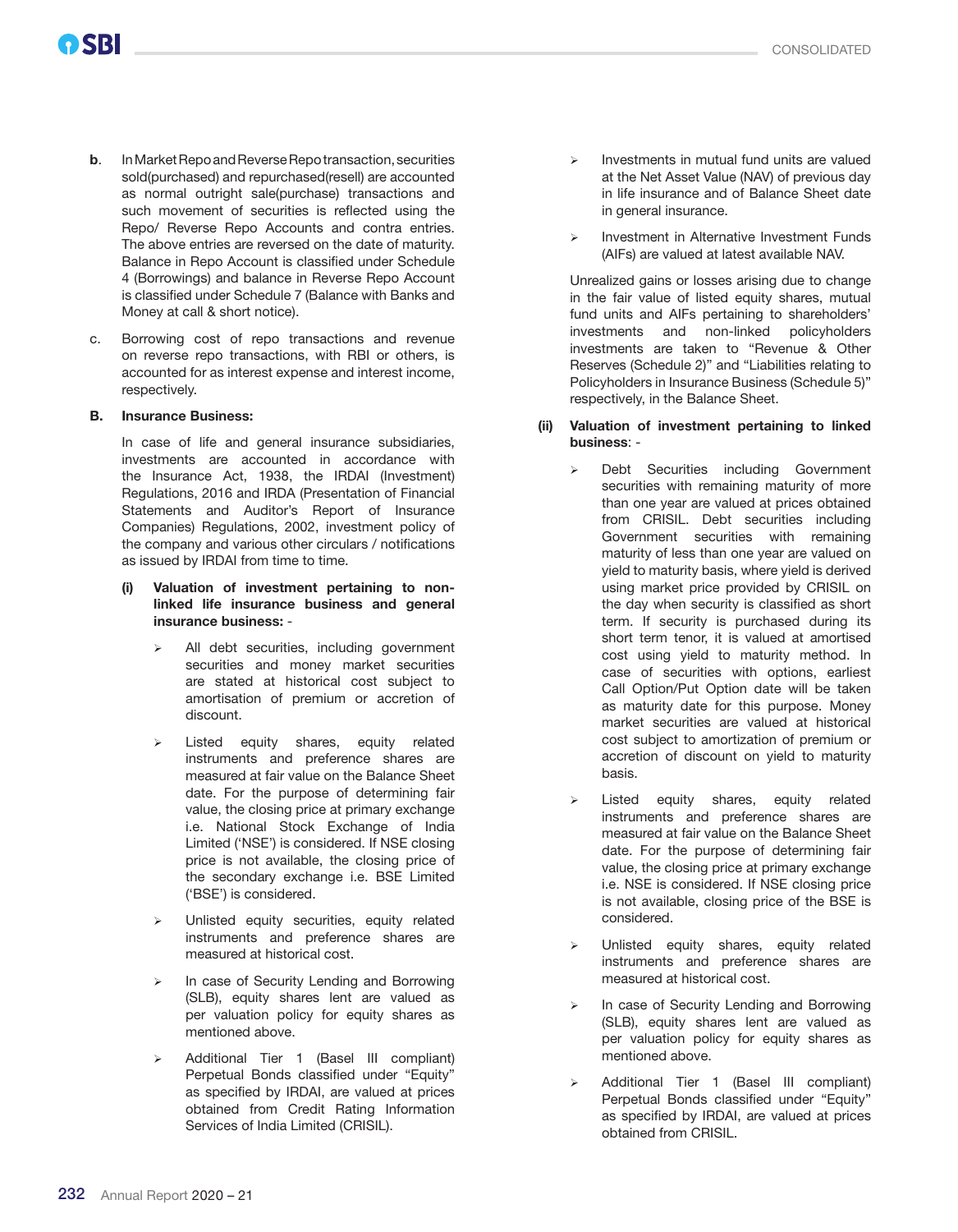- Investments in mutual fund units are valued at the previous day's Net Asset Value (NAV).
- Unrealized gains or losses arising due to changes in the fair value are recognized in the Profit & Loss Account.

#### 3. Loans /Advances and Provisions thereon:

- 3.1 Based on the guidelines/directives issued by the RBI, Loans and Advances are classified as performing and nonperforming as follows:
	- i. The term loan is classified a non-performing asset, if interest and/or instalment of principal remains overdue for a period of more than 90 days;
	- ii. An Overdraft or Cash Credit is classified a non-performing asset, if the account remains "out of order", i.e. if the outstanding balance exceeds the sanctioned limit/ drawing power continuously for a period of 90 days, or if there are no credits continuously for 90 days as on the date of balance-sheet, or if the credits are not adequate to cover the interest debited during the same period;
- iii. The bills purchased/discounted are classified as nonperforming assets, if the bill remains overdue for a period of more than 90 days;
- iv. The agricultural advances are classified as nonperforming assets, if (a) for short duration crops, where the instalment of principal or interest remains overdue for two crop seasons; and (b) for long duration crops, where the principal or interest remains overdue for one crop season.
- 3.2 NPAs are classified into Sub-Standard, Doubtful and Loss Assets, based on the following criteria stipulated by RBI:
	- i. Sub-standard: A loan asset that has remained nonperforming for a period less than or equal to 12 months.
	- ii. Doubtful: A loan asset that has remained in the substandard category for a period of 12 months.
	- iii. Loss: A loan asset where loss has been identified but the amount has not been fully written off.
- 3.3 Provisions are made for NPAs as per the extant guidelines prescribed by the regulatory authorities, subject to minimum provisions as prescribed below:

| Substandard        | ۱.   | A general provision of 15% on the total outstanding;                                                                                                        |
|--------------------|------|-------------------------------------------------------------------------------------------------------------------------------------------------------------|
| Assets:            | ii.  | Additional provision of 10% for exposures which are unsecured ab-initio (i.e. where realisable value<br>of security is not more than 10 percent ab-initio); |
|                    | III. | Unsecured Exposure in respect of infrastructure advances where certain safequards such as<br>escrow accounts are available - 20%.                           |
| Doubtful Assets:   |      |                                                                                                                                                             |
| -Secured portion:  |      | Upto one year $-25%$                                                                                                                                        |
|                    | ii.  | One to three years $-40\%$                                                                                                                                  |
|                    | iii. | More than three years $-100\%$                                                                                                                              |
| -Unsecured portion | 100% |                                                                                                                                                             |
| Loss Assets:       | 100% |                                                                                                                                                             |

- 3.4 In respect of foreign offices/entities, the classification of loans and advances and provisions for NPAs are made as per the local regulations or as per the norms of RBI, whichever is more stringent.
- 3.5 Advances are net of specific loan loss provisions, unrealised interest, ECGC claims received and bills rediscounted.
- 3.6 For restructured/rescheduled assets, provisions are made in accordance with the guidelines issued by the RBI, which require that the difference between the fair value of the loan/ advances before and after restructuring is provided for, in addition to provision for the respective loans/advances. The Provision for Diminution in Fair Value (DFV) and interest sacrifice, if any, arising out of the above, is reduced from advances.
- 3.7 In the case of loan accounts classified as NPAs, an account may be reclassified as a performing asset if it conforms to the guidelines prescribed by the regulators.
- 3.8 Amounts recovered against debts written off in earlier years are recognised as revenue in the year of recovery.
- 3.9 In addition to the specific provision on NPAs, general provisions are also made for standard assets as per extant RBI Guidelines. These provisions are reflected in Schedule 5 of the Balance Sheet under the head "Other Liabilities & Provisions – Others" and are not considered for arriving at the Net NPAs.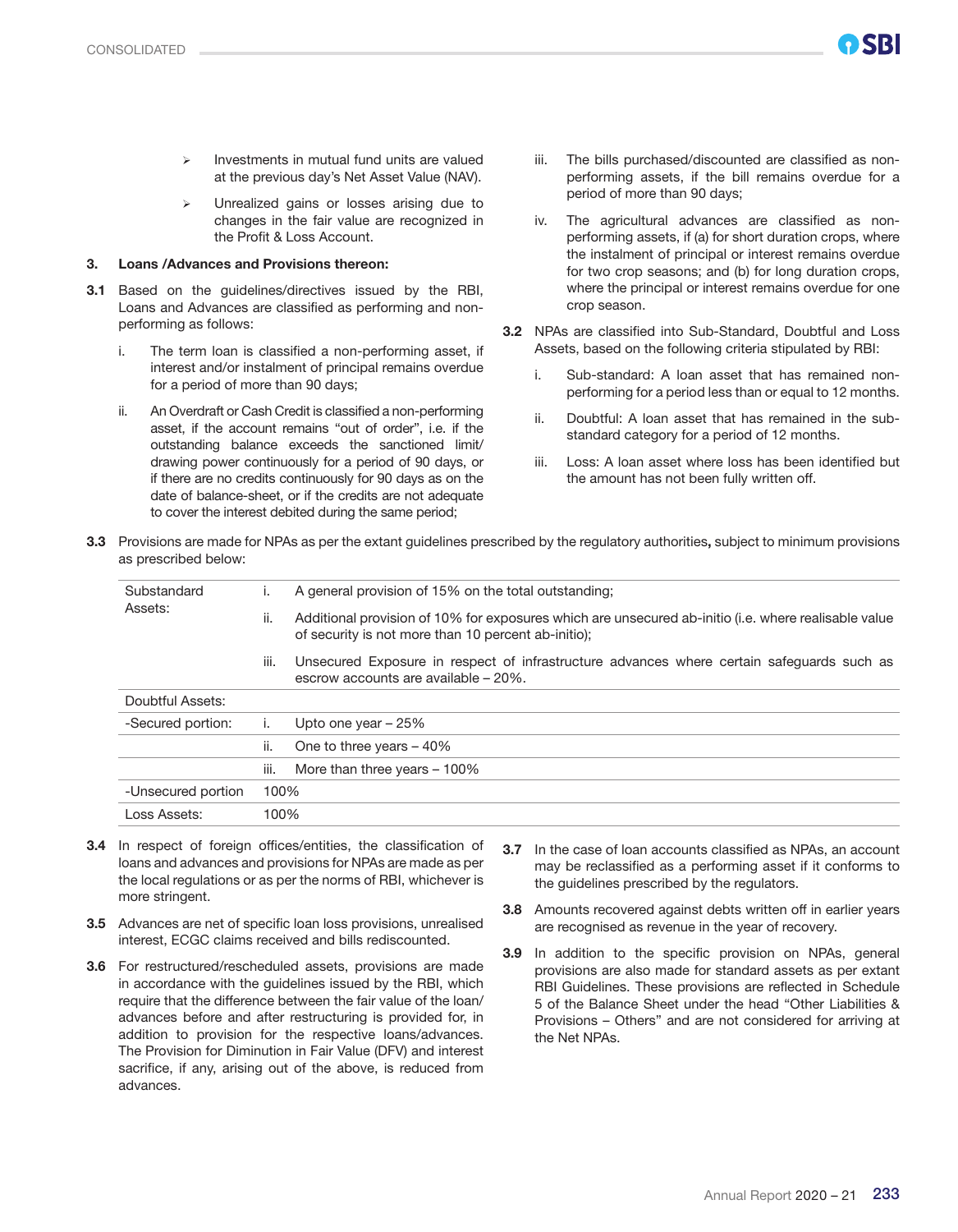- 3.10 Appropriation of recoveries in NPAs are made in order of priority as under :
	- a. Charges, Costs, Commission etc.
	- b. Unrealized Interest / Interest
	- c. Principal

OSBI

However, in Compromise and Resolution/ Settlement through National Company Law Tribunal (NCLT) cases, the recoveries are appropriated as per the terms of respective compromise/ resolution/ settlement. In case of suit filed accounts, recovery is appropriated as per directives of respective courts.

### 4. Floating Provisions & Countercyclical Provisioning Buffer:

The Bank has a policy for creation and utilisation of Countercyclical Provisioning Buffer in good times as well as for Floating Provisions separately for advances, investments and general purposes. The quantum of Countercyclical Provisioning Buffer and Floating Provisions to be created is assessed at the end of the financial year. These provisions are utilised only for contingencies under extra ordinary circumstances specified in the policy with prior permission of Reserve Bank of India.

### 5. Provision for Country Exposure for Banking Entities:

In addition to the specific provisions held according to the asset classification status, provisions are also made for individual country exposures (other than the home country). Countries are categorised into seven risk categories, namely, insignificant, low, moderate, high, very high, restricted and off-credit and provisioning made as per extant RBI guidelines. If the country exposure (net) of the Bank in respect of each country does not exceed 1% of the total funded assets, no provision is maintained on such country exposures. The provision is reflected in Schedule 5 of the Balance Sheet under the "Other Liabilities & Provisions – Others".

### 6. Derivatives:

- 6.1 The Bank enters into derivative contracts, such as foreign currency options, interest rate swaps, currency swaps, cross currency interest rate swaps and forward rate agreements in order to hedge on-Balance Sheet/off-Balance Sheet assets and liabilities or for trading purposes. The swap contracts entered to hedge on-Balance Sheet assets and liabilities are structured in such a way that they bear an opposite and offsetting impact with the underlying on-Balance Sheet items. The impact of such derivative instruments is correlated with the movement of the underlying assets and accounted in accordance with the principles of hedge accounting.
- 6.2 Derivative contracts classified as hedge are recorded on accrual basis. Hedge contracts are not marked to market unless the underlying assets / liabilities are also marked to market.
- 6.3 Except as mentioned above, all other derivative contracts are marked to market as per the Generally Accepted Accounting Practices prevalent in the industry. In respect of derivative contracts that are marked to market, changes in the market value are recognised in the Profit and Loss Account in the period of change. Any receivable under derivative contracts, which remain overdue for more than 90 days, are reversed through Profit and Loss Account to "Suspense Account - Crystallised Receivables". In cases where the derivative contracts provide for more settlement in future and if the derivative contract is not terminated on the overdue receivables remaining unpaid for 90 days, the positive MTM pertaining to future receivables is also reversed from Profit and Loss Account to "Suspense Account - Positive MTM".
- 6.4 Option premium paid or received is recorded in Profit and Loss Account at the expiry of the option. The balance in the premium received on options sold and premium paid on options bought is considered to arrive at Mark to Market value for forex Over the Counter (OTC) options.
- 6.5 Exchange Traded Derivatives entered into for trading purposes are valued at prevailing market rates based on rates given by the Exchange and the resultant gains and losses are recognized in the Profit and Loss Account.

### 7. Fixed Assets Depreciation and Amortisation:

- 7.1 Fixed Assets are carried at cost less accumulated depreciation/ amortisation except for freehold premises carried at revalued amount, being fair value at the date of revaluation less accumulated depreciation, as stated otherwise.
- 7.2 Cost includes cost of purchase and all expenditure such as site preparation, installation costs and professional fees incurred on the asset before it is put to use. Subsequent expenditure(s) incurred on the assets put to use are capitalised only when it increases the future benefits from such assets or their functioning capability. The fixed assets in domestic offices/ entities are depreciated at straight line method based on useful life of the assets states as under:

| Sr.<br>No. | <b>Description of Fixed Assets</b>                                                                                 | <b>Useful Life</b> |
|------------|--------------------------------------------------------------------------------------------------------------------|--------------------|
| 1          | Computers                                                                                                          | 3 Years            |
| 2          | Computer Software forming an integral<br>part of the Computer hardware                                             | 3 Years            |
| 3          | Computer Software which does not form<br>an integral part of Computer hardware<br>and cost of Software Development | 3 Years            |
| 4          | Automated Teller Machine/ Cash Deposit<br>Machine/Coin Dispenser / Coin Vending<br>Machine                         | 5 Years            |
| 5          | Servers                                                                                                            | 4 Years            |
| 6          | Network Equipment                                                                                                  | 5 Years            |
| 7          | Other major fixed assets                                                                                           |                    |
|            | Premises                                                                                                           | 60 Years           |
|            | Vehicles                                                                                                           | 5 Years            |
|            | Safe Deposit Lockers                                                                                               | 20 Years           |
|            | <b>Furniture &amp; Fixtures</b>                                                                                    | 10 Years           |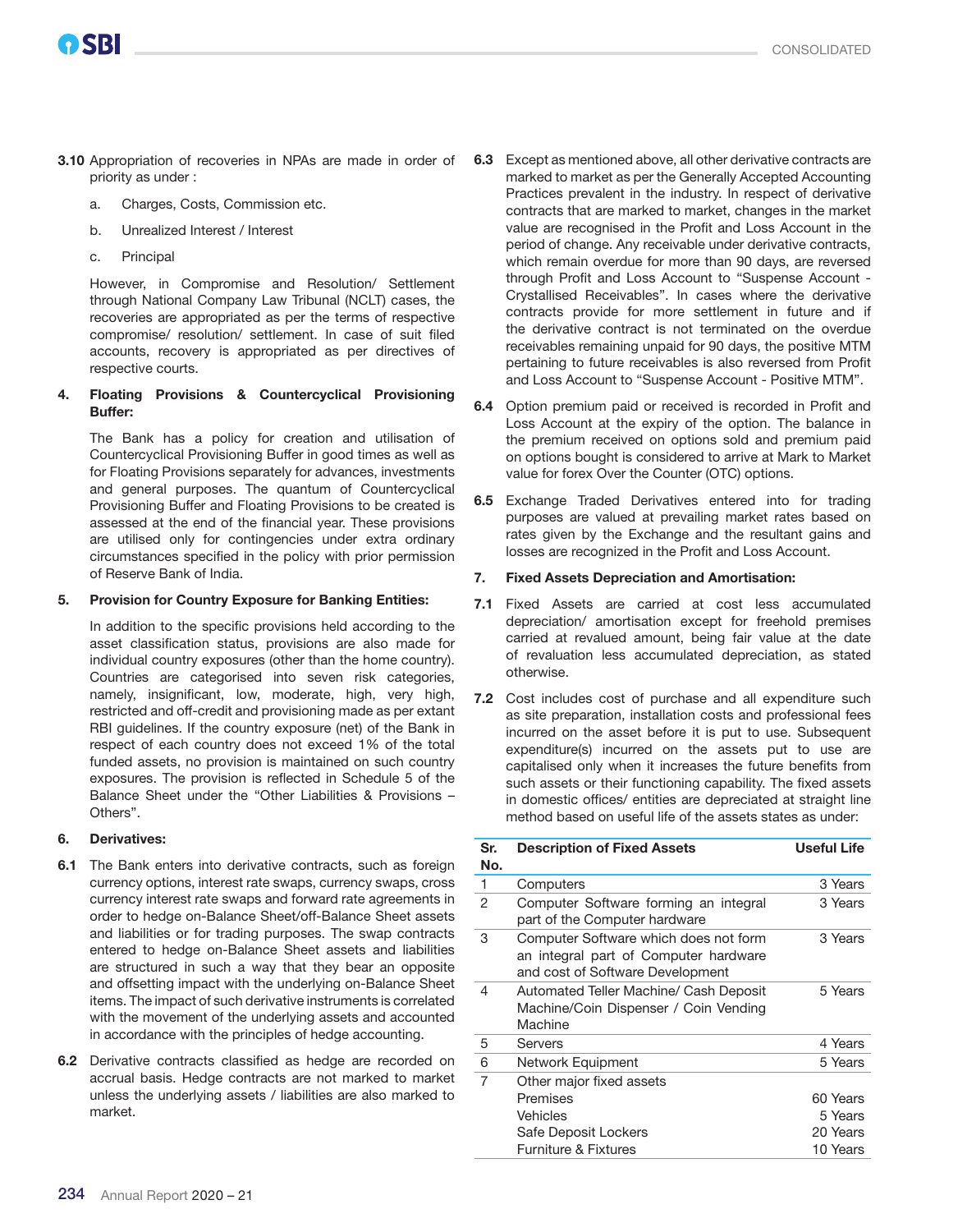- 7.3 In respect of assets acquired during the year for domestic operations, depreciation is charged on proportionate basis for the number of days assets have been put to use during the year.
- 7.4 Assets costing less than  $\bar{c}$ 1,000 each are charged off in the year of purchase.
- 7.5 In respect of leasehold premises, the lease premium, if any, is amortised over the period of lease (except for premises and land on perpetual lease) and Lease payments for assets taken on Operating lease are recognised as expense in the Profit & Loss account over the lease term on straight line basis.
- 7.6 In respect of fixed assets held at foreign offices/entities, depreciation is provided as per the regulations /norms of the respective countries.
- 7.7 The Bank revalue freehold immovable assets at every three years. The increase in Net Book Value of the asset due to revaluation is credited to the Revaluation Reserve Account without routing through the Profit and Loss Account. Additional Depreciation on the revalued asset is charged to the Profit and Loss Account and appropriated from the Revaluation Reserves to General Reserve. The revalued asset is depreciated over the balance useful life of the asset as assessed at the time of revaluation.

#### 8. Leases:

The asset classification and provisioning norms applicable to advances, as laid down in Para 3 above, are applied to financial leases also.

#### 9. Impairment of Assets:

Fixed Assets are reviewed for impairment whenever events or changes in circumstances warrant that the carrying amount of an asset may not be recoverable. Recoverability of assets to be held and used is measured by a comparison of the carrying amount of an asset to future Net Discounted Cash Flows expected to be generated by the asset. If such assets are considered to be impaired, the impairment to be recognised is measured by the amount by which the carrying amount of the asset exceeds the fair value of the asset.

#### 10. Effect of changes in the foreign exchange rate:

#### 10.1 Foreign Currency Transactions

- i. Foreign currency transactions are recorded on initial recognition in the reporting currency by applying to the foreign currency amount the exchange rate between the reporting currency and the foreign currency on the date of transaction.
- ii. Foreign currency monetary items are reported using the Foreign Exchange Dealers Association of India (FEDAI) closing (spot/forward) rates.
- iii. Foreign currency non-monetary items, which are carried at historical cost, are reported using the exchange rate on the date of the transaction.
- iv. Contingent liabilities denominated in foreign currency are reported using the FEDAI closing spot rates.
- v. Outstanding foreign exchange spot and forward contracts held for trading are revalued at the exchange rates notified by FEDAI for specified maturities, and the resulting Profit or Loss is recognised in the Profit and Loss Account.
- vi. Foreign exchange forward contracts which are not intended for trading and are outstanding on the Balance Sheet date, are re-valued at the closing spot rate. The premium or discount arising at the inception of such a forward exchange contract is amortised as expense or income over the life of the contract.
- vii. Exchange differences arising on the settlement of monetary items at rates different from those at which they were initially recorded are recognised as income or as expense in the period in which they arise.
- viii. Gains / Losses on account of changes in exchange rates of open position in currency futures trades are settled with the exchange clearing house on daily basis and such gains/losses are recognised in the Profit and Loss Account.

#### 10.2 Foreign Operations:

Foreign Branches/Subsidiaries / Joint Ventures of the Bank and Offshore Banking Units (OBU) have been classified as Non-integral Operations and Representative Offices have been classified as Integral Operations.

#### a. Non-integral Operations:

- Both monetary and non-monetary foreign currency assets and liabilities including contingent liabilities of non-integral foreign operations are translated at closing exchange rates notified by FEDAI at the Balance Sheet date.
- ii. Income and expenditure of non-integral foreign operations are translated at quarterly average closing rates notified by FEDAI.
- iii. Exchange differences arising on investment in non-integral foreign operations are accumulated in Foreign Currency Translation Reserve until the disposal of the investment.
- iv. The Assets and Liabilities of foreign offices/ subsidiaries /joint ventures in foreign currency (other than local currency of the foreign offices/ subsidiaries/joint ventures) are translated into local currency using spot rates applicable to that country on the Balance Sheet date.

#### b. Integral Operations:

Foreign currency transactions are recorded on initial recognition in the reporting currency by applying to the foreign currency amount the exchange rate between the reporting currency and the foreign currency on the date of transaction.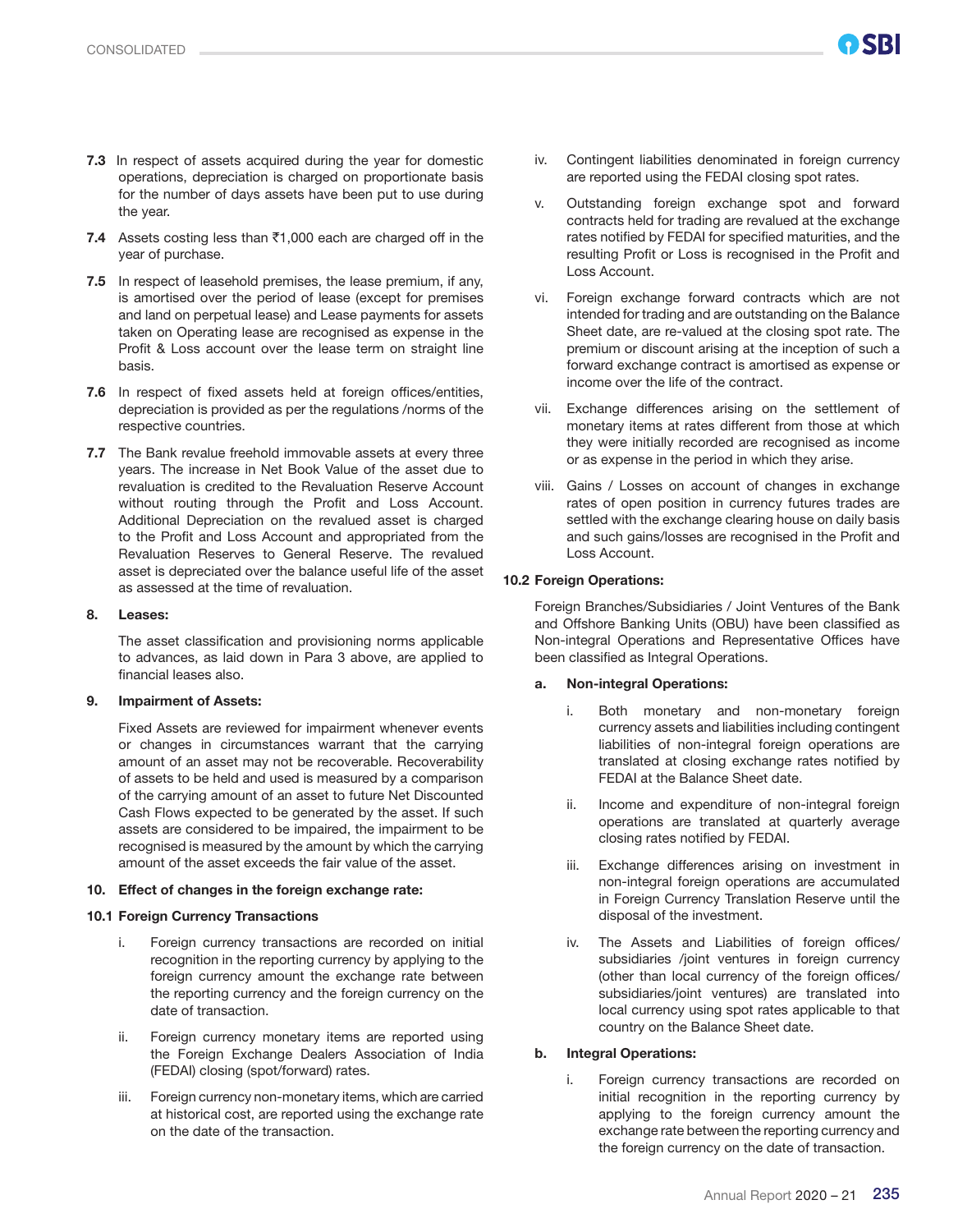- ii. Monetary foreign currency assets and liabilities of integral foreign operations are translated at closing (Spot/Forward) exchange rates notified by FEDAI at the Balance Sheet date and the resulting Profit/Loss is included in the Profit and Loss Account. Contingent Liabilities are translated at Spot rate.
- iii. Foreign currency non-monetary items which are carried at historical cost are reported using the exchange rate on the date of the transaction.

#### 11. Employee Benefits:

#### 11.1 Short Term Employee Benefits:

The undiscounted amounts of short-term employee benefits, such as medical benefits, which are expected to be paid in exchange for the services rendered by employees are recognised during the period when the employee renders the service.

#### 11.2 Long Term Employee Benefits:

#### i. Defined Benefit Plans :

 a. SBI operates a Provident Fund scheme. All eligible employees are entitled to receive benefits under the Provident Fund scheme. SBI contributes monthly at a determined rate (currently 10% of employee's basic pay plus eligible allowance). These contributions are remitted to a Trust established for this purpose and are charged to Profit and Loss Account. SBI recognizes such annual contributions as an expense in the year to which it relates, Shortfall, if any, is provided for on the basis of actuarial valuation.

 SBI Life Insurance Company Limited makes contribution towards provident fund, a defined benefit retirement plan. The provident fund is administered by the trustees of the SBI Life Insurance Company Limited Employees PF Trust. The contribution paid or payable under the schemes is charged to the Profit and Loss Account during the period in which the employee renders the related service. Further, an actuarial valuation is conducted annually by an independent actuary to recognise the deficiency, if any, in the interest payable on the contributions as compared to the interest liability as per the statutory rate.

 b. The group entities operate separate Gratuity schemes, which are defined benefit plans. The group entities provide for gratuity to all eligible employees. The benefit is in the form of lump sum payments to vested employees on retirement or on death while in employment, or on termination of employment, for an amount equivalent to 15 days basic salary payable for each completed year of service, subject to the cap prescribed by the Statutory Authorities. Vesting occurs upon

completion of five years of service. SBI makes periodic contributions to a fund administered by Trustees based on an independent external actuarial valuation carried out annually.

- c. SBI provides for pension to all eligible employees. The benefit is in the form of monthly payments as per rules to vested employees on retirement or on death while in employment, or on termination of employment. Vesting occurs at different stages as per rules. SBI makes monthly contribution to the Pension Fund at 10% of salary in terms of SBI Pension Fund Rules. The pension liability is reckoned based on an independent actuarial valuation carried out annually and SBI makes such additional contributions periodically to the Fund as may be required to secure payment of the benefits under the pension regulations.
- d. The cost of providing defined benefits is determined using the projected unit credit method, with actuarial valuations being carried out at each Balance Sheet date. Actuarial gains/ losses are immediately recognised in the Profit and Loss and are not deferred.

#### ii. Defined Contribution Plans:

 SBI operates a New Pension Scheme (NPS) for all officers/ employees joining SBI on or after 1<sup>st</sup> August, 2010, which is a defined contribution plan, such new joinees not being entitled to become members of the existing SBI Pension Scheme. As per the scheme, the covered employees contribute 10% of their basic pay plus dearness allowance to the scheme together with a matching contribution from SBI. Pending completion of registration procedures of the employees concerned, these contributions are retained as deposits in SBI and earn interest at the same rate as that of the current account of Provident Fund balance. SBI recognizes such annual contributions and interest as an expense in the year to which they relate. Upon receipt of the Permanent Retirement Account Number (PRAN), the consolidated contribution amounts are transferred to the NPS Trust.

#### iii. Other Long Term Employee benefits:

 a. All eligible employees of the Group are eligible for compensated absences, silver jubilee award, leave travel concession, retirement award and resettlement allowance. The costs of such long term employee benefits are internally funded by the group entities.

 The cost of providing other long term benefits is determined using the projected unit credit method with actuarial valuations being carried out at each Balance Sheet date. Past service cost is immediately recognised in the Profit and Loss and is not deferred.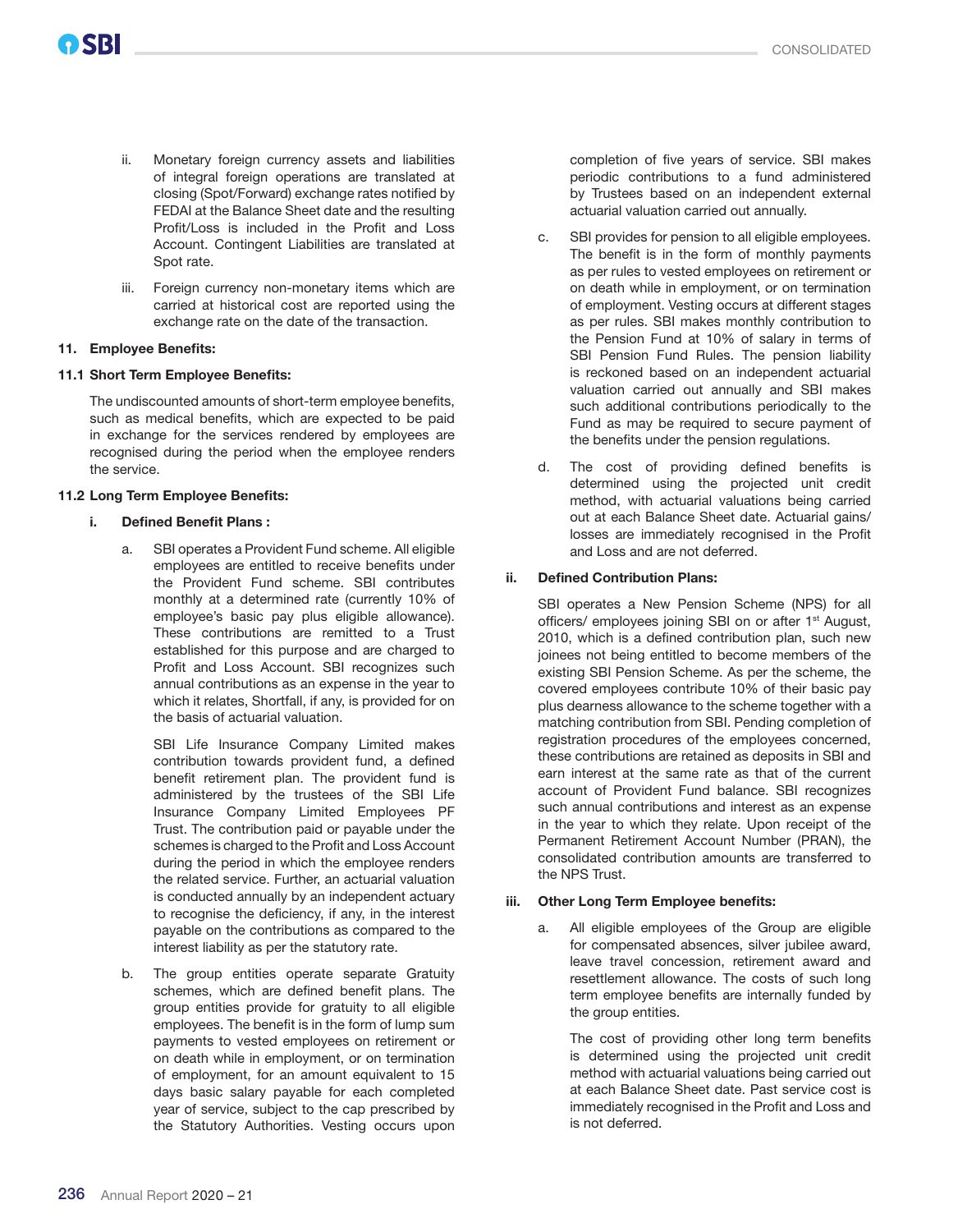11.3 Employee benefits relating to employees employed at foreign offices/ entities are valued and accounted for as per the respective local laws/regulations.

#### 12. Segment Reporting

The Group recognises the business segment as the primary reporting segment and geographical segment as the secondary reporting segment in accordance with the RBI guidelines and in compliance with the Accounting Standard 17 issued by Institute of Chartered Accountants of India.

#### 13. Taxes on income

Income tax expense is the aggregate amount of current tax, deferred tax and fringe benefit tax expense incurred by the Group. The current tax expense and deferred tax expense are determined in accordance with the provisions of the Income Tax Act, 1961 and as per Accounting Standard 22 – "Accounting for Taxes on Income" respectively after taking into account taxes paid at the foreign offices/entities, which are based on the tax laws of respective jurisdiction. Deferred Tax adjustments comprises of changes in the deferred tax assets or liabilities during the year. Deferred tax assets and liabilities are recognised by considering the impact of timing differences between taxable income and accounting income for the current year and carry forward losses.

Deferred tax assets and liabilities are measured using tax rates and tax laws that have been enacted or substantively enacted at the Balance Sheet date. The impact of changes in deferred tax assets and liabilities is recognised in the profit and loss account. Deferred tax assets are recognised and reassessed at each reporting date, based upon management's judgement as to whether their realisation is considered as reasonably certain. Deferred Tax Assets are recognised on carry forward of unabsorbed depreciation and tax losses only if there is virtual certainty supported by convincing evidence that such deferred tax assets can be realised against future profits.

In Consolidated Financial Statement, income tax expenses are the aggregate of the amounts of tax expense appearing in the separate financial statements of the parent and its subsidiaries/joint ventures, as per their applicable laws.

#### 14. Earnings per Share:

- 14.1 The Bank reports basic and diluted earnings per share in accordance with AS 20 –"Earnings per Share" issued by the ICAI. Basic Earnings per Share are computed by dividing the Net Profit after Tax for the year attributable to equity shareholders (other than minority) by the weighted average number of equity shares outstanding for the year.
- 14.2 Diluted Earnings per Share reflect the potential dilution that could occur if securities or other contracts to issue equity shares were exercised or converted during the year. Diluted Earnings per Share are computed using the weighted average number of equity shares and dilutive potential equity shares outstanding at year end.

### 15. Provisions, Contingent Liabilities and Contingent Assets:

- 15.1 In conformity with AS 29, "Provisions, Contingent Liabilities and Contingent Assets", issued by the Institute of Chartered Accountants of India, the Group recognises provisions only when it has a present obligation as a result of a past event and would result in a probable outflow of resources embodying economic benefits will be required to settle the obligation, and when a reliable estimate of the amount of the obligation can be made.
- 15.2 No provision is recognised for
	- i. any possible obligation that arises from past events and the existence of which will be confirmed only by the occurrence or non-occurrence of one or more uncertain future events not wholly within the control of the group entities; or
	- ii. any present obligation that arises from past events but is not recognised because
		- a. it is not probable that an outflow of resources embodying economic benefits will be required to settle the obligation; or
		- b. a reliable estimate of the amount of obligation cannot be made.

 Such obligations are recorded as Contingent Liabilities.

 These are assessed at regular intervals and only that part of the obligation for which an outflow of resources embodying economic benefits is probable, is provided for, except in the extremely rare circumstances where no reliable estimate can be made.

- 15.3 Provision for reward points in relation to the debit card holders of SBI is being provided for on actuarial estimates.
- 15.4 Provisions for onerous contracts are recognised when the expected benefits to be derived by the Bank from a contract are lower than the unavoidable costs of meeting the future obligations under the contract. The provision is measured at the present value of the lower of the expected cost of terminating the contract and the expected net cost of continuing with the contract. Before a provision is established, the Bank recognises any impairment loss on the assets associated with that contract.
- 15.5 Contingent Assets are not recognised in the financial statements.

#### 16. Bullion Transactions:

SBI imports bullion including precious metal bars on a consignment basis for selling to its customers. The imports are typically on a back-to-back basis and are priced to the customer based on price quoted by the supplier. SBI earns a fee on such bullion transactions. The fee is classified under commission income. SBI also accepts deposits and lends gold, which is treated as deposits/advances as the case may be with the interest paid/received classified as interest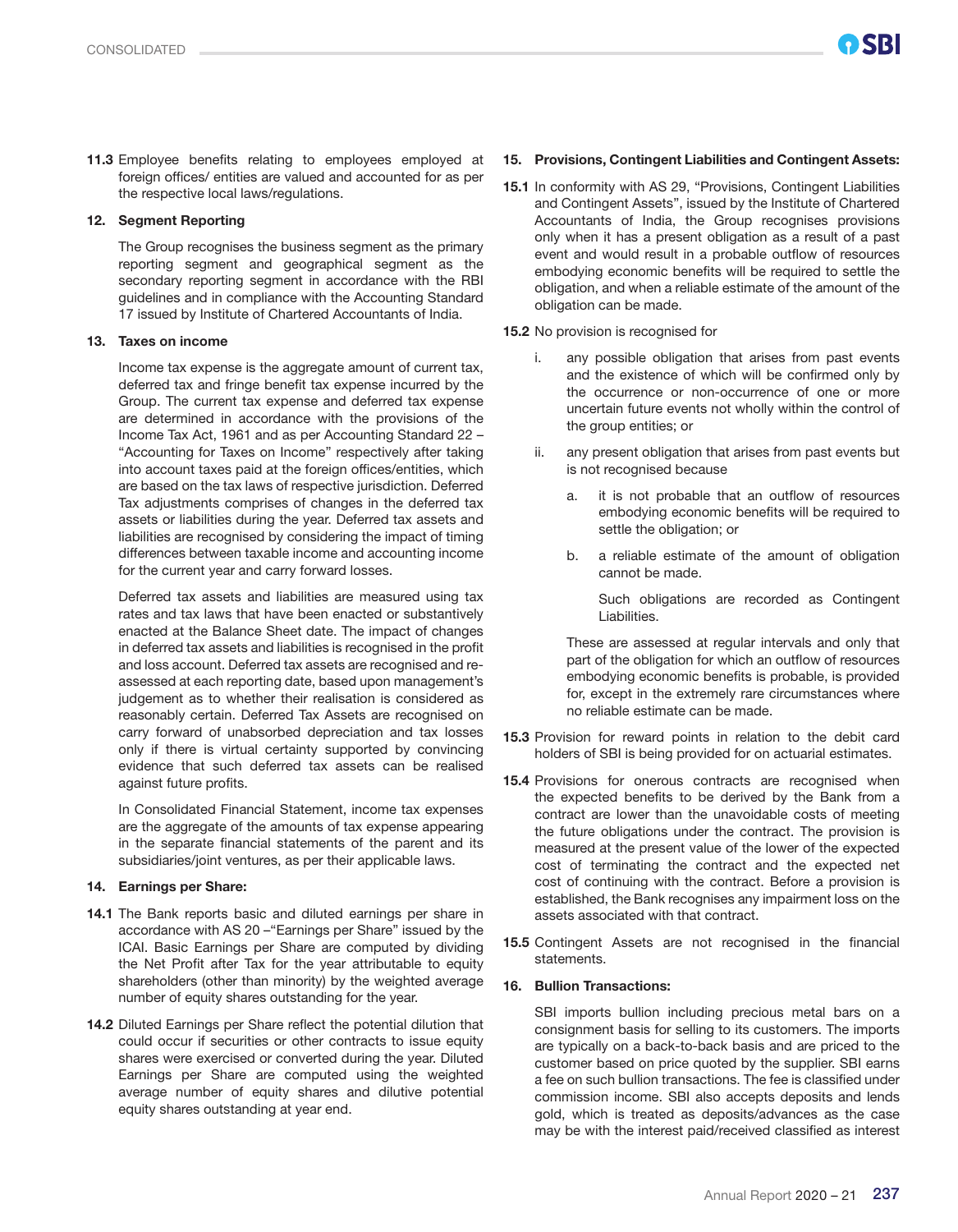expense / income. Gold Deposits, Metal Loan Advances and closing Gold Balances are valued at available Market Rate as on the date of Balance Sheet

#### 17. Special Reserves:

Revenue and other Reserve include Special Reserve created under Section 36(i)(viii) of the Income Tax Act, 1961. The Board of Directors of the Bank has passed a resolution approving creation of the reserve and confirming that it has no intention to make withdrawal from the Special Reserve.

#### 18. Share Issue Expenses:

Share issue expenses are charged to the Share Premium Account.

#### 19. Cash and cash equivalents

Cash and cash equivalents include Cash and Balances with RBI, Balances with Banks and money at call and short notice.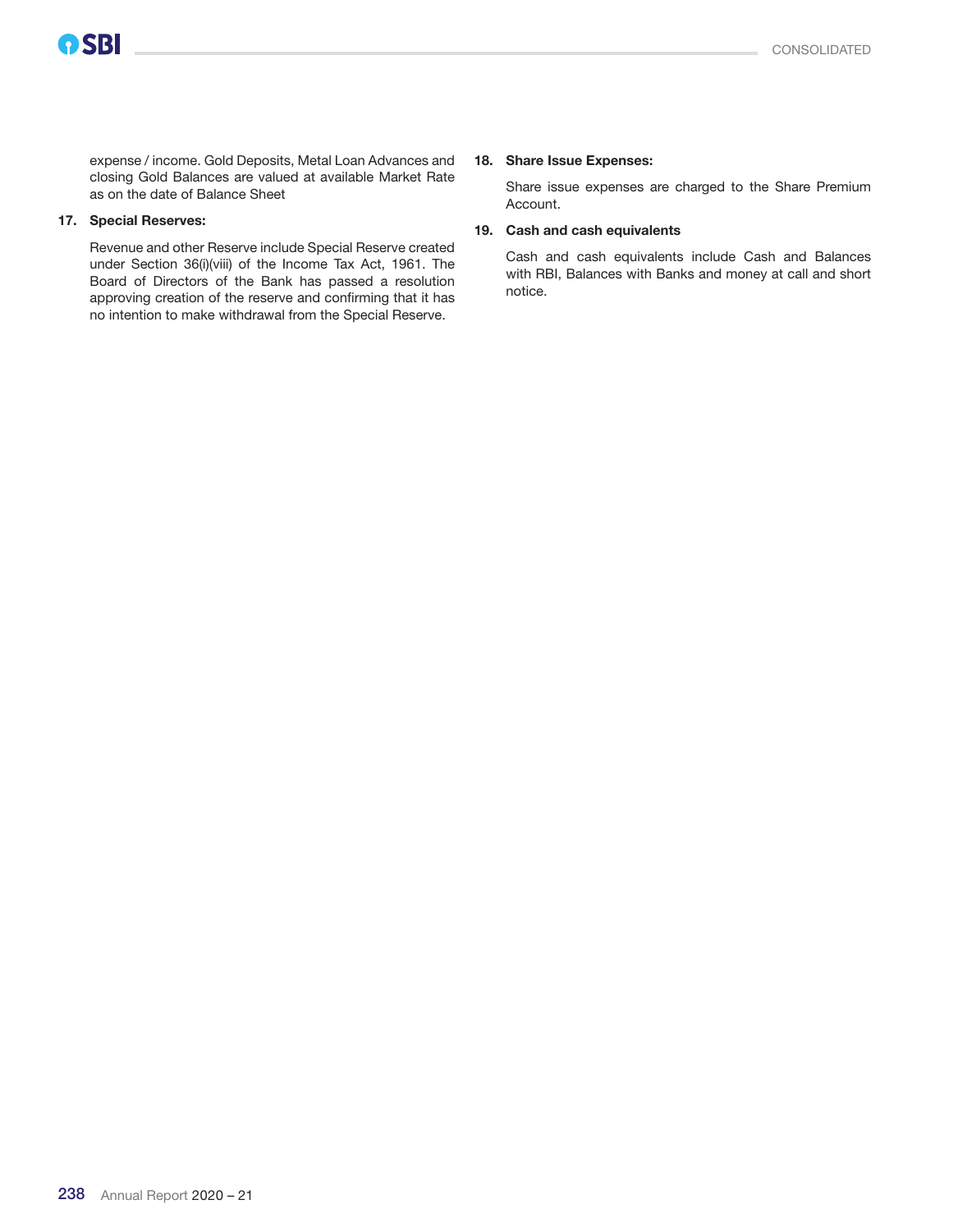### SCHEDULE 18 NOTES TO ACCOUNTS:

### 1. List of Subsidiaries/Joint Ventures/Associates considered for preparation of consolidated financial statements:

1.1 The 27 Subsidiaries, 8 Joint Ventures and 17 Associates including 14 Regional Rural Banks from/upto respective dates of merger/ exit during the year (which along with State Bank of India, the parent, constitute the Group), considered in the preparation of the consolidated financial statements, are

#### A) Subsidiaries:

| S.   | <b>Name of the Subsidiary</b>                       | <b>Country of</b> | Group's Stake (%)   |                |  |
|------|-----------------------------------------------------|-------------------|---------------------|----------------|--|
| No.  |                                                     | incorporation     | <b>Current Year</b> | Previous Year* |  |
| 1)   | SBI Capital Markets Ltd.                            | India             | 100.00              | 100.00         |  |
| 2)   | <b>SBICAP Securities Ltd.</b>                       | India             | 100.00              | 100.00         |  |
| 3)   | SBICAP Trustee Company Ltd.                         | India             | 100.00              | 100.00         |  |
| 4)   | SBICAP Ventures Ltd.                                | India             | 100.00              | 100.00         |  |
| 5)   | SBICAP (Singapore) Ltd.                             | Singapore         | 100.00              | 100.00         |  |
| 6)   | SBI DFHI Ltd.                                       | India             | 72.17               | 72.17          |  |
| 7)   | SBI Global Factors Ltd.                             | India             | 86.18               | 86.18          |  |
| 8)   | SBI Infra Management Solutions Pvt. Ltd.            | India             | 100.00              | 100.00         |  |
| 9)   | SBI Mutual Fund Trustee Company Pvt Ltd.            | India             | 100.00              | 100.00         |  |
| 10)  | SBI Payment Services Pvt. Ltd.@                     | India             | 74.00               | 74.00          |  |
| 11)  | SBI Pension Funds Pvt Ltd.                          | India             | 92.58               | 92.60          |  |
| 12)  | SBI Life Insurance Company Ltd.                     | India             | 55.50               | 57.60          |  |
| 13)  | SBI General Insurance Company Ltd. @                | India             | 70.00               | 70.00          |  |
| 14)  | SBI Cards and Payment Services Ltd.                 | India             | 69.39               | 69.51          |  |
| 15)  | SBI-SG Global Securities Services Pvt. Ltd. @       | India             | 65.00               | 65.00          |  |
| 16)  | SBI Funds Management Pvt. Ltd. @                    | India             | 62.88               | 63.00          |  |
| 17)  | SBI Funds Management (International) Private Ltd. @ | <b>Mauritius</b>  | 62.88               | 63.00          |  |
| 18)  | Commercial Indo Bank Llc, Moscow @                  | Russia            | 60.00               | 60.00          |  |
| 19)  | Bank SBI Botswana Limited                           | <b>Botswana</b>   | 100.00              | 100.00         |  |
| (20) | <b>SBI Canada Bank</b>                              | Canada            | 100.00              | 100.00         |  |
| 21)  | State Bank of India (California)                    | <b>USA</b>        | 100.00              | 100.00         |  |
| 22)  | State Bank of India (UK) Limited                    | <b>UK</b>         | 100.00              | 100.00         |  |
| 23)  | State Bank of India Servicos Limitada               | <b>Brazil</b>     | 100.00              | 100.00         |  |
| (24) | SBI (Mauritius) Ltd.                                | <b>Mauritius</b>  | 96.60               | 96.60          |  |
| 25)  | PT Bank SBI Indonesia                               | Indonesia         | 99.00               | 99.00          |  |
| 26)  | Nepal SBI Bank Ltd.                                 | Nepal             | 55.00               | 55.00          |  |
| 27)  | Nepal SBI Merchant Banking Limited                  | Nepal             | 55.00               | 55.00          |  |

@ Represents companies which are jointly controlled entities in terms of the shareholders' agreement. However, the same are consolidated as subsidiaries in accordance with AS 21 "Consolidated Financial Statements" as SBI's holding in these companies exceeds 50%.

\* In the previous year, SBICAP (UK) Ltd. (a subsidiary) also consolidated, the operations of which were closed on 30.11.2019.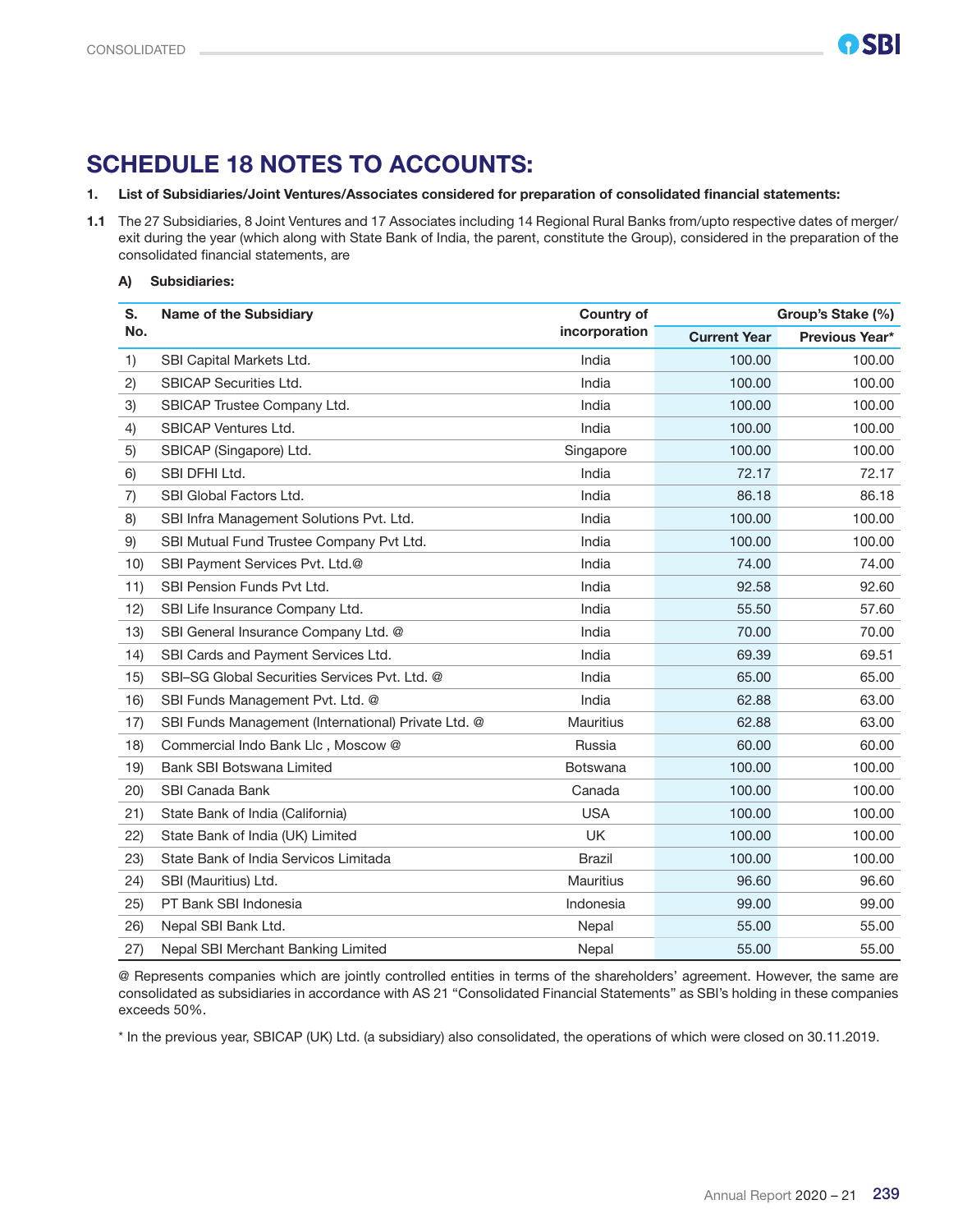#### B) Joint Ventures:

| S.  | Name of the Joint Venture                                          | <b>Country of</b> | Group's Stake (%)   |                      |
|-----|--------------------------------------------------------------------|-------------------|---------------------|----------------------|
| No. |                                                                    | Incorporation     | <b>Current Year</b> | <b>Previous Year</b> |
| 1)  | C - Edge Technologies Ltd.                                         | India             | 49.00               | 49.00                |
| (2) | SBI Macquarie Infrastructure Management Pvt. Ltd.                  | India             | 45.00               | 45.00                |
| 3)  | SBI Macquarie Infrastructure Trustee Pvt. Ltd.                     | India             | 45.00               | 45.00                |
| 4)  | Macquarie SBI Infrastructure Management Pte. Ltd.                  | Singapore         | 45.00               | 45.00                |
| 5)  | Macquarie SBI Infrastructure Trustee Ltd.                          | Bermuda           | 45.00               | 45.00                |
| 6)  | Oman India Joint Investment Fund – Management<br>Company Pyt. Ltd. | India             | 50.00               | 50.00                |
| 7)  | Oman India Joint Investment Fund - Trustee Company<br>Pvt. Ltd.    | India             | 50.00               | 50.00                |
| 8)  | Jio Payments Bank Ltd.                                             | India             | 30.00               | 30.00                |

#### C) Associates:

| S.  | Name of the Associate                  | Country of    | Group's Stake (%)   |                |
|-----|----------------------------------------|---------------|---------------------|----------------|
| No. |                                        | Incorporation | <b>Current Year</b> | Previous Year* |
| 1)  | Andhra Pradesh Grameena Vikas Bank     | India         | 35.00               | 35.00          |
| 2)  | Arunachal Pradesh Rural Bank           | India         | 35.00               | 35.00          |
| 3)  | Chhattisgarh Rajya Gramin Bank         | India         | 35.00               | 35.00          |
| 4)  | Ellaquai Dehati Bank                   | India         | 35.00               | 35.00          |
| 5)  | Madhyanchal Gramin Bank                | India         | 35.00               | 35.00          |
| 6)  | Meghalaya Rural Bank                   | India         | 35.00               | 35.00          |
| 7)  | Mizoram Rural Bank                     | India         | 35.00               | 35.00          |
| 8)  | Nagaland Rural Bank                    | India         | 35.00               | 35.00          |
| 9)  | Saurashtra Gramin Bank                 | India         | 35.00               | 35.00          |
| 10) | Utkal Grameen Bank                     | India         | 35.00               | 35.00          |
| 11) | Uttarakhand Gramin Bank                | India         | 35.00               | 35.00          |
| 12) | Jharkhand Rajya Gramin Bank            | India         | 35.00               | 35.00          |
| 13) | Rajasthan Marudhara Gramin Bank        | India         | 35.00               | 35.00          |
| 14) | Telangana Grameena Bank                | India         | 35.00               | 35.00          |
| 15) | The Clearing Corporation of India Ltd. | India         | 20.05               | 20.05          |
| 16) | Yes Bank Ltd.                          | India         | 30.04               | 48.21          |
| 17) | Bank of Bhutan Ltd.                    | <b>Bhutan</b> | 20.00               | 20.00          |

\* In previous year, Purvanchal Bank also consolidated. These have been merged into RRBs not sponsored by SBI.

Please refer to Note no. 1.1.(f) below for details regarding merger of Regional Rural Banks (RRBs) sponsored by SBI.

a) In the month of July 2020, SBI and its subsidiary have infused  $\bar{z}$  3,176 crore in equity shares of Yes Bank Limited (an associate) through a Follow-on Public Offer. After Follow on Public Offer, the stake of SBI Group in Yes Bank Limited was reduced to 34.71%. As per the requirements of AS 23, the difference between the amount invested and increase in SBI Group's share in net assets of Yes Bank Limited has been adjusted in capital reserve.

 Subsequently, the subsidiary of SBI has incrementally sold a certain portion of shares of Yes Bank Limited. The stake of SBI Group in Yes Bank Limited is 30.04% on March 31, 2021. The effect of sale of shares in Yes Bank Limited has been accounted for in the profit for the year ended March 31, 2021.

b) In the month of June 2020, SBI sold its 2.10% stake in SBI Life Insurance Company Limited (a subsidiary). The stake of SBI Group in SBI Life Insurance Company Limited has reduced from 57.60% to 55.50%.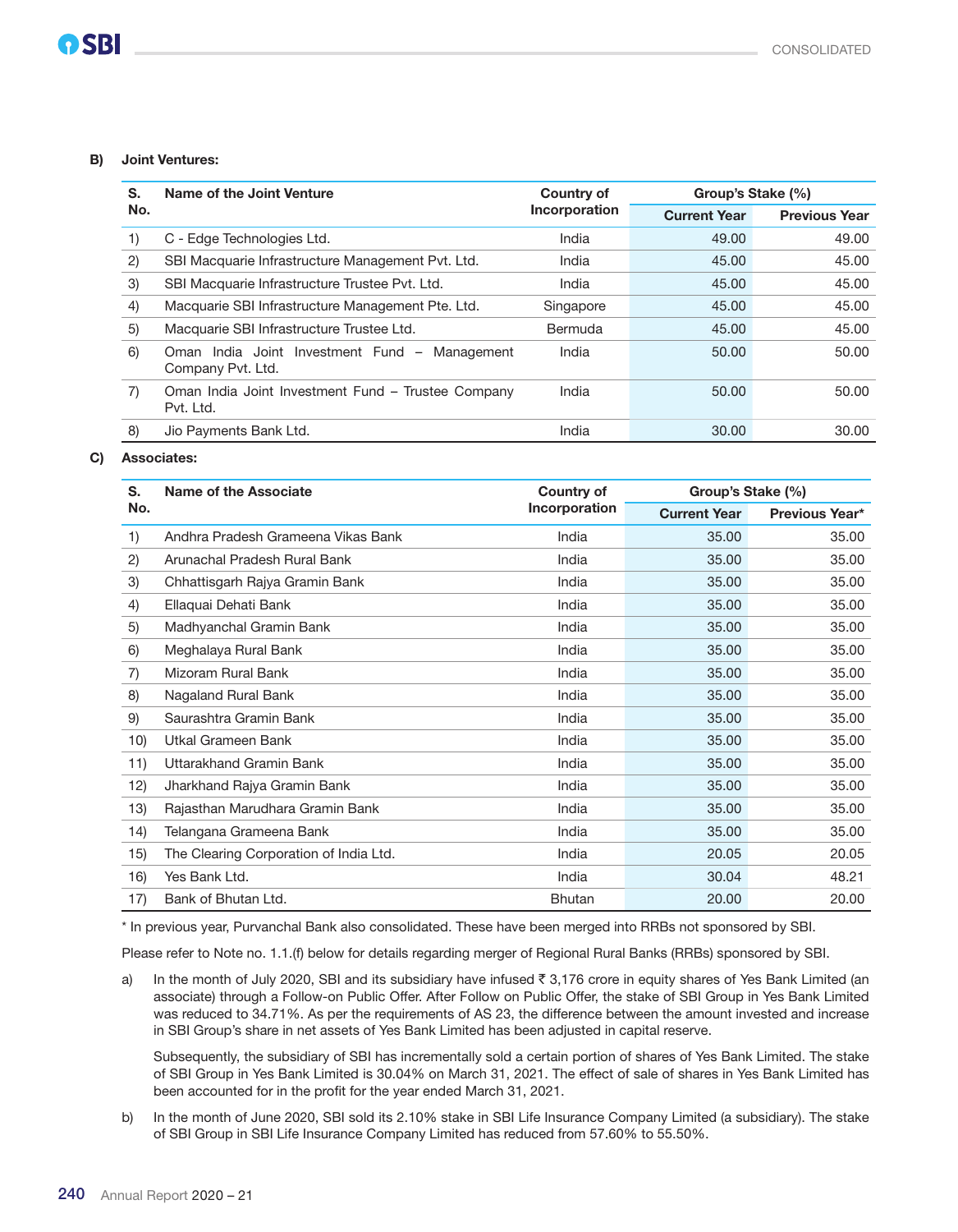

- c) Pursuant to exercise of options under the approved Employee Stock Option Plan (ESOP), following group entities have issued equity shares to their eligible employees:
	- a. SBI Cards and Payment Services Limited has allotted 15,68,662 equity shares amounting to  $\bar{\tau}$  1.57 crore during the year ended March 31, 2021. Consequently, the stake of SBI Group in SBI Cards and Payment Services Limited has reduced to 69.39% from 69.51 %.
	- b. SBI Funds Management Private Limited has allotted 9,24,692 equity shares amounting to  $\bar{\tau}$  0.09 crore during the year ended March 31, 2021. Consequently, the stake of SBI Group in SBI Funds Management Pvt. Limited has reduced to 62.88% from 63.00%. Consequently, using indirect method, the stake of SBI Group in SBI Funds Management (International) Private Limited and SBI Pension Funds Private Limited has reduced to 62.88% and 92.58% respectively.
	- c. SBI Life Insurance Company Limited has allotted 44,613 equity shares amounting to  $\bar{\tau}$  0.04 crore during the year ended March 31, 2021. Consequently, the stake of SBI Group in SBI Life Insurance Company Limited has reduced by 0.001%.
- d) During the year ended March 31, 2021, SBI has infused additional capital in the following entities:
	- a. ₹ 0.32 crore in State Bank of India (California), a subsidiary;
	- b. ` 5.31 crore in Madhyanchal Gramin Bank, an associate.

The SBI Group's stake remains the same after the aforesaid capital infusion.

- e) During the year ended March 31, 2021, Tier-2 capital of GBP 50 Million in State Bank of India (UK) Limited was converted to equity shares.
- f) In accordance with notification issued by Govt. of India, the following amalgamation has taken place between the Regional Rural Bank (RRB) sponsored by SBI and RRBs sponsored by other banks:

| Name of transferor RRB |                                                       | <b>Sponsor Bank of</b><br>transferor RRB | New Name after<br><b>Amalgamation of</b><br><b>RRB</b> | <b>Sponsor Bank of</b><br>transferee RRB | <b>Effective Date of</b><br>Amalgamation |
|------------------------|-------------------------------------------------------|------------------------------------------|--------------------------------------------------------|------------------------------------------|------------------------------------------|
|                        | Baroda Uttar Pradesh Bank of Baroda<br>Gramin Bank    |                                          | Baroda U.P. Bank                                       | Bank of Baroda                           | April 01, 2020                           |
| 2.                     | Kashi Gomti Samyut Union Bank of India<br>Gramin Bank |                                          |                                                        |                                          |                                          |
| 3.                     | <b>Purvanchal Bank</b>                                | State Bank of India                      |                                                        |                                          |                                          |

 In terms of Department of Financial Services (DFS) letter dated July 08, 2019, the transfer of stake of Sponsor Banks has taken place at face value of the shares and as a result, during the year ended March 31 2021, a loss of  $\bar{z}$  254.41 crore has been recognised in the consolidated financial statements under the head "Other Income".

- g) The financials of SBICAP (Singapore) Ltd. and Bank SBI Botswana Limited have been prepared on non-going concern basis, however there is no material impact on the financials from changing the accounting basis to non-going concern basis. The details are as below: -
	- On March 25, 2021, SBICAP (Singapore) Limited, a wholly owned step down subsidiary of SBI, has passed a resolution that the company would (i) surrender the Capital Market Service License (CMSL) issued by Monetary Authority of Singapore ('MAS'), and (ii) initiate the process of cessation of business by way of member's voluntary winding up after the procedure of surrender the CMSL is completed.
	- Bank SBI Botswana Limited, a wholly owned subsidiary of SBI, intends to surrender its Banking license by June 30, 2021 and cease operations. Accordingly, as at the current year ended March 31, 2021, Bank SBI Botswana Limited has substantially transferred its customer loans & advances and customer deposit liabilities on normal banking terms relating to such transfer to another local bank ultimately owned by Government of India.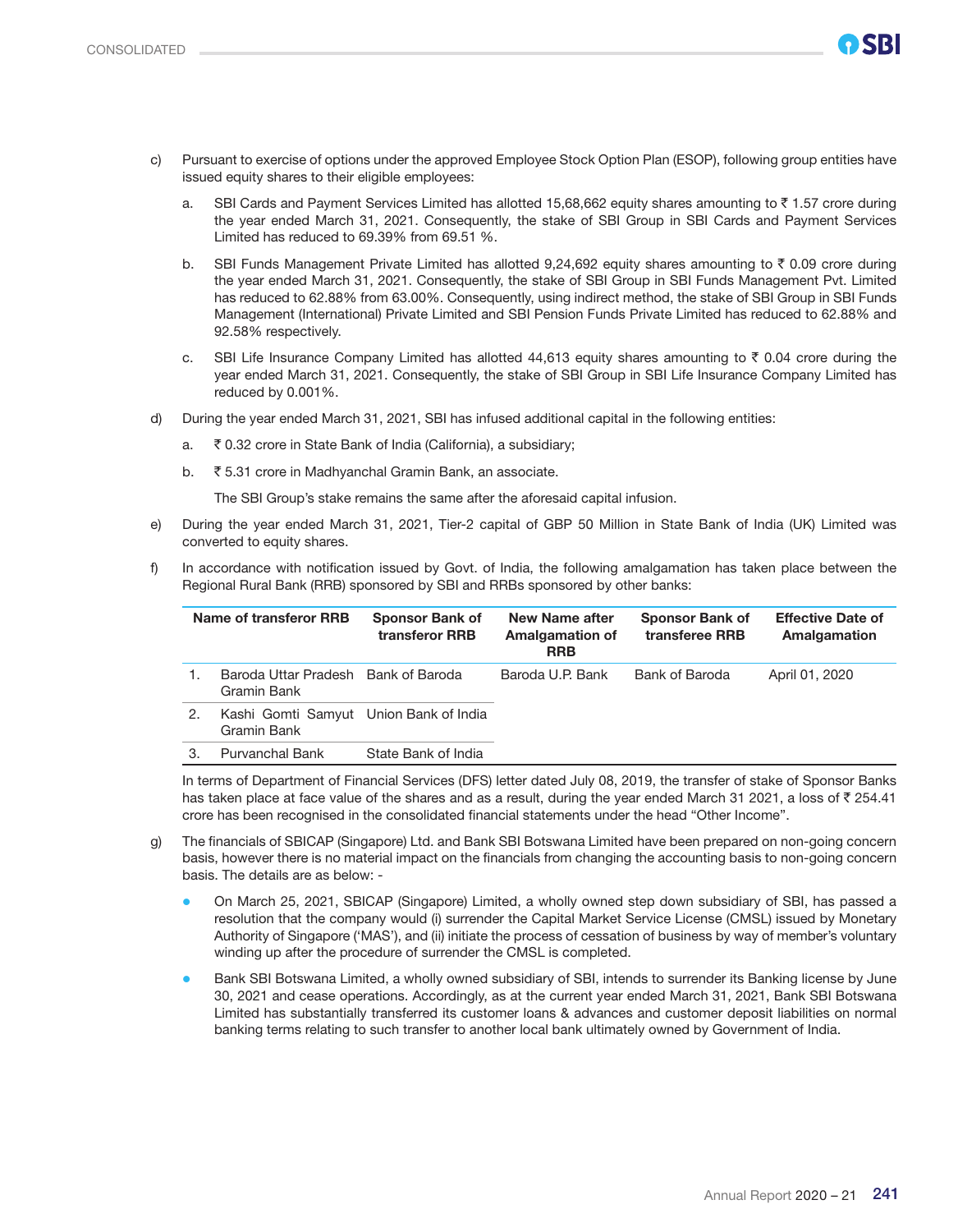$\bar{\tau}$  in crore

 The total assets, total income and Net profit/ (loss) after tax of the above subsidiaries for the year ended March 31, 2021 is as below: -

| <b>Particulars</b>            | <b>Bank SBI Botswana Limited</b> | <b>SBICAP (Singapore) Limited</b> |
|-------------------------------|----------------------------------|-----------------------------------|
| <b>Total Assets</b>           | 60.24                            | 81.44                             |
| Total Income                  | 1.54                             | 9.59                              |
| Net Profit / (Loss) after tax | (4.17)                           | (1.07)                            |

- h) SBI Home Finance Ltd., an associate in which SBI is having 25.05% stake, is under liquidation and therefore, not being considered for consolidation in preparation of Consolidated Financial Statements as per Accounting Standard 21.
- i) As SBI Foundation is a Not-for-Profit Company [incorporated under section 7(2) of Companies Act, 2013], SBI Foundation is not being considered for consolidation in preparation of Consolidated Financial statements as per Accounting Standard 21.
- 1.2 The consolidated financial statements for the financial year 2020-21 of the Group include unaudited financial statements of one subsidiary (SBI Canada Bank) & one associate (Bank of Bhutan Ltd.) the results of which are not material.

#### 2. Disclosures as per Accounting Standards

#### 2.1 Accounting Standard 5 – "Net Profit or Loss for the Period, Prior Period Items and Changes in Accounting Policies "

- During the year, there were no material prior period income / expenditure items.
- There is no change in the Significant Accounting Policies adopted during the year ended March 31, 2021 as compared to those followed in the previous financial year 2019-20.

#### 2.2 Accounting Standard- 15 "Employee Benefits":

#### 2.2.1Defined Benefit Plans

#### 2.2.1.1 Employee's Pension Plans and Gratuity Plans

 The following table sets out the status of the Defined Benefit Pension Plans and Gratuity Plan as required under AS 15 (Revised 2005):

₹ in crore

| <b>Particulars</b>                                                | <b>Pension Plans</b> |                      | <b>Gratuity Plans</b> |                      |  |
|-------------------------------------------------------------------|----------------------|----------------------|-----------------------|----------------------|--|
|                                                                   | <b>Current Year</b>  | <b>Previous Year</b> | <b>Current Year</b>   | <b>Previous Year</b> |  |
| Change in the present value of the defined benefit obligation     |                      |                      |                       |                      |  |
| Opening defined benefit obligation at 1 <sup>st</sup> April 2020  | 1,09,830.37          | 95,362.15            | 13,090.13             | 12,378.30            |  |
| <b>Current Service Cost</b>                                       | 970.09               | 953.34               | 469.35                | 471.10               |  |
| Interest Cost                                                     | 7,501.41             | 7.428.71             | 893.87                | 960.76               |  |
| Past Service Cost (Vested Benefit)                                |                      |                      |                       |                      |  |
| Actuarial losses /(gains)                                         | 15,822.32            | 13,619.61            | 1,195.02              | 1,247.21             |  |
| Benefits paid                                                     | (3,475.67)           | (3,914.34)           | (1,920.72)            | (1,967.24)           |  |
| Direct Payment by SBI                                             | (4,842.15)           | (3,619.10)           |                       |                      |  |
| Closing defined benefit obligation at 31 <sup>st</sup> March 2021 | 1,25,806.37          | 1,09,830.37          | 13,727.65             | 13,090.13            |  |
| <b>Change in Plan Assets</b>                                      |                      |                      |                       |                      |  |
| Opening fair value of plan assets at 1 <sup>st</sup> April 2020   | 97,458.52            | 90,399.61            | 10,775.10             | 10,493.46            |  |
| Expected Return on Plan assets                                    | 6,656.42             | 7,015.01             | 735.81                | 815.36               |  |
| Contributions by employer                                         | 2,100.68             | 2,407.68             | 1,277.03              | 1,183.65             |  |
| Expected Contribution by the employees                            |                      | 0.28                 |                       |                      |  |
| <b>Benefits Paid</b>                                              | (3,475.67)           | (3,914.34)           | (1,920.72)            | (1,967.24)           |  |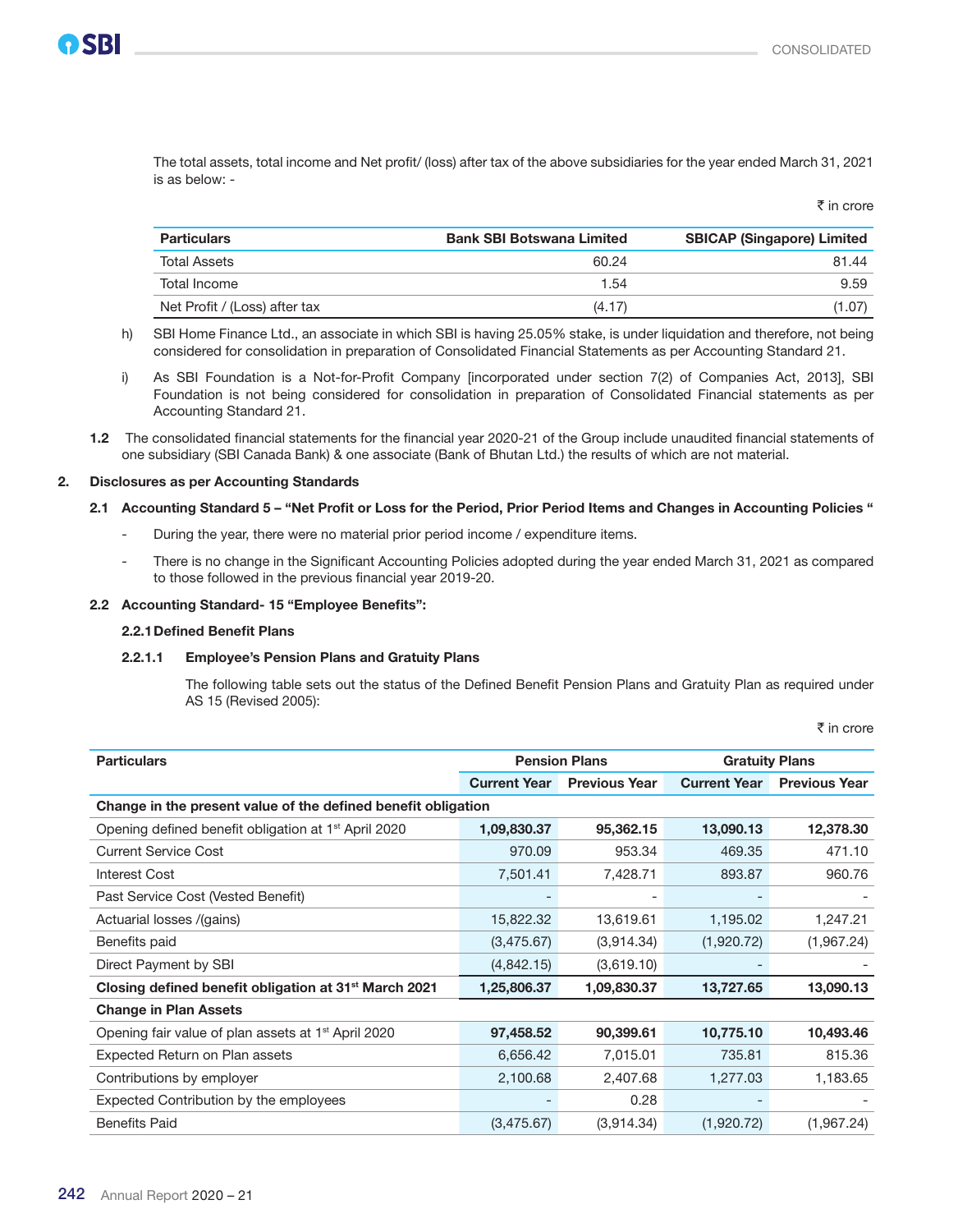| <b>Particulars</b>                                                                                         | <b>Pension Plans</b> |                      | <b>Gratuity Plans</b> |                      |
|------------------------------------------------------------------------------------------------------------|----------------------|----------------------|-----------------------|----------------------|
|                                                                                                            | <b>Current Year</b>  | <b>Previous Year</b> | <b>Current Year</b>   | <b>Previous Year</b> |
| Actuarial Gains / (Losses) on plan assets                                                                  | 3,705.91             | 1,550.28             | 343.62                | 249.87               |
| Closing fair value of plan assets at 31 <sup>st</sup> March 2021                                           | 1,06,445.86          | 97,458.52            | 11,210.84             | 10,775.10            |
| Reconciliation of present value of the obligation and fair value of the plan assets                        |                      |                      |                       |                      |
| Present Value of funded obligation at 31 <sup>st</sup> March 2021                                          | 1,25,806.37          | 1,09,830.37          | 13,727.65             | 13,090.13            |
| Fair Value of plan assets at 31 <sup>st</sup> March 2021                                                   | 106,445.86           | 97,458.52            | 11,210.84             | 10,775.10            |
| Deficit/(Surplus)                                                                                          | 19,360.51            | 12,371.85            | 2,516.81              | 2,315.03             |
| Unrecognised Past Service Cost (Vested) Closing Balance                                                    |                      |                      |                       |                      |
| Unrecognised Transitional Liability Closing Balance                                                        |                      |                      |                       |                      |
| <b>Net Liability/(Asset)</b>                                                                               | 19,360.51            | 12,371.85            | 2,516.81              | 2,315.03             |
| Amount Recognised in the Balance Sheet                                                                     |                      |                      |                       |                      |
| Liabilities                                                                                                | 1,25,806.37          | 1,09,830.37          | 13,727.65             | 13,090.13            |
| Assets                                                                                                     | 1,06,445.86          | 97,458.52            | 11,210.84             | 10,775.10            |
| Net Liability / (Asset) recognised in Balance Sheet                                                        | 19,360.51            | 12,371.85            | 2,516.81              | 2,315.03             |
| Unrecognised Past Service Cost (Vested) Closing Balance                                                    |                      |                      |                       |                      |
| Unrecognised Transitional Liability Closing Balance                                                        |                      |                      |                       |                      |
| Net Liability/ (Asset)                                                                                     | 19,360.51            | 12,371.85            | 2,516.81              | 2,315.03             |
| Net Cost recognised in the profit and loss account                                                         |                      |                      |                       |                      |
| <b>Current Service Cost</b>                                                                                | 970.09               | 953.34               | 469.35                | 471.10               |
| <b>Interest Cost</b>                                                                                       | 7,501.41             | 7,428.71             | 893.87                | 960.76               |
| Expected return on plan assets                                                                             | (6,656.42)           | (7,015.01)           | (735.81)              | (815.36)             |
| Expected Contributions by the employees                                                                    |                      | (0.28)               |                       |                      |
| Past Service Cost (Amortised) Recognised                                                                   |                      |                      |                       |                      |
| Past Service Cost (Vested Benefits) Recognised                                                             |                      |                      |                       |                      |
| Net Actuarial Losses / (Gains) recognised during the year                                                  | 12,116.41            | 12,069.33            | 851.40                | 997.34               |
| Total costs of defined benefit plans included in Schedule<br>16 "Payments to and provisions for employees" | 13,931.49            | 13,436.09            | 1,478.81              | 1,613.84             |
| Reconciliation of expected return and actual return on Plan Assets                                         |                      |                      |                       |                      |
| Expected Return on Plan Assets                                                                             | 6,656.42             | 7,015.01             | 735.81                | 815.36               |
| Actuarial Gains/ (Losses) on Plan Assets                                                                   | 3,705.91             | 1,550.28             | 343.62                | 249.87               |
| Actual Return on Plan Assets                                                                               | 10,362.33            | 8,565.29             | 1,079.43              | 1,065.23             |
| Reconciliation of opening and closing net liability/(asset) recognised in Balance Sheet                    |                      |                      |                       |                      |
| Opening Net Liability/(Asset) as at 1 <sup>st</sup> April 2020                                             | 12,371.85            | 4,962.54             | 2,315.03              | 1,884.84             |
| Expenses as recognised in profit and loss account                                                          | 13,931.49            | 13,436.09            | 1,478.81              | 1,613.84             |
| Paid by SBI Directly                                                                                       | (4,842.15)           | (3,619.10)           |                       |                      |
| Debited to Other Provision                                                                                 |                      |                      |                       |                      |
| Recognised in Reserve                                                                                      |                      |                      |                       |                      |
| Employer's Contribution                                                                                    | (2,100.68)           | (2,407.68)           | (1, 277.03)           | (1, 183.65)          |
| Net liability/(Asset) recognised in Balance Sheet                                                          | 19,360.51            | 12,371.85            | 2,516.81              | 2,315.03             |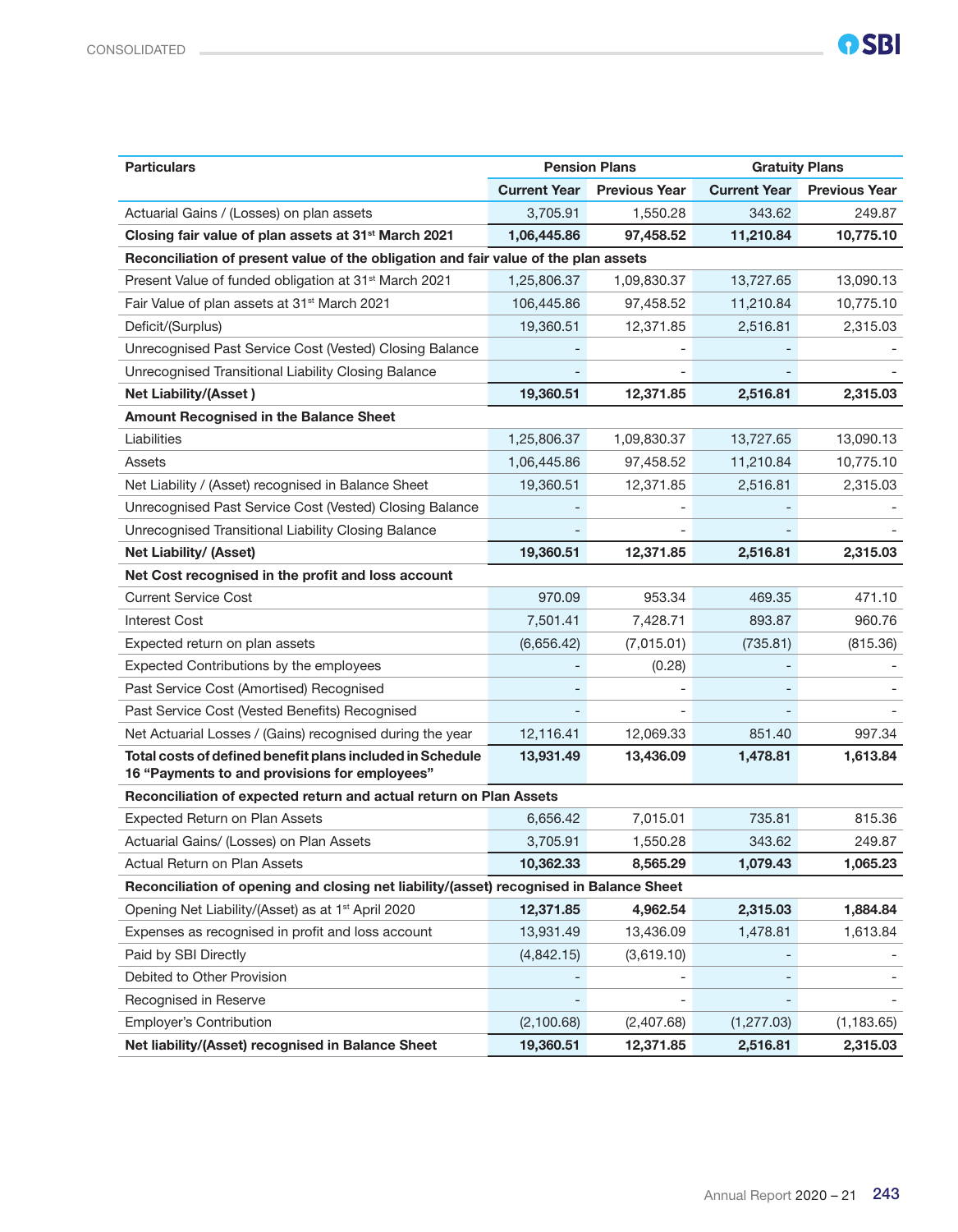| <b>Category of Assets</b>                                  | <b>Pension Fund</b> | <b>Gratuity Fund</b> |
|------------------------------------------------------------|---------------------|----------------------|
|                                                            | % of Plan Assets    | % of Plan Assets     |
| Central Govt. Securities                                   | 21.21%              | 18.02%               |
| <b>State Govt. Securities</b>                              | 38.68%              | 39.38%               |
| Debt Securities, Money Market Securities and Bank Deposits | 30.01%              | 29.31%               |
| <b>ETF and Mutual Funds</b>                                | 6.43%               | 6.74%                |
| <b>Insurer Managed Funds</b>                               | 1.85%               | 4.84%                |
| <b>Others</b>                                              | 1.82%               | 1.71%                |
| <b>Total</b>                                               | 100.00%             | 100.00%              |

Investments under Plan Assets of Gratuity Fund & Pension Fund as on March 31, 2021 are as follows:

Principal actuarial assumptions:

| <b>Particulars</b>                    | <b>Pension Plans</b> |                      |
|---------------------------------------|----------------------|----------------------|
|                                       | <b>Current year</b>  | <b>Previous year</b> |
| Discount Rate                         | 6.90%                | 6.83%                |
| Expected Rate of return on Plan Asset | 6.90%                | 6.83%                |
| <b>Salary Escalation Rate</b>         | 5.60%                | 5.40%                |
| <b>Pension Escalation Rate</b>        | 1.20%                | 0.80%                |
| <b>Attrition Rate</b>                 | 2.00%                | 2.00%                |

|                                       | <b>Gratuity Plans</b> |                      |
|---------------------------------------|-----------------------|----------------------|
|                                       | <b>Current year</b>   | <b>Previous year</b> |
| Discount Rate                         | 6.82%                 | 6.84%                |
| Expected Rate of return on Plan Asset | 6.82%                 | 6.84%                |
| <b>Salary Escalation Rate</b>         | 5.60%                 | 5.40%                |
| <b>Attrition Rate</b>                 | 2.00%                 | 2.00%                |

The expected contribution to the Pension and Gratuity fund for the next year is  $\bar{\tau}$  3,190.72 crore and  $\bar{\tau}$  1,645.28 crore respectively.

 In case of SBI, as the plan assets are marked to market on the basis of the yield curve derived from government securities, the expected rate of return has been kept the same as the discount rate.

 The estimates of future salary growth, factored in actuarial valuation, take account of inflation, seniority, promotion and other relevant factors such as supply and demand in the employment market. Such estimates are very long term and are not based on limited past experience/ immediate future. Empirical evidence also suggests that in the very long term, consistent high salary growth rates are not possible. The said estimates and assumptions have been relied upon by the auditors.

With a view to further strengthen the Pension Fund, it was decided to upwardly revise some of the assumptions.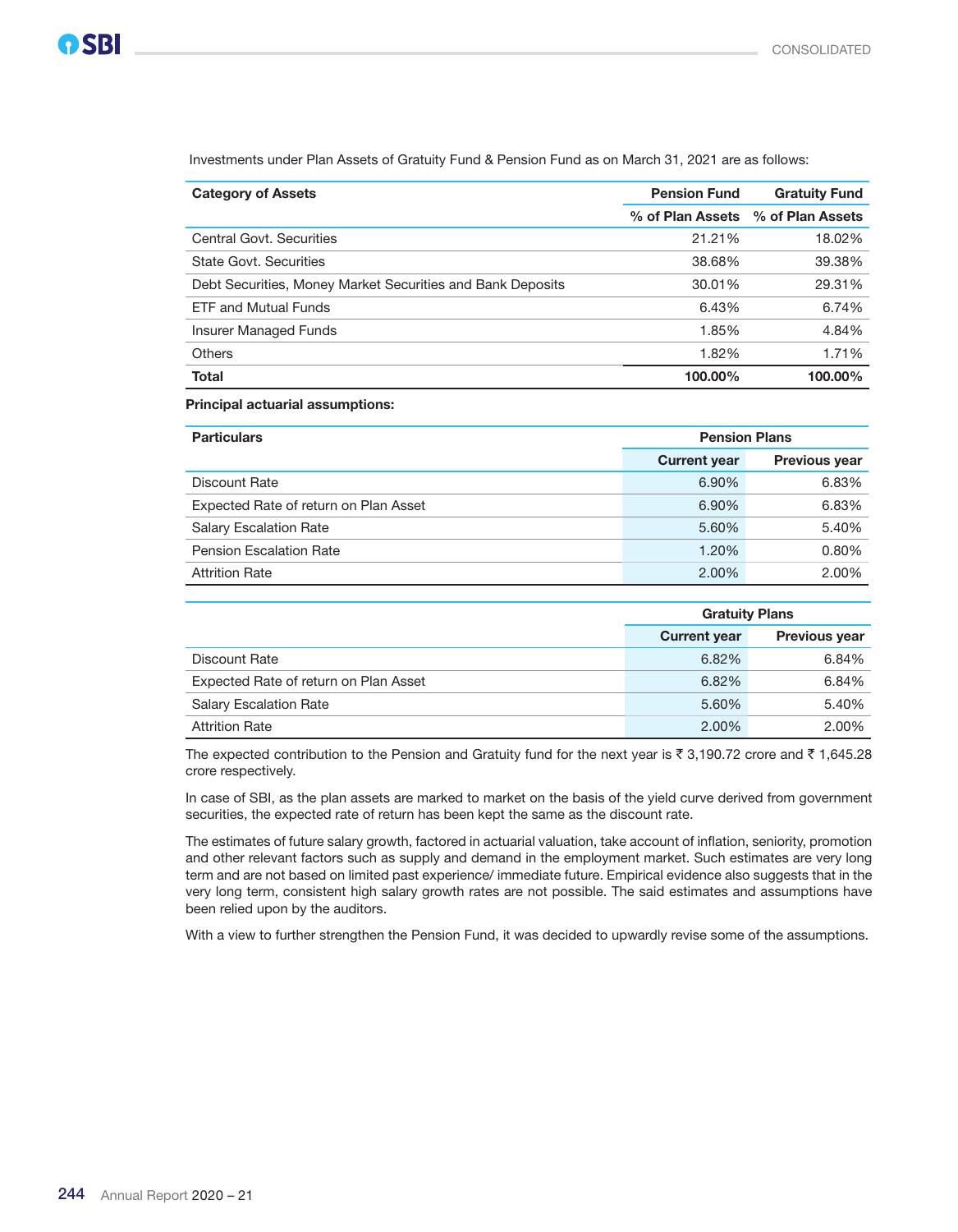$\bar{\tau}$  in crore

### 2.2.1.2 Employees Provident Fund

 Actuarial valuation carried out in respect of interest shortfall in Provident Fund Trust shows "Nil" liability, hence no provision is made in F.Y. 2020-21.

 The following table sets out the status of Provident Fund as per the actuarial valuation by the independent Actuaries:

| <b>Particulars</b>                                                                       | <b>Provident Fund</b> |                      |  |
|------------------------------------------------------------------------------------------|-----------------------|----------------------|--|
|                                                                                          | <b>Current Year</b>   | <b>Previous Year</b> |  |
| Change in the present value of the defined benefit obligation                            |                       |                      |  |
| Opening defined benefit obligation at 1 <sup>st</sup> April 2020                         | 31,744.55             | 30,928.72            |  |
| <b>Current Service Cost</b>                                                              | 3,320.40              | 1,045.98             |  |
| <b>Interest Cost</b>                                                                     | 2,610.99              | 2,495.99             |  |
| Employee Contribution (including VPF)                                                    | 2,636.54              | 1,166.46             |  |
| Actuarial losses/(gains)                                                                 | 51.85                 | 220.06               |  |
| Benefits paid                                                                            | (4, 418.11)           | (4, 112.66)          |  |
| Closing defined benefit obligation at 31 <sup>st</sup> March 2021                        | 35,946.22             | 31,744.55            |  |
| <b>Change in Plan Assets</b>                                                             |                       |                      |  |
| Opening fair value of Plan Assets as at 1 <sup>st</sup> April 2020                       | 32,648.72             | 32,630.54            |  |
| Expected Return on Plan Assets                                                           | 2,610.99              | 2,495.99             |  |
| Contributions                                                                            | 5,956.94              | 2,212.43             |  |
| Provision for loss on maturity of non-performing investment                              | (60.59)               | (467.66)             |  |
| <b>Benefits Paid</b>                                                                     | (4, 418.11)           | (4, 112.66)          |  |
| Actuarial Gains / (Loss) on plan Assets                                                  | 298.44                | (109.92)             |  |
| Closing fair value of plan assets as at 31 <sup>st</sup> March 2021                      | 37,036.39             | 32,648.72            |  |
| Reconciliation of present value of the obligation and fair value of the plan assets      |                       |                      |  |
| Present Value of Funded obligation at 31 <sup>st</sup> March 2021                        | 35,946.22             | 31,744.55            |  |
| Fair Value of Plan assets at 31 <sup>st</sup> March 2021                                 | 37036.39              | 32,648.72            |  |
| Deficit/(Surplus)                                                                        | (1,090.17)            | (904.17)             |  |
| Net Asset not recognised in Balance Sheet                                                | (1,090.17)            | 904.17               |  |
| Net Cost recognised in the profit and loss account                                       |                       |                      |  |
| <b>Current Service Cost</b>                                                              | 3,320.40              | 1,045.98             |  |
| <b>Interest Cost</b>                                                                     | 2,610.99              | 2,495.99             |  |
| Expected return on plan assets                                                           | (2,610.99)            | (2,495.99)           |  |
| Interest shortfall reversed                                                              | (11.58)               |                      |  |
| Total costs of defined benefit plans included in Schedule 16 "Payments to                | 3,308.82              | 1,045.98             |  |
| and provisions for employees"                                                            |                       |                      |  |
| Reconciliation of opening and closing net liability/ (asset) recognised in Balance Sheet |                       |                      |  |
| Opening Net Liability as at 1 <sup>st</sup> April 2020                                   |                       |                      |  |
| Expense as above                                                                         | 3,308.82              | 1045.98              |  |
| <b>Employer's Contribution</b>                                                           | (3,308.82)            | (1045.98)            |  |
| Net Liability/(Asset) Recognized in the Balance Sheet                                    |                       |                      |  |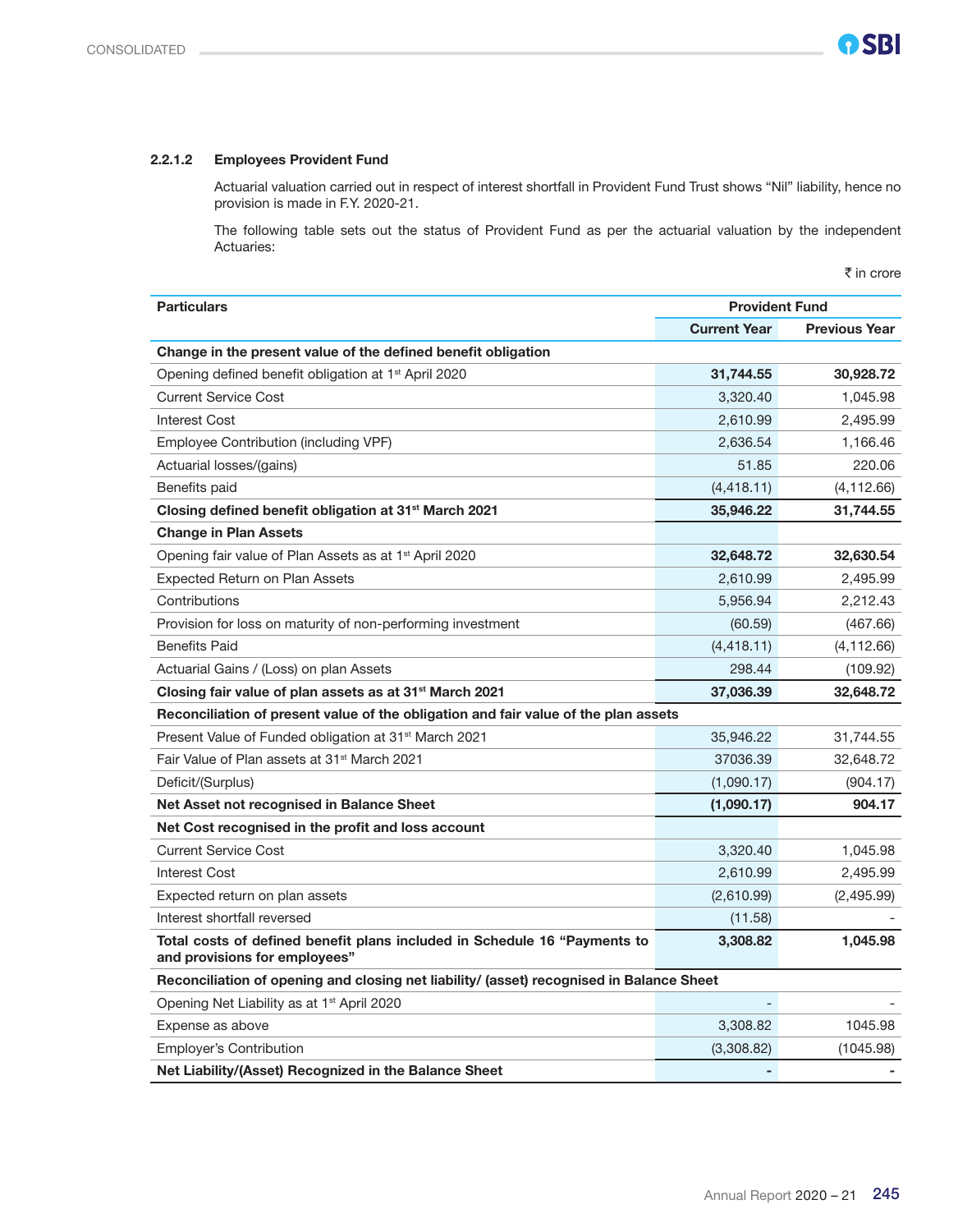₹ in crore

Investments under Plan Assets of Provident Fund as on March 31, 2021 are as follows:

|                                                            | <b>Provident Fund</b> |
|------------------------------------------------------------|-----------------------|
| <b>Category of Assets</b>                                  | % of Plan Assets      |
| Central Govt. Securities                                   | 30.53%                |
| State Govt, Securities                                     | 32.42%                |
| Debt Securities, Money Market Securities and Bank Deposits | 30.86%                |
| <b>ETF and Mutual Funds</b>                                | 3.86%                 |
| <b>Others</b>                                              | 2.33%                 |
| <b>Total</b>                                               | 100.00%               |

Principal actuarial assumptions

| <b>Particulars</b>       | <b>Provident Fund</b> |                      |
|--------------------------|-----------------------|----------------------|
|                          | <b>Current year</b>   | <b>Previous year</b> |
| Discount Rate            | 6.82%                 | 6.84%                |
| Guaranteed Return        | 8.50%                 | 8.50%                |
| <b>Attrition Rate</b>    | 2.00%                 | 2.00%                |
| <b>Salary Escalation</b> | 5.60%                 | 5.40%                |

 i) There is a guaranteed return applicable to liability under SBI Employees Provident Fund which shall not be lower of either:

- (a) one half percent above the average standard rate (adjusted up or down to the interest one quarter per cent) quoted by SBI for new deposits fixed for twelve months in the preceding year (ending on the preceding the 31<sup>st</sup> day of March); or
- (b) three percent per annum, subject to approval of Executive Committee.
- ii) The rules of the SBI Life Insurance Company Ltd.'s Provident Fund administered by a Trust require that if the Board of Trustees are unable to pay interest at the rate declared for Employees' Provident Fund by the Government under para 60 of the Employees' Provident Fund Scheme, 1952 for the reason that the return on investment is less or for any other reason, then the deficiency shall be made good by the Company.

#### 2.2.2Defined Contribution Plans

#### 2.2.2.1 Employees Provident Fund

An amount of  $\bar{\tau}$  47.48 crore (Previous Year  $\bar{\tau}$  47.66 crore) is contributed towards the Provident Fund Scheme by the group (excluding the entities covered in Note 2.2.1.2) and is included under the head "Payments to and provisions for employees" in Profit and Loss Account.

#### 2.2.2.2 Defined Contribution Pension Scheme

 SBI has a Defined Contribution Pension Scheme (DCPS) applicable to all categories of officers and employees joining the SBI on or after August 1, 2010. The Scheme is managed by NPS Trust under the aegis of the Pension Fund Regulatory and Development Authority. National Securities Depository Limited has been appointed as the Central Record Keeping Agency for the NPS. During F.Y. 2020-21, SBI has contributed ` 648.17 crore (Previous Year  $\bar{z}$  541.97 crore).

2.2.2.3 The following amount is provided by the group (excluding SBI) towards Defined Contribution Plans:

|       | SI. Long Term Employees' Benefits    | <b>Current Year</b> | <b>Previous Year</b> |
|-------|--------------------------------------|---------------------|----------------------|
| No.   |                                      |                     |                      |
|       | Employee Pension Scheme under PF Act | 32.54               | 28.33                |
| 2     | National Pension System              | 6.94                | 5.78                 |
|       | <b>Others</b>                        | 10.05               | 8.41                 |
| Total |                                      | 49.53               | 42.52                |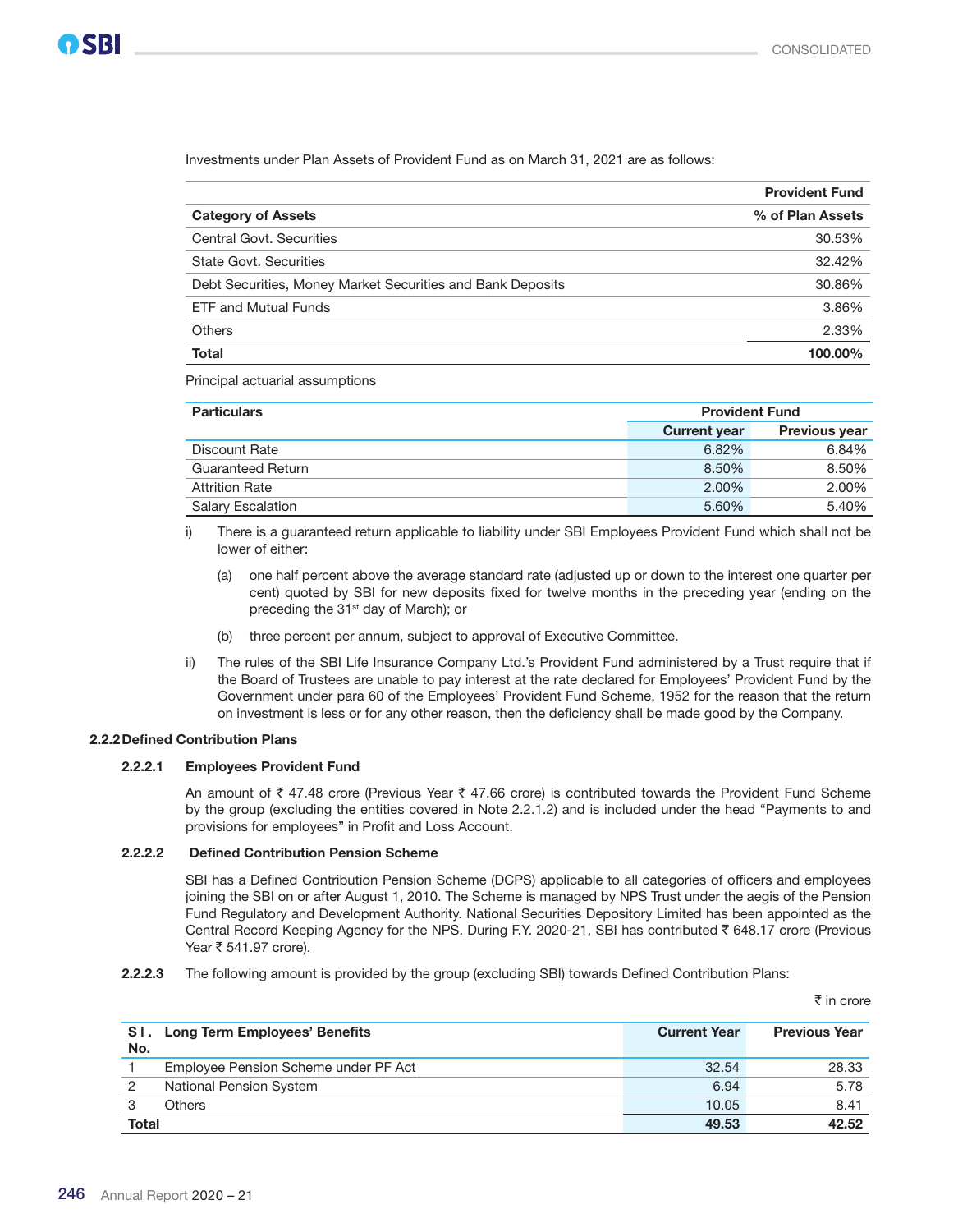#### 2.2.3Long Term Employee Benefits (Unfunded Obligation):

#### 2.2.3.1 Accumulating Compensated Absences (Privilege Leave)

 The following table sets out the status of Accumulating Compensated Absences (Privilege Leave) as per Actuarial valuation by independent Actuaries:

 $\bar{\bar{\tau}}$  in crore

| <b>Particulars</b>                                                                                         | <b>Accumulating Compensated</b><br><b>Absences (Privilege Leave)</b> |                      |  |
|------------------------------------------------------------------------------------------------------------|----------------------------------------------------------------------|----------------------|--|
|                                                                                                            | <b>Current Year</b>                                                  | <b>Previous Year</b> |  |
| Change in the present value of the defined benefit obligation                                              |                                                                      |                      |  |
| Opening defined benefit obligation at 1 <sup>st</sup> April 2020                                           | 7.542.15                                                             | 6,876.64             |  |
| <b>Current Service Cost</b>                                                                                | 312.55                                                               | 288.00               |  |
| <b>Interest Cost</b>                                                                                       | 515.56                                                               | 534.13               |  |
| Actuarial losses/(gains)                                                                                   | 1,225.32                                                             | 772.70               |  |
| Benefits paid                                                                                              | (1,405.73)                                                           | (929.32)             |  |
| Closing defined benefit obligation at 31 <sup>st</sup> March 2021                                          | 8,189.85                                                             | 7,542.15             |  |
| Net Cost recognised in the profit and loss account                                                         |                                                                      |                      |  |
| Current Service Cost                                                                                       | 312.55                                                               | 288.00               |  |
| Interest Cost                                                                                              | 515.56                                                               | 534.13               |  |
| Actuarial (Gain)/ Losses                                                                                   | 1,225.32                                                             | 772.70               |  |
| Total costs of defined benefit plans included in Schedule 16<br>"Payments to and provisions for employees" | 2,053.43                                                             | 1,594.83             |  |
| Reconciliation of opening and closing net liability/ (asset) recognised<br>in Balance Sheet                |                                                                      |                      |  |
| Opening Net Liability as at 1 <sup>st</sup> April 2020                                                     | 7,542.15                                                             | 6,876.64             |  |
| Expense as above                                                                                           | 2,053.43                                                             | 1.594.83             |  |
| <b>Employer's Contribution</b>                                                                             |                                                                      |                      |  |
| Benefit paid directly by the Employer                                                                      | (1,405.73)                                                           | (929.32)             |  |
| Net Liability/(Asset) recognized in the Balance Sheet                                                      | 8,189.85                                                             | 7,542.15             |  |

#### Principal actuarial assumptions:

| <b>Particulars</b>       | <b>Current year</b> | <b>Previous year</b> |
|--------------------------|---------------------|----------------------|
| Discount Rate            | 6.82%               | 6.84%                |
| <b>Salary Escalation</b> | 5.60%               | 5.40%                |
| <b>Attrition Rate</b>    | 2.00%               | 2.00%                |

 Accumulating Compensated Absences (Privilege Leave) (excluding the entities covered in above table)

An amount of  $\bar{\tau}$  52.64 crore (Previous Year  $\bar{\tau}$  28.85 crore) is provided by the group (excluding the entities covered in above table) towards Privilege Leave (Encashment) including leave encashment at the time of retirement and is included under the head "Payments to and provisions for employees" in Profit and Loss Account.

#### 2.2.3.2 Other Long Term Employee Benefits

Amount of  $\bar{\tau}$  39.58 crore (Previous Year  $\bar{\tau}$  26.17 crore) is provided by the group towards other Long Term Employee Benefits and is included under the head "Payments to and provisions for employees" in Profit and Loss Account.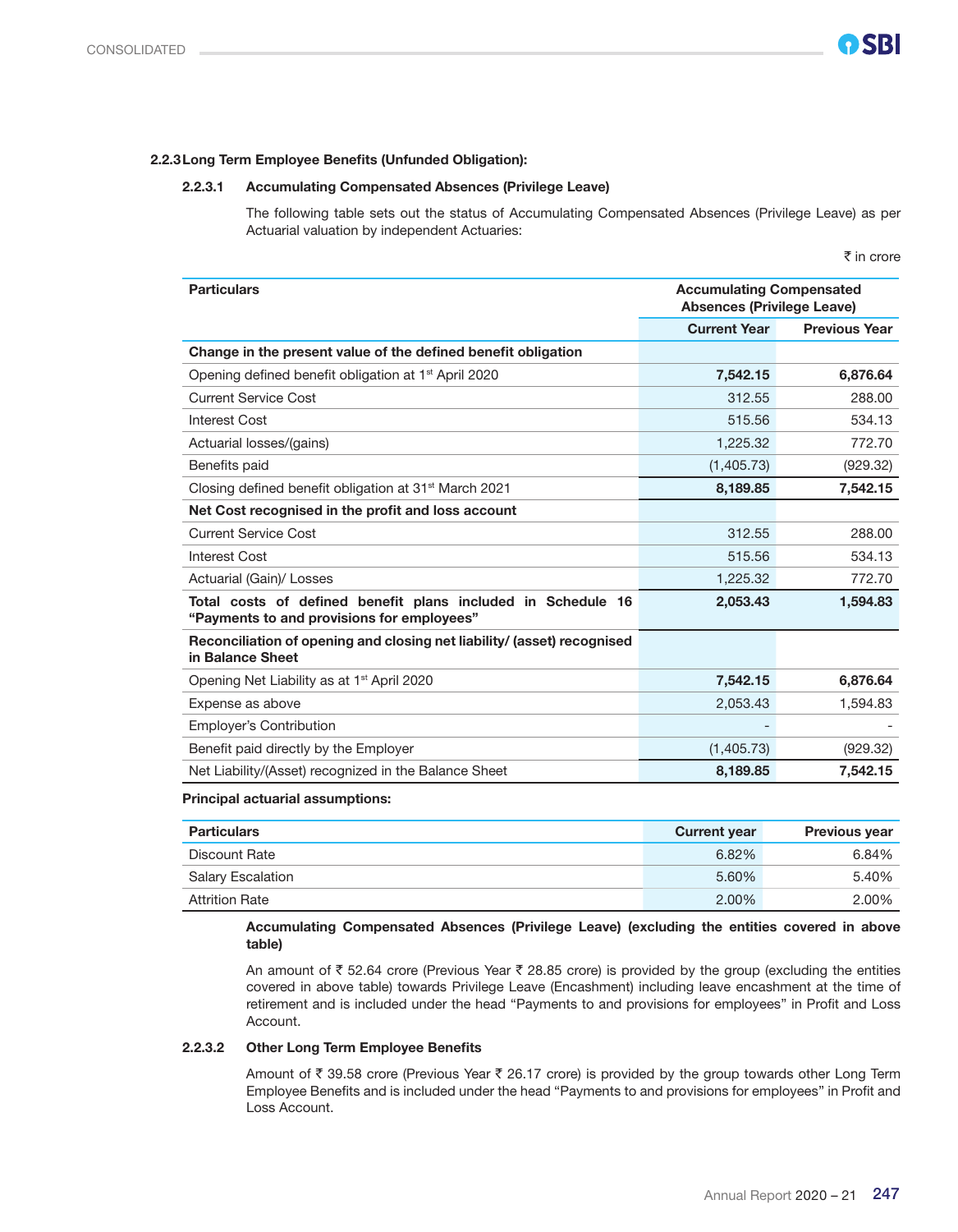|                |                                                                    |                          | ₹ in crore           |
|----------------|--------------------------------------------------------------------|--------------------------|----------------------|
| SI.<br>No.     | <b>Long Term Employees' Benefits</b>                               | <b>Current Year</b>      | <b>Previous Year</b> |
|                | Leave Travel and Home Travel Concession (Encashment/<br>Availment) | 36.48                    | 20.67                |
| 2              | Sick Leave                                                         | (0.02)                   | (0.26)               |
| 3              | Silver Jubilee/Long Term Service Award                             | 8.49                     | 7.96                 |
| $\overline{4}$ | Resettlement Expenses on Superannuation                            | (2.89)                   | 1.01                 |
| 5              | Casual Leave                                                       | $\overline{\phantom{0}}$ |                      |
| 6              | <b>Retirement Award</b>                                            | (2.48)                   | (3.21)               |
| <b>Total</b>   |                                                                    | 39.58                    | 26.17                |

Details of Provisions made for various Other Long Term Employees' Benefits during the year:

2.2.4 The employee benefits listed above are in respect of the employees of the Group based in India. The employees of the foreign operations are not covered in the above schemes.

#### 2.3 Accounting Standard- 17 "Segment Reporting":

#### 2.3.1Segment identification

#### A) Primary (Business Segment)

The following are the Primary Segments of the Group:

- Treasury
- Corporate / Wholesale Banking
- Retail Banking
- Insurance Business
- Other Banking Business

 The present accounting and information system of the Group does not support capturing and extraction of the data in respect of the above segments separately. However, based on the present internal, organisational and management reporting structure and the nature of their risk and returns, the data on the Primary Segments have been computed as under:

- a) Treasury: The Treasury Segment includes the entire investment portfolio and trading in foreign exchange contracts and derivative contracts. The revenue of the treasury segment primarily consists of fees and gains or losses from trading operations and interest income on the investment portfolio.
- b) Corporate / Wholesale Banking: The Corporate / Wholesale Banking segment comprises the lending activities of Corporate Accounts Group, Commercial Clients Group and Stressed Assets Resolution Group. These include providing loans and transaction services to corporate and institutional clients and further include non-treasury operations of foreign offices/entities.
- c) Retail Banking: The Retail Banking Segment comprises of retail branches, which primarily includes Personal Banking activities including lending activities to corporate customers having banking relations with these branches. This segment also includes agency business and ATMs
- d) Insurance Business The Insurance Business Segment comprises of the results of SBI Life Insurance Co. Ltd. and SBI General Insurance Co. Ltd.
- e) Other Banking business- Segments not classified under (a) to (d) above are classified under this primary segment. This segment also includes the operations of all the Non-Banking Subsidiaries/Joint Ventures other than SBI Life Insurance Co. Ltd. and SBI General Insurance Co. Ltd. of the group.

#### B) Secondary (Geographical Segment):

a) Domestic Operations - Branches, Subsidiaries and Joint Ventures having operations in India.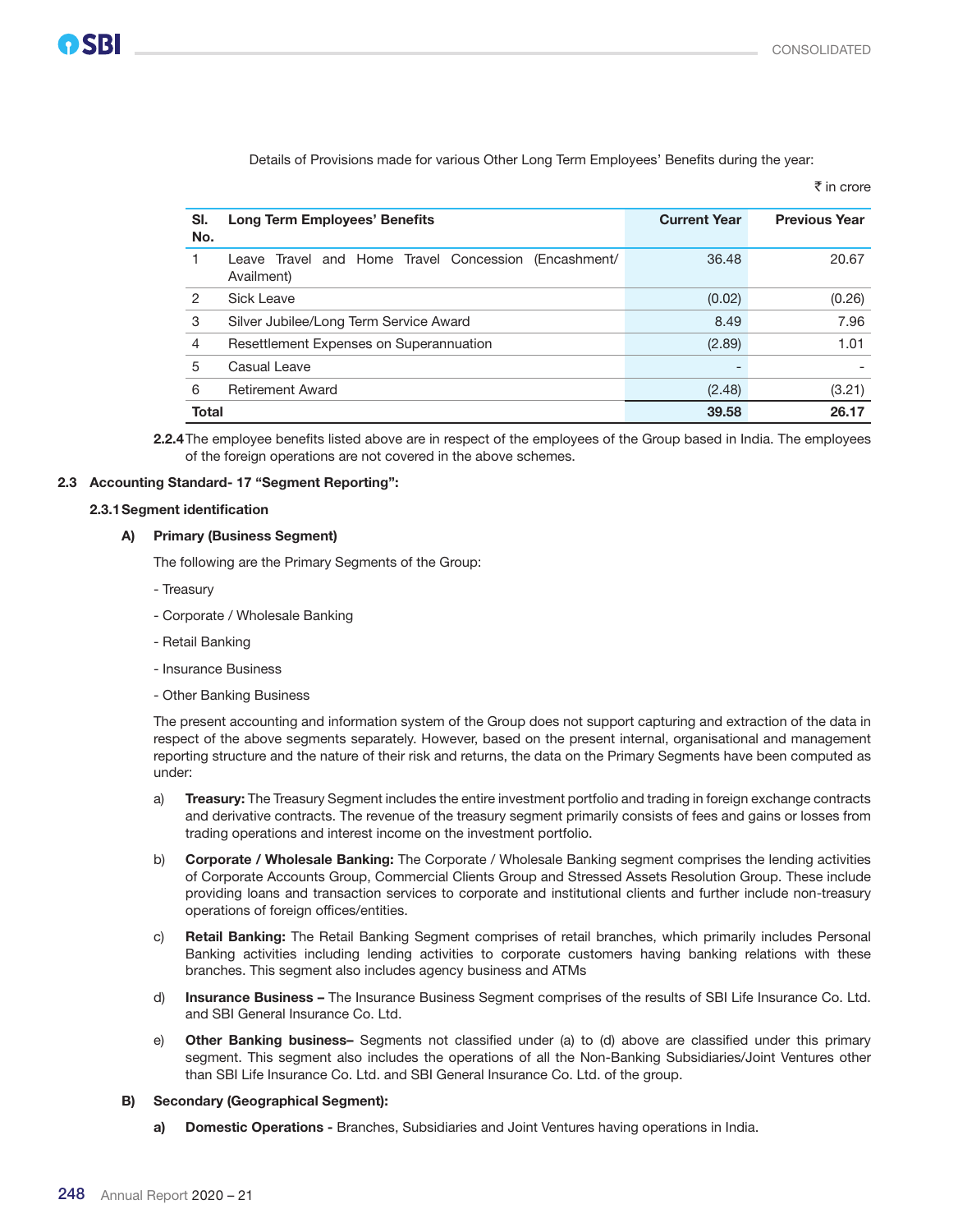b) Foreign Operations - Branches, Subsidiaries and Joint Ventures having operations outside India and offshore banking units having operations in India.

#### C) Pricing of Inter-segmental Transfers

 The Retail Banking segment is the primary resource mobilising unit. The Corporate/Wholesale Banking and Treasury segments are recipient of funds from Retail Banking. Market related Funds Transfer Pricing (MRFTP) is followed under which a separate unit called Funding Centre has been created. The Funding Centre notionally buys funds that the business units raise in the form of deposits or borrowings and notionally sell funds to business units engaged in creating assets.

#### D) Allocation of Revenue, Expenses, Assets and Liabilities

 Expenses of parent incurred at Corporate Centre establishments directly attributable either to Corporate / Wholesale and Retail Banking Operations or to Treasury Operations segment, are allocated accordingly. Expenses not directly attributable are allocated on the basis of the ratio of number of employees in each segment/ratio of directly attributable expenses.

 The Group has certain common assets and liabilities, which cannot be attributed to any segment, and the same are treated as unallocated.

#### 2.3.2SEGMENT INFORMATION

#### PART A: PRIMARY (BUSINESS) SEGMENTS:

|                                                               |                 |                                            |                                 |                                     |                                              | ₹ in crore     |
|---------------------------------------------------------------|-----------------|--------------------------------------------|---------------------------------|-------------------------------------|----------------------------------------------|----------------|
| <b>Business Segment</b>                                       | <b>Treasury</b> | Corporate /<br>Wholesale<br><b>Banking</b> | <b>Retail</b><br><b>Banking</b> | <b>Insurance</b><br><b>Business</b> | Other<br><b>Banking</b><br><b>Operations</b> | <b>TOTAL</b>   |
| Revenue (before exceptional                                   | 91,032.50       | 83,073.07                                  | 132,094.86                      | 64,569.16                           | 14,647.06                                    | 3,85,416.65    |
| item)                                                         | (75, 104.23)    | (91, 801.08)                               | (1,31,232.17)                   | (52, 947.77)                        | (14, 272.32)                                 | (3,65,357.57)  |
| <b>Unallocated Revenue</b>                                    |                 |                                            |                                 |                                     |                                              | 1,651.31       |
|                                                               |                 |                                            |                                 |                                     |                                              | (168.15)       |
| Less : Inter Segment                                          |                 |                                            |                                 |                                     |                                              | 3,097.34       |
| Revenue                                                       |                 |                                            |                                 |                                     |                                              | (3,296.63)     |
| <b>Total Revenue</b>                                          |                 |                                            |                                 |                                     |                                              | 3,83,970.62    |
|                                                               |                 |                                            |                                 |                                     |                                              | (3,62,229.09)  |
| Result (before exceptional                                    | 14,393.01       | 5,273.34                                   | 9,511.41                        | 2,337.97                            | 3,952.10                                     | 35,467.83      |
| Items)                                                        | (9,202.09)      | $(-3,830.03)$                              | (18, 173.66)                    | (2,367.02)                          | (3, 165.05)                                  | (29,077.79)    |
| Add: Exceptional items                                        | 1,367.27        |                                            |                                 |                                     |                                              | 1,367.27       |
|                                                               | (5,781.56)      |                                            |                                 |                                     |                                              | (5,781.56)     |
| Result (after exceptional                                     | 15,760.28       | 5,273.34                                   | 9,511.41                        | 2,337.97                            | 3,952.10                                     | 36,835.10      |
| items)                                                        | (14,983.65)     | $(-3,830.03)$                              | (18, 173.66)                    | (2,367.02)                          | (3, 165.05)                                  | (34, 859.35)   |
| Unallocated Income(+)/                                        |                 |                                            |                                 |                                     |                                              | $(-)$ 4,039.14 |
| Expenses(-) net                                               |                 |                                            |                                 |                                     |                                              | $(-4, 542.76)$ |
| Profit/(Loss) Before Tax                                      |                 |                                            |                                 |                                     |                                              | 32,795.96      |
|                                                               |                 |                                            |                                 |                                     |                                              | (30, 316.59)   |
| Taxes                                                         |                 |                                            |                                 |                                     |                                              | 8,516.25       |
|                                                               |                 |                                            |                                 |                                     |                                              | (12, 139.76)   |
| <b>Extraordinary Profit</b>                                   |                 |                                            |                                 |                                     |                                              | 0.00           |
|                                                               |                 |                                            |                                 |                                     |                                              | (0.00)         |
| Net Profit/(Loss) before share<br>in profit in Associates and |                 |                                            |                                 |                                     |                                              | 24,279.71      |
| Minority Interest                                             |                 |                                            |                                 |                                     |                                              | (18, 176.83)   |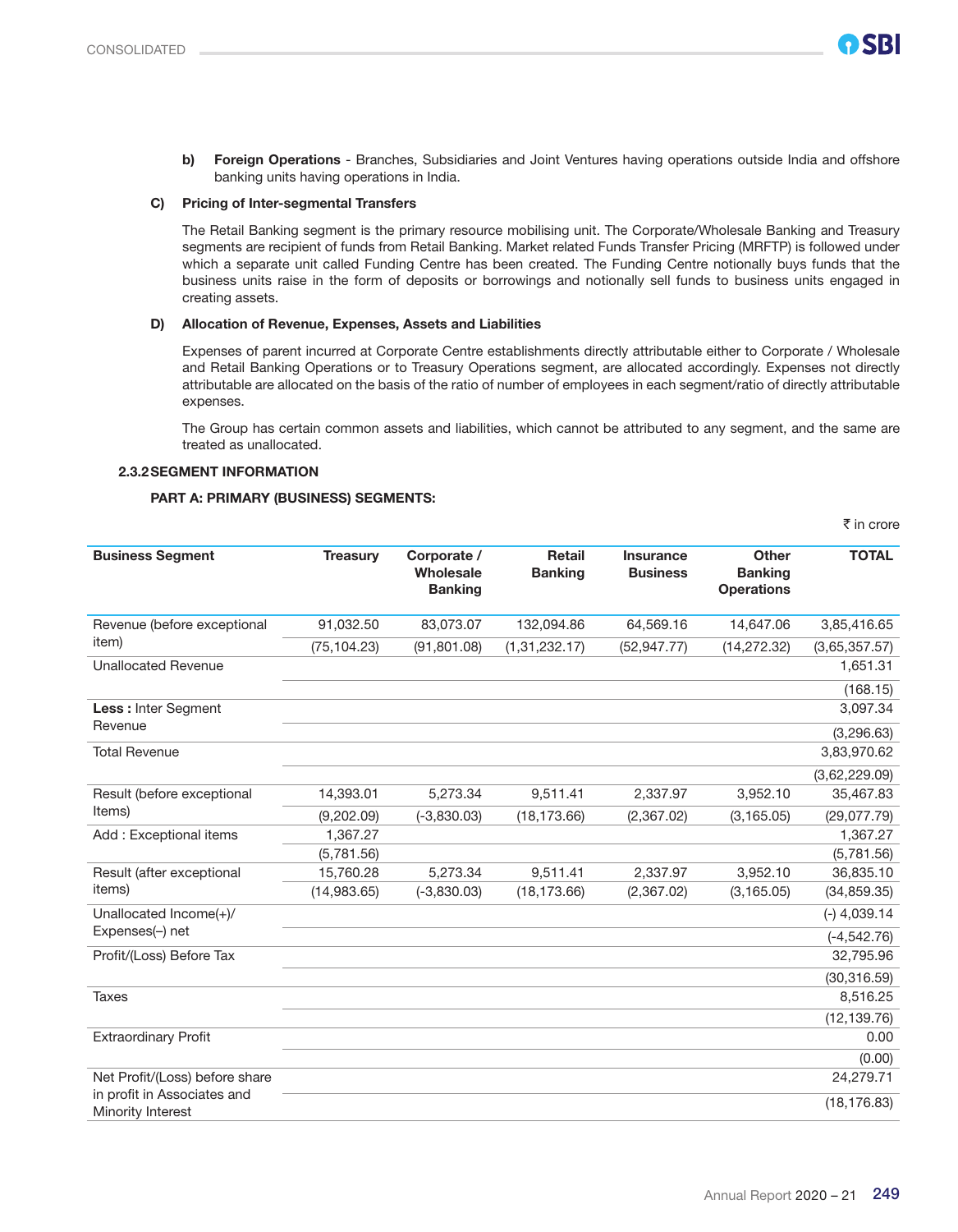| <b>Business Segment</b>               | <b>Treasury</b>  | Corporate /<br>Wholesale<br><b>Banking</b> | <b>Retail</b><br><b>Banking</b> | <b>Insurance</b><br><b>Business</b> | Other<br><b>Banking</b><br><b>Operations</b> | <b>TOTAL</b>     |
|---------------------------------------|------------------|--------------------------------------------|---------------------------------|-------------------------------------|----------------------------------------------|------------------|
| Add: Share in Profit in<br>Associates |                  |                                            |                                 |                                     |                                              | $(-)$ 391.90     |
|                                       |                  |                                            |                                 |                                     |                                              | (2,963.14)       |
| Less: Minority Interest               |                  |                                            |                                 |                                     |                                              | 1,482.36         |
|                                       |                  |                                            |                                 |                                     |                                              | (1, 372.17)      |
| Net Profit/(Loss) for the             |                  |                                            |                                 |                                     |                                              | 22,405.45        |
| Group                                 |                  |                                            |                                 |                                     |                                              | (19, 767.80)     |
| <b>Other Information:</b>             |                  |                                            |                                 |                                     |                                              |                  |
| <b>Segment Assets</b>                 | 14,52,023.37     | 12,21,624.66                               | 18,19,067.05                    | 2,37,323.29                         | 46.307.46                                    | 47,76,345.83     |
|                                       | (11, 35, 750.90) | (12,00,452.76)                             | (15,83,362.39)                  | (1,74,612.94)                       | (43,899.44)                                  | (41, 38, 078.43) |
| <b>Unallocated Assets</b>             |                  |                                            |                                 |                                     |                                              | 69,272.72        |
|                                       |                  |                                            |                                 |                                     |                                              | (59, 413.91)     |
| <b>Total Assets</b>                   |                  |                                            |                                 |                                     |                                              | 48,45,618.55     |
|                                       |                  |                                            |                                 |                                     |                                              | (41, 97, 492.34) |
| <b>Segment Liabilities</b>            | 13, 15, 938.88   | 11,85,545.78                               | 16,99,537.03                    | 2,24,101.85                         | 32,314.42                                    | 44,57,437.96     |
|                                       | (10,08,550.01)   | (11, 77, 433.80)                           | (14, 78, 049, 72)               | (1,63,726.93)                       | (32, 442.25)                                 | (38,60,202.71)   |
| <b>Unallocated Liabilities</b>        |                  |                                            |                                 |                                     |                                              | 1,12,619.03      |
|                                       |                  |                                            |                                 |                                     |                                              | (86, 229.51)     |
| <b>Total Liabilities</b>              |                  |                                            |                                 |                                     |                                              | 45,70,056.99     |
|                                       |                  |                                            |                                 |                                     |                                              | (39, 46, 432.22) |

(i) Income/Expenses are for the whole year. Assets/Liabilities are as at March 31, 2021.

(ii) Figures within brackets are for previous year

### PART B: SECONDARY (GEOGRAPHIC) SEGMENTS

 $\bar{\tau}$  in crore

|                                            | <b>Domestic</b>     |                      |                     | Foreign              |                     | <b>Total</b>         |  |
|--------------------------------------------|---------------------|----------------------|---------------------|----------------------|---------------------|----------------------|--|
|                                            | <b>Current Year</b> | <b>Previous Year</b> | <b>Current Year</b> | <b>Previous Year</b> | <b>Current Year</b> | <b>Previous Year</b> |  |
| (before<br>Revenue<br>exceptional items) # | 3.72.005.60         | 3.44.982.70          | 11.965.02           | 17.246.39            | 3,83,970.62         | 3,62,229.09          |  |
| Net Profit#                                | 18,935.93           | 15.297.21            | 3.469.52            | 4.470.59             | 22.405.45           | 19,767.80            |  |
| Assets *                                   | 43,16,869.48        | 37.09.504.22         | 5,28,749.07         | 4,87,988.12          | 48,45,618.55        | 41,97,492.34         |  |
| Liabilities*                               | 40,48,986.49        | 34,65,172.72         | 5,21,070.50         | 4,81,259.50          | 45,70,056.99        | 39,46,432.22         |  |

# For the year ended 31<sup>st</sup> March, 2021.

 $*$  As at 31 $st$  March, 2021.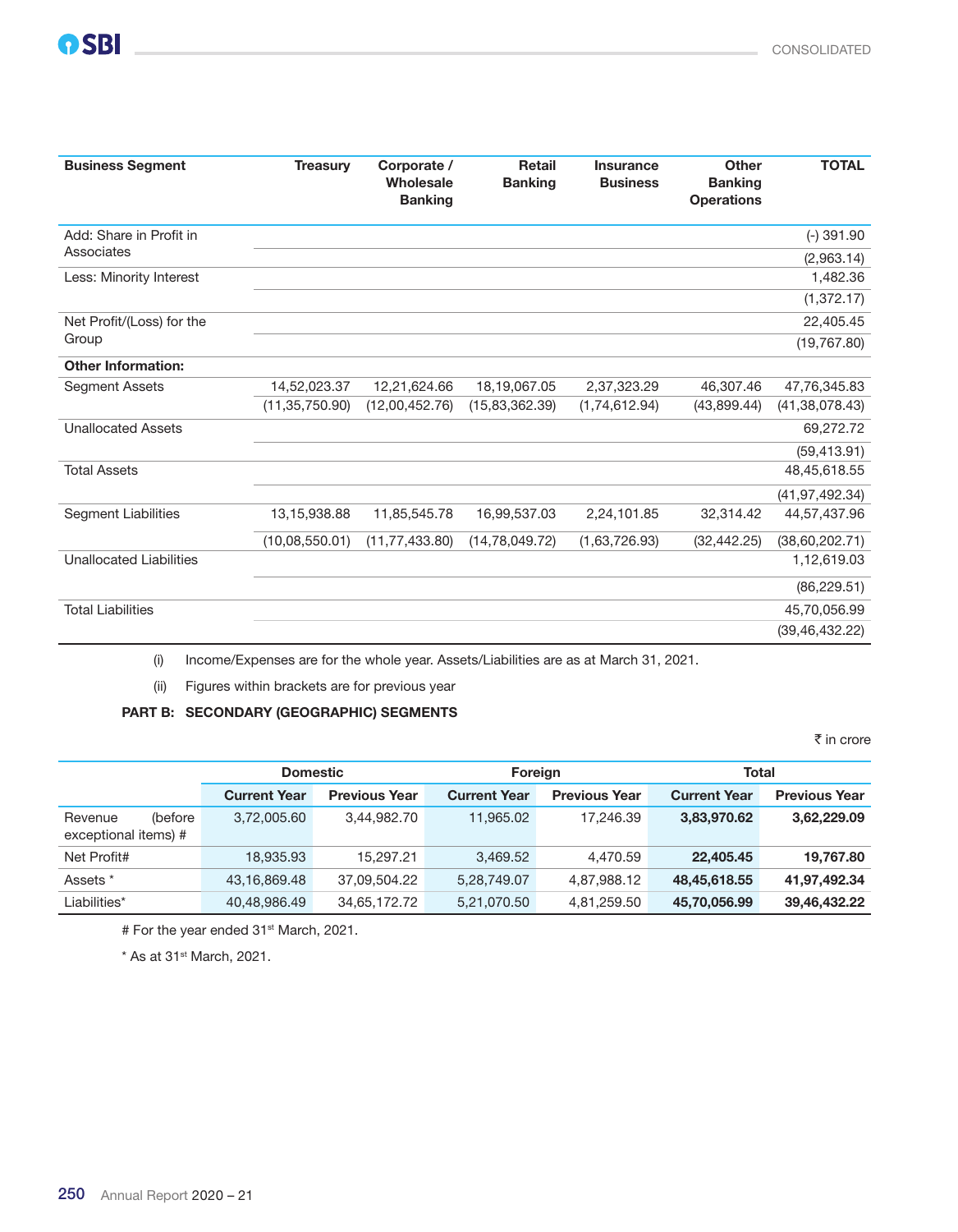#### 2.4 Accounting Standard-18 "Related Party Disclosures":

2.4.1Related Parties to the Group:

#### A) JOINT VENTURES:

- 1. C Edge Technologies Ltd.
- 2. SBI Macquarie Infrastructure Management Pvt. Ltd.
- 3. SBI Macquarie Infrastructure Trustee Pvt. Ltd.
- 4. Macquarie SBI Infrastructure Management Pte. Ltd.
- 5. Macquarie SBI Infrastructure Trustee Ltd.
- 6. Oman India Joint Investment Fund Management Company Pvt. Ltd.
- 7. Oman India Joint Investment Fund Trustee Company Pvt. Ltd.
- 8. Jio Payments Bank Limited

#### B) ASSOCIATES:

#### i) Regional Rural Banks

- 1. Andhra Pradesh Grameena Vikas Bank
- 2. Arunachal Pradesh Rural Bank
- 3. Chhattisgarh Rajya Gramin Bank
- 4. Ellaquai Dehati Bank
- 5. Madhyanchal Gramin Bank
- 6. Meghalaya Rural Bank
- 7. Mizoram Rural Bank
- 8. Nagaland Rural Bank
- 9. Saurashtra Gramin Bank
- 10. Utkal Grameen Bank
- 11. Uttarakhand Gramin Bank
- 12. Jharkhand Rajya Gramin Bank
- 13. Rajasthan Marudhara Gramin Bank
- 14. Telangana Grameena Bank
- ii) Others
	- 1. The Clearing Corporation of India Ltd.
	- 2. Bank of Bhutan Ltd.
	- 3. Yes Bank Ltd.
	- 4. SBI Home Finance Ltd. (under liquidation)
- C) Key Management Personnel of SBI:
	- 1. Shri Rajnish Kumar, Chairman (upto 06.10.2020)
	- 2. Shri Dinesh Kumar Khara, Chairman (from 07.10.2020)
	- 3. Shri Dinesh Kumar Khara, Managing Director (upto 06.10.2020)
	- 4. Shri Arijit Basu, Managing Director (upto 31.10.2020)
	- 5. Shri Challa Sreenivasulu Setty, Managing **Director**
	- 6. Shri Ashwani Bhatia, Managing Director (from 24.08.2020)
	- 7. Shri Swaminathan Janakiraman Managing Director (from 28.01.2021)
	- 8. Shri Ashwini Kumar Tewari Managing Director (from 28.01.2021)

#### 2.4.2 Related Parties with whom transactions were entered into during the year:

 No disclosure is required in respect of related parties, which are "State controlled Enterprises" as per paragraph 9 of Accounting Standard (AS) 18. Further, in terms of paragraph 5 of AS 18, transactions in the nature of Banker-Customer relationship have not been disclosed including those with Key Management Personnel and relatives of Key Management Personnel.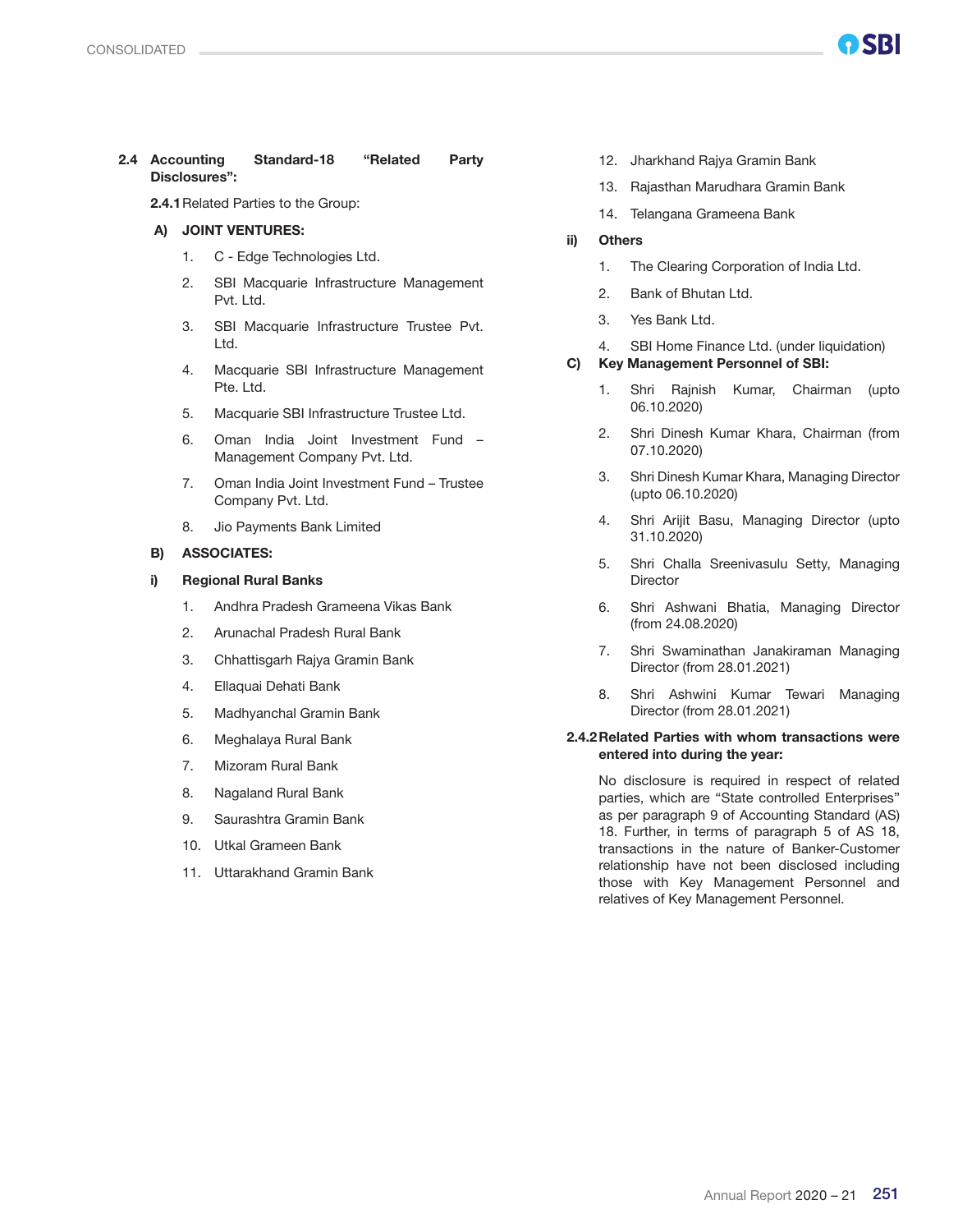#### 2.4.3Transactions and Balances:

|                                                        |                                      |                                                                   | ₹ in crore        |
|--------------------------------------------------------|--------------------------------------|-------------------------------------------------------------------|-------------------|
| <b>Particulars</b>                                     | Associates/<br><b>Joint Ventures</b> | <b>Key</b><br><b>Management</b><br>Personnel &<br>their relatives | <b>Total</b>      |
| Transactions during the year 2020-21                   |                                      |                                                                   |                   |
| Interest Income                                        | 167.94                               |                                                                   | 167.94            |
|                                                        | (4.94)                               | $(-)$                                                             | (4.94)            |
| Interest Expenditure                                   | 18.58                                |                                                                   | 18.58             |
|                                                        | (0.82)                               | $(-)$                                                             | (0.82)            |
| Income earned by way of Dividend                       | 23.29                                |                                                                   | 23.29             |
| Other Income                                           | (18.56)<br>78.51                     | $(-)$                                                             | (18.56)<br>78.51  |
|                                                        | (0.97)                               | $(-)$                                                             | (0.97)            |
| Other Expenditure                                      | 2.44                                 |                                                                   | 2.44              |
|                                                        | (4.17)                               | $(-)$                                                             | (4.17)            |
| Profit/(Loss) on Sale of Land/Building/Other Assets    | 4.04                                 |                                                                   | 4.04              |
|                                                        | $(-)$                                | $(-)$                                                             | $(-)$             |
| Management Contract                                    | 37.94                                | 1.50                                                              | 39.44             |
|                                                        | (3.77)                               | (1.38)                                                            | (5.15)            |
| Outstanding as on March 31, 2021                       |                                      |                                                                   |                   |
| <b>Borrowings</b>                                      | $\overline{\phantom{a}}$             | $\overline{\phantom{a}}$                                          |                   |
|                                                        | $(-)$                                | $(-)$                                                             | $(-)$             |
| Deposit                                                | 1,352.84                             |                                                                   | 1,352.84          |
|                                                        | (748.31)                             | $(-)$                                                             | (748.31)          |
| <b>Other Liabilities</b>                               | 8.27                                 |                                                                   | 8.27              |
|                                                        | (28.35)                              | $(-)$                                                             | (28.35)           |
| Balances with Banks and Money at call and short notice | (300.00)                             | $(-)$                                                             | (300.00)          |
| Investments                                            | 12,814.54                            |                                                                   | 12,814.54         |
|                                                        | (11, 015.61)                         | $(-)$                                                             | (11, 015.61)      |
| Advances                                               | 1,434.76                             |                                                                   | 1,434.76          |
|                                                        | (113.50)                             | $(-)$                                                             | (113.50)          |
| <b>Other Assets</b>                                    | 188.39                               |                                                                   | 188.39            |
|                                                        | (229.52)                             | $(-)$                                                             | (229.52)          |
| Non-fund commitments (LCs/BGs)                         | 2,935.10                             |                                                                   | 2,935.10          |
|                                                        | $(-)$                                | $(-)$                                                             | $(-)$             |
| Maximum outstanding during the year                    |                                      |                                                                   |                   |
| <b>Borrowings</b>                                      | $\overline{\phantom{0}}$             | $\overline{\phantom{a}}$                                          |                   |
| Deposit                                                | $(-)$<br>1,543.06                    | $(\textnormal{-})$                                                | $(-)$<br>1,543.06 |
|                                                        | (768.92)                             | $(-)$                                                             | (768.92)          |
| <b>Other Liabilities</b>                               | 8.27                                 |                                                                   | 8.27              |
|                                                        | (28.35)                              | $(-)$                                                             | (28.35)           |
| Balances with Banks and Money at call and short notice |                                      |                                                                   |                   |
|                                                        | (300.00)                             | $(-)$                                                             | (300.00)          |
| Advances                                               | 17,763.35                            | $\overline{\phantom{a}}$                                          | 17,763.35         |
|                                                        | (113.50)                             | $(-)$                                                             | (113.50)          |
| Investment                                             | 14,551.41                            | $\overline{\phantom{a}}$                                          | 14,551.41         |
|                                                        | (11, 015.61)                         | $(-)$                                                             | (11, 015.61)      |
| <b>Other Assets</b>                                    | 188.39                               |                                                                   | 188.39            |
|                                                        | (229.52)                             | $(-)$                                                             | (229.52)          |
| Non-fund commitments (LCs/BGs)                         | 2,935.10                             |                                                                   | 2,935.10          |
|                                                        | $(-)$                                | $(-)$                                                             | $(-)$             |

(Figures in brackets pertain to previous year)

There are no materially significant related party transactions during the year.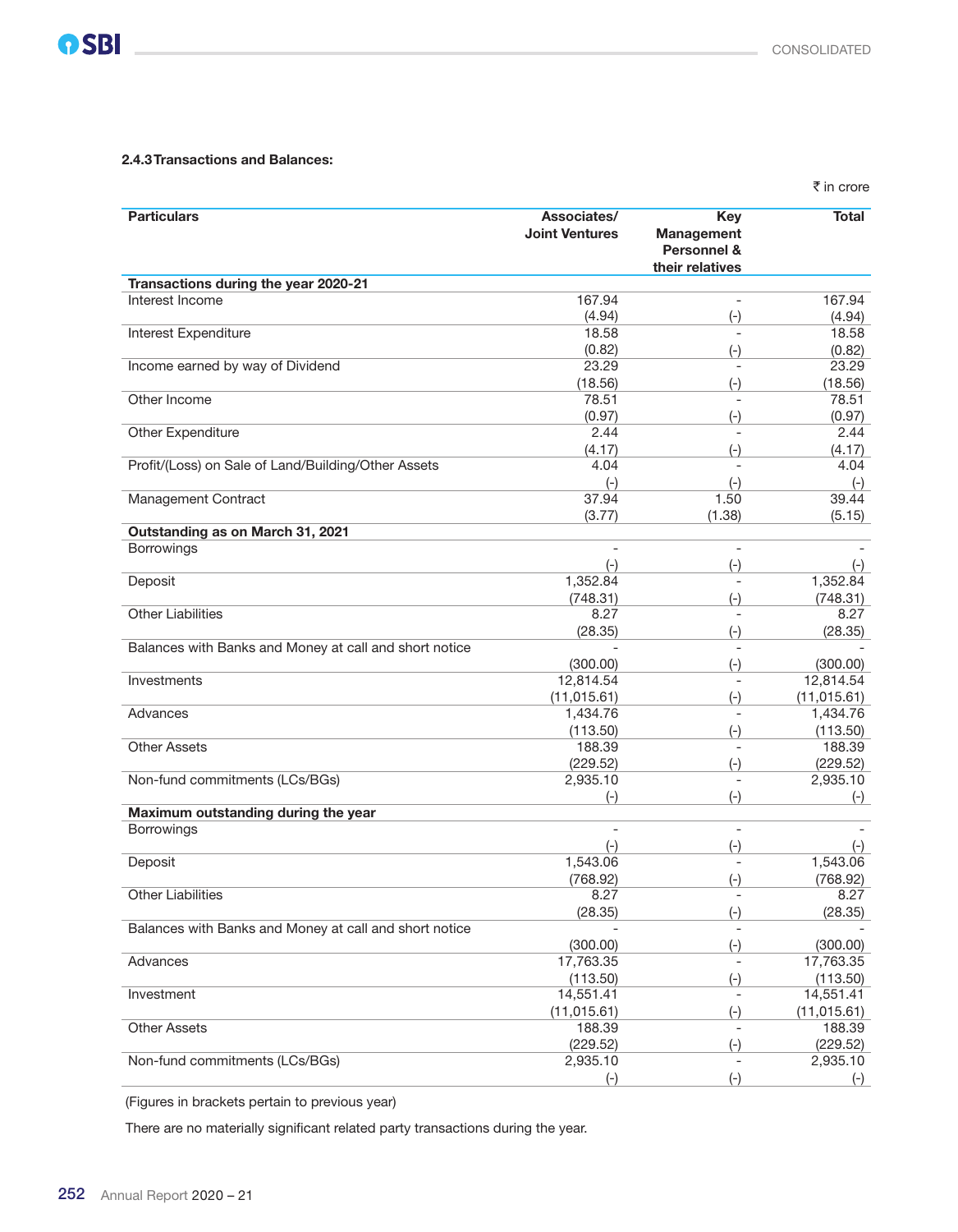#### 2.5 Accounting Standard-19 "Leases":

#### 2.5.1Finance Leases

#### Assets taken on Financial Leases on or after April 01, 2001:

The details of financial leases are given below:

|                                                 |                     | ₹ in crore          |
|-------------------------------------------------|---------------------|---------------------|
| <b>Particulars</b>                              | As at<br>31.03.2021 | As at<br>31.03.2020 |
| Total Minimum lease payments outstanding        |                     |                     |
| Less than 1 year                                | 51.02               | 42.59               |
| 1 to 5 years                                    | 105.91              | 105.50              |
| 5 years and above                               | 31.14               | 28.47               |
| <b>Total</b>                                    | 188.07              | 176.56              |
| <b>Interest Cost payable</b>                    |                     |                     |
| Less than 1 year                                | 8.30                | 8.86                |
| 1 to 5 years                                    | 15.96               | 14.72               |
| 5 years and above                               | 11.52               | 3.69                |
| <b>Total</b>                                    | 35.78               | 27.27               |
| Present value of minimum lease payments payable |                     |                     |
| Less than 1 year                                | 42.72               | 33.73               |
| 1 to 5 years                                    | 89.95               | 90.78               |
| 5 years and above                               | 19.62               | 24.78               |
| <b>Total</b>                                    | 152.29              | 149.29              |

#### 2.5.2Operating Lease

#### Premises taken on operating lease are given below:

 Operating leases primarily comprise office premises and staff residences, which are renewable at the option of the group entities.

Liability for Premises taken on Non-Cancellable operating lease are given below:

|                                              |                     | ₹ in crore          |
|----------------------------------------------|---------------------|---------------------|
| <b>Particulars</b>                           | As at<br>31.03.2021 | As at<br>31.03.2020 |
| Not later than 1 year                        | 121.98              | 165.73              |
| Later than 1 year and not later than 5 years | 203.77              | 496.10              |
| Later than 5 years                           | 33.55               | 112.22              |
| <b>Total</b>                                 | 359.30              | 774.05              |

Amount of lease payments recognised in the Profit & Loss Account for the year is ₹ 4,847.29 crore (Previous Year ₹ 3,556.87 crore).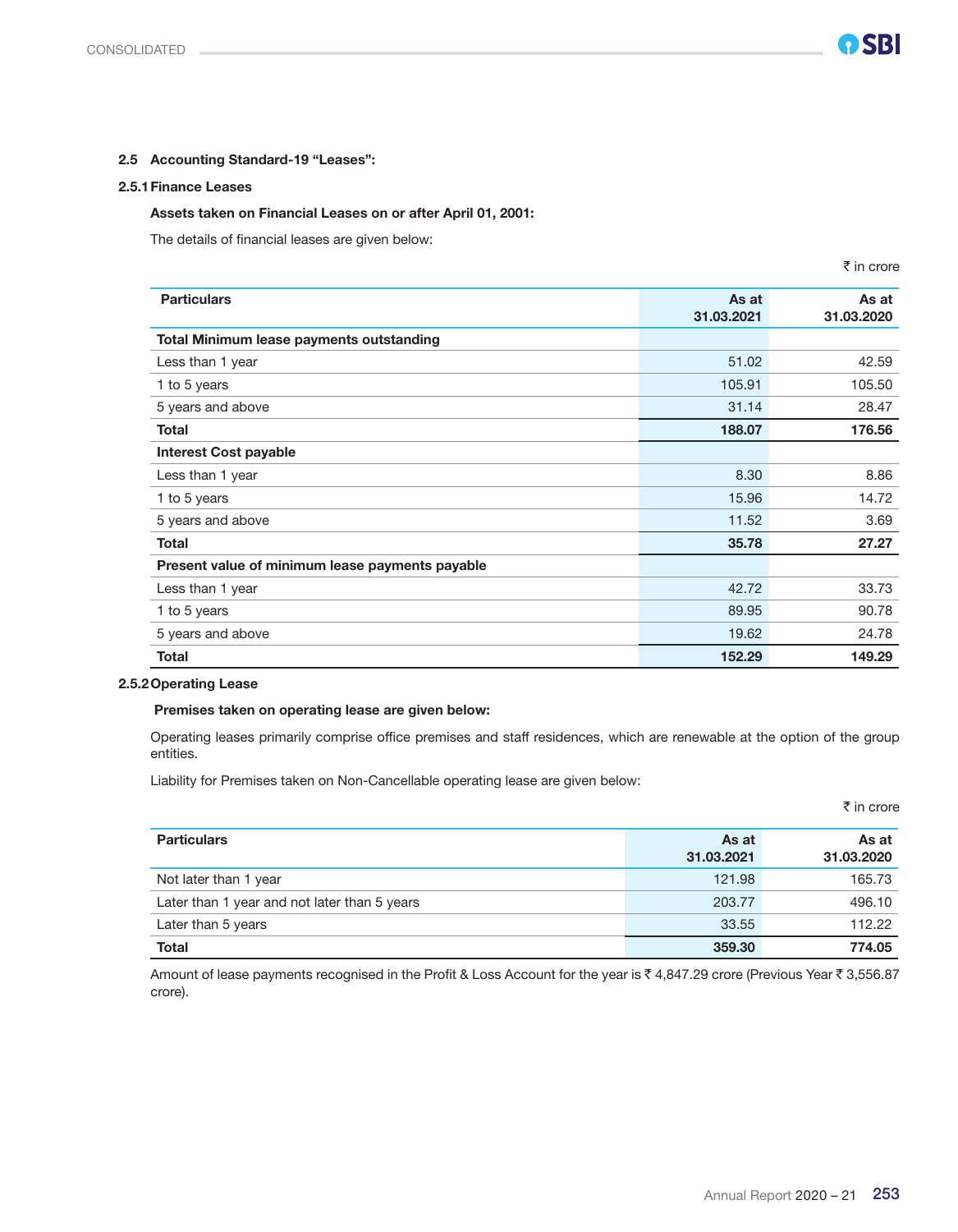#### 2.6 Accounting Standard-20 "Earnings per Share":

 The Bank reports basic and diluted earnings per equity share in accordance with Accounting Standard 20 - "Earnings per Share". "Basic earnings" per share is computed by dividing consolidated net profit/ (loss) after tax (other than minority) by the weighted average number of equity shares outstanding during the year.

| <b>Particulars</b>                                                                     | <b>Current Year</b> | <b>Previous Year</b> |
|----------------------------------------------------------------------------------------|---------------------|----------------------|
| <b>Basic and diluted</b>                                                               |                     |                      |
| Number of Equity Shares outstanding at the beginning of the year                       | 892,46,11,534       | 892,46,11,534        |
| Number of Equity Shares issued during the year                                         | <b>Nil</b>          | Nil                  |
| Number of Equity Shares outstanding at the end of the year                             | 892,46,11,534       | 892,46,11,534        |
| Weighted average number of equity shares used in computing basic earnings<br>per share | 892,46,11,534       | 892,46,11,534        |
| Weighted average number of shares used in computing diluted earnings per<br>share      | 892,46,11,534       | 892,46,11,534        |
| Net Profit/(Loss) for the Group $(\bar{\tau})$ in crore)                               | 22,405.45           | 19,767.80            |
| Basic earnings per share $(\overline{\zeta})$                                          | 25.11               | 22.15                |
| Diluted earnings per share $(\overline{\zeta})$                                        | 25.11               | 22.15                |
| Nominal value per share $(\overline{\tau})$                                            | 1.00                | 1.00                 |

#### 2.7 Accounting Standard-22 "Accounting for Taxes on Income":

i) During the year,  $\bar{\tau}$  3,748.99 crore has been credited to Profit and Loss Account (Previous Year  $\bar{\tau}$  7,502.08 crore debited) on account of deferred tax.

ii) The breakup of deferred tax assets and liabilities into major items is given below:

|                                                                |                      | ₹ in crore           |
|----------------------------------------------------------------|----------------------|----------------------|
| <b>Particulars</b>                                             | As at<br>31-Mar-2021 | As at<br>31-Mar-2020 |
| <b>Deferred Tax Assets</b>                                     |                      |                      |
| Provision for long term employee Benefits                      | 7,975.13             | 6,468.85             |
| Provision for advances                                         | 4,125.04             | 3,067.95             |
| Provision for Other Assets/ Other Liability                    | 3,115.56             | 665.72               |
| On Accumulated Losses                                          | 36.80                | 105.22               |
| On Foreign Currency Translation Reserve                        | 759.10               | 809.99               |
| Depreciation on Fixed Assets                                   | 230.35               | 146.56               |
| DTAs on account of FOs of SBI                                  | 275.67               | 253.16               |
| <b>Others</b>                                                  | 171.79               | 180.50               |
| <b>Total</b>                                                   | 16,689.44            | 11,697.95            |
| <b>Deferred Tax Liabilities</b>                                |                      |                      |
| Depreciation on Fixed Assets                                   | 38.30                | 96.86                |
| Interest accrued but not due on securities                     | 5,744.73             | 4,563.17             |
| Special Reserve created u/s 36(1)(viii) of Income Tax Act 1961 | 3,656.53             | 3.531.63             |
| DTLs on account of FOs of SBI                                  | 2.46                 | 6.16                 |
| Others                                                         | 6.33                 | 6.54                 |
| <b>Total</b>                                                   | 9.448.35             | 8,204.36             |
| <b>Net Deferred Tax Assets/(Liabilities)</b>                   | 7,241.09             | 3.493.59             |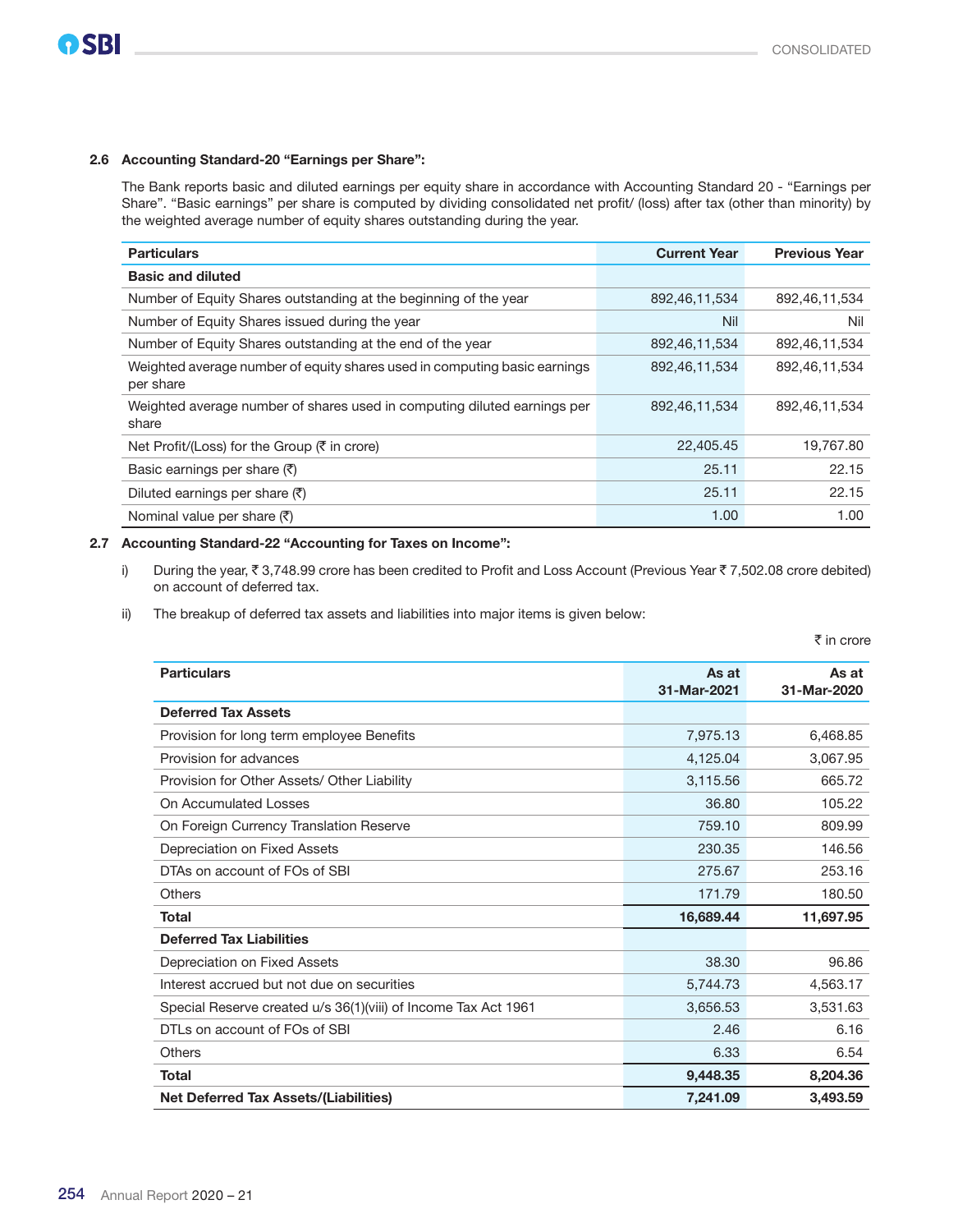iii) While recognizing provision for income tax for the year ended March 31, 2020 SBI and certain group entities had exercised the option of lower tax rate permitted under Section 115BAA of the Income-tax Act, 1961 as introduced by the Taxation Laws (Amendment) Act, 2019. Accordingly, SBI and certain group entities had re-measured their Deferred Tax Assets based on the tax rate prescribed in the said section and have reversed the MAT credit no longer available to them. The impact of these changes was a one-time charge of  $\overline{z}$  3,166.37 crore (net of minority interest) during the year ended March 31, 2020.

#### 2.8 Accounting Standard-28 "Impairment of assets":

 In the opinion of the Management, there is no impairment to the assets during the year to which Accounting Standard 28 – "Impairment of Assets" applies.

#### 2.9 Accounting Standard – 29 "Provisions, Contingent Liabilities and Contingent Assets"

#### Provisions and contingencies recognised in Profit and Loss Account:

The breakup of provisions is given in the table below :

 $\bar{\tau}$  in crore

| Sr<br>No.    | Break up of "Provisions and Contingencies" shown under<br>head Expenditure in Profit and loss account | <b>Current Year</b> | <b>Previous Year</b> |
|--------------|-------------------------------------------------------------------------------------------------------|---------------------|----------------------|
| a)           | Provision for Taxation                                                                                |                     |                      |
|              | - Current Tax                                                                                         | 12,278.08           | 4,372.77             |
|              | - Deferred Tax                                                                                        | (3,748.99)          | 7,502.08             |
|              | - (Write Back)/Additional Provision of Income Tax                                                     | (12.84)             | 264.91               |
| b)           | Provision on Non-Performing Assets                                                                    | 29,758.90           | 44,072.90            |
| $\vert$ c)   | Provision on Restructured Assets                                                                      | (26.25)             | (224.01)             |
| d)           | Provision on Standard Assets                                                                          | 3,601.32            | (291.37)             |
| $\epsilon$   | Provision for Depreciation on Investments                                                             | 2,820.99            | 628.11               |
| f)           | <b>Other Provisions</b>                                                                               | 9,947.20            | 603.07               |
| <b>Total</b> |                                                                                                       | 54,618.41           | 56,928.46            |

(Figures in brackets indicate credit)

#### Floating provisions:

₹ in crore

| Sr<br>No. | <b>Particulars</b>        | <b>Current Year</b> | <b>Previous Year</b> |
|-----------|---------------------------|---------------------|----------------------|
| a)        | <b>Opening Balance</b>    | 193.75              | 193.75               |
| b)        | Addition during the year  |                     |                      |
| C)        | Draw down during the year |                     |                      |
| d)        | <b>Closing balance</b>    | 193.75              | 193.75               |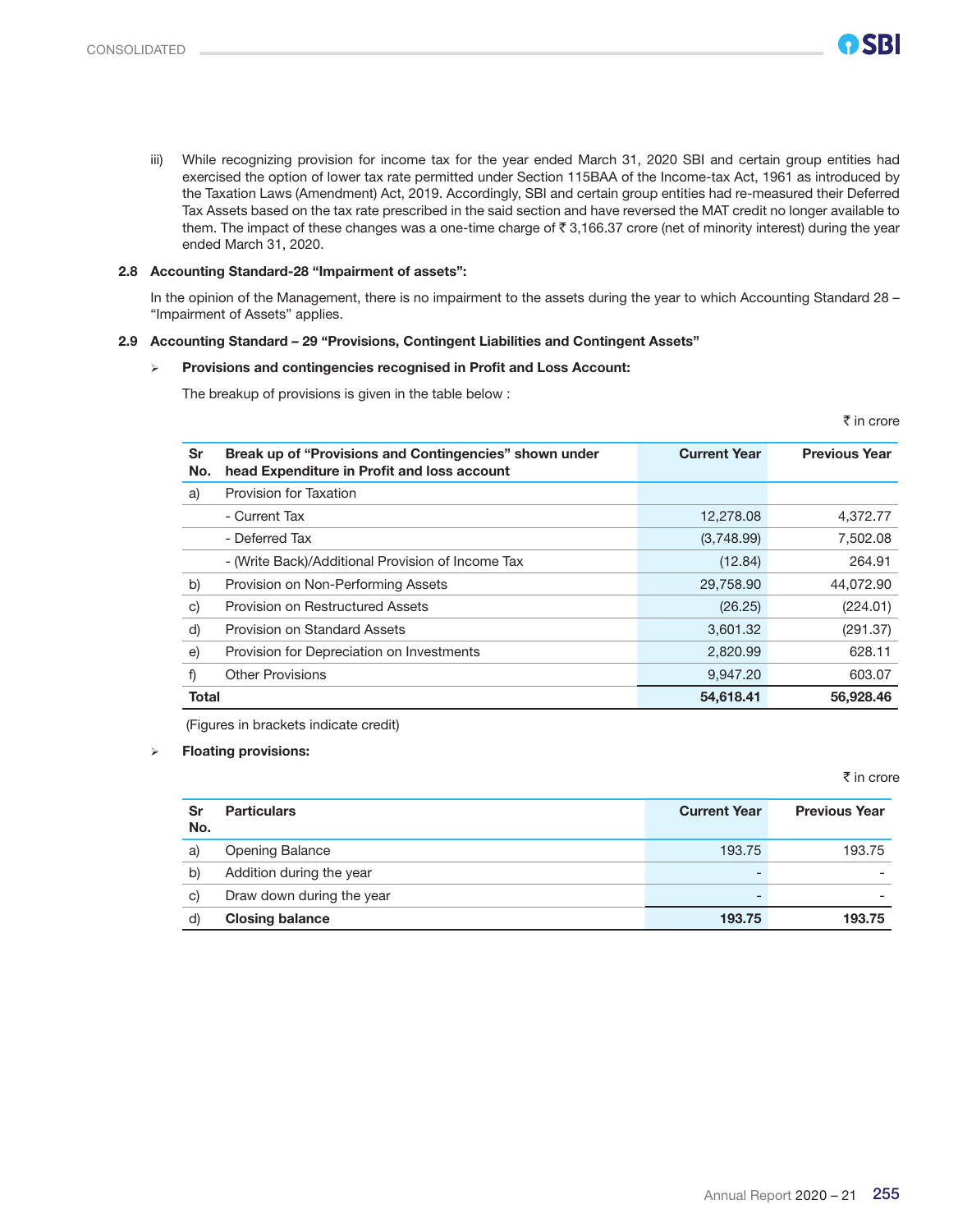#### Description of contingent liabilities (AS-29):

| Sr.<br>No | <b>Particulars</b>                                                                                                        | <b>Brief Description</b>                                                                                                                                                                                                                                                                                                                                                                                                                                                                                                                                                                                                                                                                                                                                                                                                                                                                                                                                  |
|-----------|---------------------------------------------------------------------------------------------------------------------------|-----------------------------------------------------------------------------------------------------------------------------------------------------------------------------------------------------------------------------------------------------------------------------------------------------------------------------------------------------------------------------------------------------------------------------------------------------------------------------------------------------------------------------------------------------------------------------------------------------------------------------------------------------------------------------------------------------------------------------------------------------------------------------------------------------------------------------------------------------------------------------------------------------------------------------------------------------------|
| 1         | Claims against the Group<br>not<br>acknowledged as debts                                                                  | The parent and its constituents are parties to various proceedings in<br>the normal course of business. It does not expect the outcome of these<br>proceedings to have a material adverse effect on the Group's financial<br>conditions, results of operations or cash flows. The Group is a party to<br>various taxation matters in respect of which appeals are pending.                                                                                                                                                                                                                                                                                                                                                                                                                                                                                                                                                                                |
| 2         | Liability<br>partly<br>paid-up<br>on<br>investments/ Venture Funds                                                        | This item represents amounts remaining unpaid towards liability for partly<br>paid investments. This also includes undrawn commitments for Venture<br>Capital Funds.                                                                                                                                                                                                                                                                                                                                                                                                                                                                                                                                                                                                                                                                                                                                                                                      |
| 3         | Liability on account of outstanding<br>forward exchange contracts                                                         | The Group enters into foreign exchange contracts in its normal course<br>of business to exchange currencies at a pre-fixed price at a future date.<br>Forward exchange contracts are commitments to buy or sell foreign<br>currency at a future date at the contracted rate. The notional amounts are<br>recorded as contingent liabilities. With respect to the transactions entered<br>into with its customers, SBI generally enters into off-setting transactions<br>in the interbank market. This results in generation of a higher number<br>of outstanding transactions, and hence a large value of gross notional<br>principal of the portfolio, while the net market risk is lower.                                                                                                                                                                                                                                                               |
| 4         | Guarantees<br>given<br>behalf<br>on<br>constituents,<br>of<br>acceptances,<br>endorsements<br>other<br>and<br>obligations | As a part of its commercial banking activities, the Group issues<br>documentary credits and guarantees on behalf of its customers.<br>Documentary credits enhance the credit standing of the customers of<br>the Group. Guarantees generally represent irrevocable assurances that<br>the Bank will make payment in the event of the customer failing to fulfil its<br>financial or performance obligations.                                                                                                                                                                                                                                                                                                                                                                                                                                                                                                                                              |
| 5         | Other items for which the Group is<br>contingently liable                                                                 | The Group enters into currency options, forward rate agreements,<br>currency swaps and interest rate swaps with inter-Bank participants on<br>its own account and for customers. Currency swaps are commitments<br>to exchange cash flows by way of interest/principal in one currency<br>against another, based on predetermined rates. Interest rate swaps are<br>commitments to exchange fixed and floating interest rate cash flows.<br>The notional amounts that are recorded as Contingent Liabilities, are<br>typically amounts used as a benchmark for the calculation of the interest<br>component of the contracts. Further, these also include estimated<br>amount of contracts remaining to be executed on capital account and<br>not provided for, letter of comforts issued by SBI on behalf of Associates<br>& Subsidiaries, SBI's Liability under Depositors Education and Awareness<br>Fund A/c and other sundry contingent liabilities. |

 The contingent liabilities mentioned above are dependent upon the outcome of court/arbitration/out of court settlements, disposal of appeals, the amount being called up, terms of contractual obligations, devolvement and raising of demand by concerned parties, as the case may be.

#### Movement of provisions against contingent liabilities:

The movement of provisions against contingent liabilities given in the table below:

|            |                                        |                     | ₹ in crore           |
|------------|----------------------------------------|---------------------|----------------------|
| Sr.<br>No. | <b>Particulars</b>                     | <b>Current Year</b> | <b>Previous Year</b> |
| a)         | Opening Balance                        | 633.72              | 534.75               |
| b)         | Additions during the year              | 2,981.19            | 137.34               |
| c)         | Amount utilised during the year        | 68.47               | 7.13                 |
| d)         | Unused amount reversed during the year | 111.43              | 31.24                |
| e)         | Closing balance                        | 3,435.01            | 633.72               |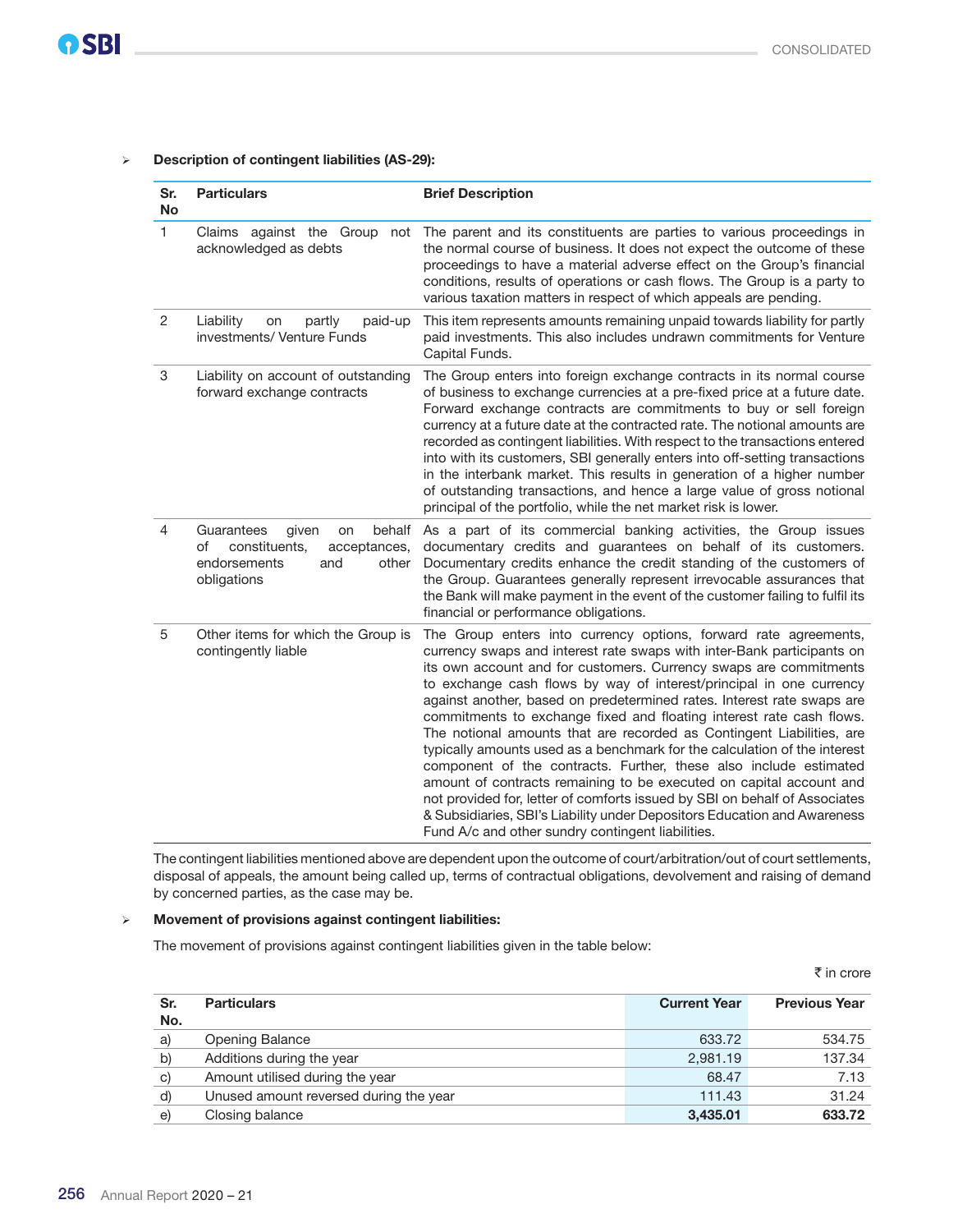- 3. Inter-Bank/ Company balances between group entities are being reconciled on an ongoing basis. No material effect is expected on the profit and loss account of the current year.
- 4. As per RBI circular No. DBR.BP.BC.No.32/21.04.018/2018- 19 dated 1<sup>st</sup> April, 2019, in case the additional provisioning for NPAs assessed by RBI exceeds 10% of the reported profit before provisions and contingencies and/or additional Gross NPAs identified by RBI exceeds 15% of published incremental Gross NPAs for the reference period then banks are required to disclose divergences from prudential norms on income recognition, asset classification and provisioning.

No separate disclosure required to be made for SBI in respect of divergence for Financial Year 2019-20 as the same is not beyond the above-mentioned thresholds.

5. In accordance with instructions contained in RBI circulars dated March 27, 2020 and May 23, 2020, SBI has extended the moratorium to all borrowers of all segments. As per RBI circular DOR.No.BP.BC.63/21.04.048/2019-20 dated April 17, 2020, provisioning in respect of COVID -19 Regulatory Package is as below: -

 $\bar{\tau}$  in crore

| <b>Particulars</b>                                                                                                                                                                                       | Amount      |
|----------------------------------------------------------------------------------------------------------------------------------------------------------------------------------------------------------|-------------|
| Respective amounts, where the<br>moratorium/deferment was extended<br>(Outstanding as on August 31, 2020)<br>(As a default option, SBI extended<br>this moratorium benefit to all eligible<br>customers) | 8,21,163.83 |
| Respective amount where<br>asset<br>classification<br>benefits is extended<br>(Outstanding as on August 31, 2020)                                                                                        | 11,357.78   |

| Provisions made during the Q4FY2020                                                                              | 1,172.00 |
|------------------------------------------------------------------------------------------------------------------|----------|
| Provisions made during the Q1FY2021                                                                              | 1,836.00 |
| Provisions adjusted during the respective<br>accounting periods against slippages and<br>the residual provisions | Nil      |
| Residual provision as on March 31, 2021<br>(includes ₹ 3,338.00 crore provided in Q3<br>and Q4 of FY 2020-21)    | 6,346.00 |

#### 6. Counter Cyclical Provisioning Buffer (CCPB)

RBI vide Circular No. DOR.STR.REC.10/21.04.048/2021- 22 dated May 5, 2021 on 'Utilisation of Floating Provisions/ Counter Cyclical Provisioning Buffer' has allowed the banks, to utilise up to 100 percent of CCPB held by them as on December 31, 2020, for making specific provisions for Non-Performing Assets (NPAs) as per the policy approved by the Bank's Board of Directors.

During the year, SBI has not utilized the CCPB for making specific provision for NPAs.

- 7. As per RBI letter no. DBR.No.BP.15199/21.04.048/2016-17 and DBR. No. BP. 1906/21.04.048/ 2017-18 dated June 23, 2017 and August 28, 2017 respectively, for the accounts covered under the provisions of Insolvency and Bankruptcy Code (IBC), SBI is holding total provision of  $\bar{\tau}$  4,479 crore (100% of total outstanding) as on March 31,2021 (Previous Year ₹ 5,761.46 crore {93.53% of total outstanding}).
- 8. Profit / (loss) on sale of investment (net) under schedule 14 "Other Income" includes ₹ 1,367.27 crore on sale of certain portion of investment in SBI Life Insurance Company Limited. (Previous year  $\bar{\tau}$  3,190.97 crore on sale of certain portion of investment in SBI Life Insurance Company Ltd. and  $\bar{\tau}$  2,590.59 crore on sale of certain portion of investment in SBI Cards & Payment Services Limited).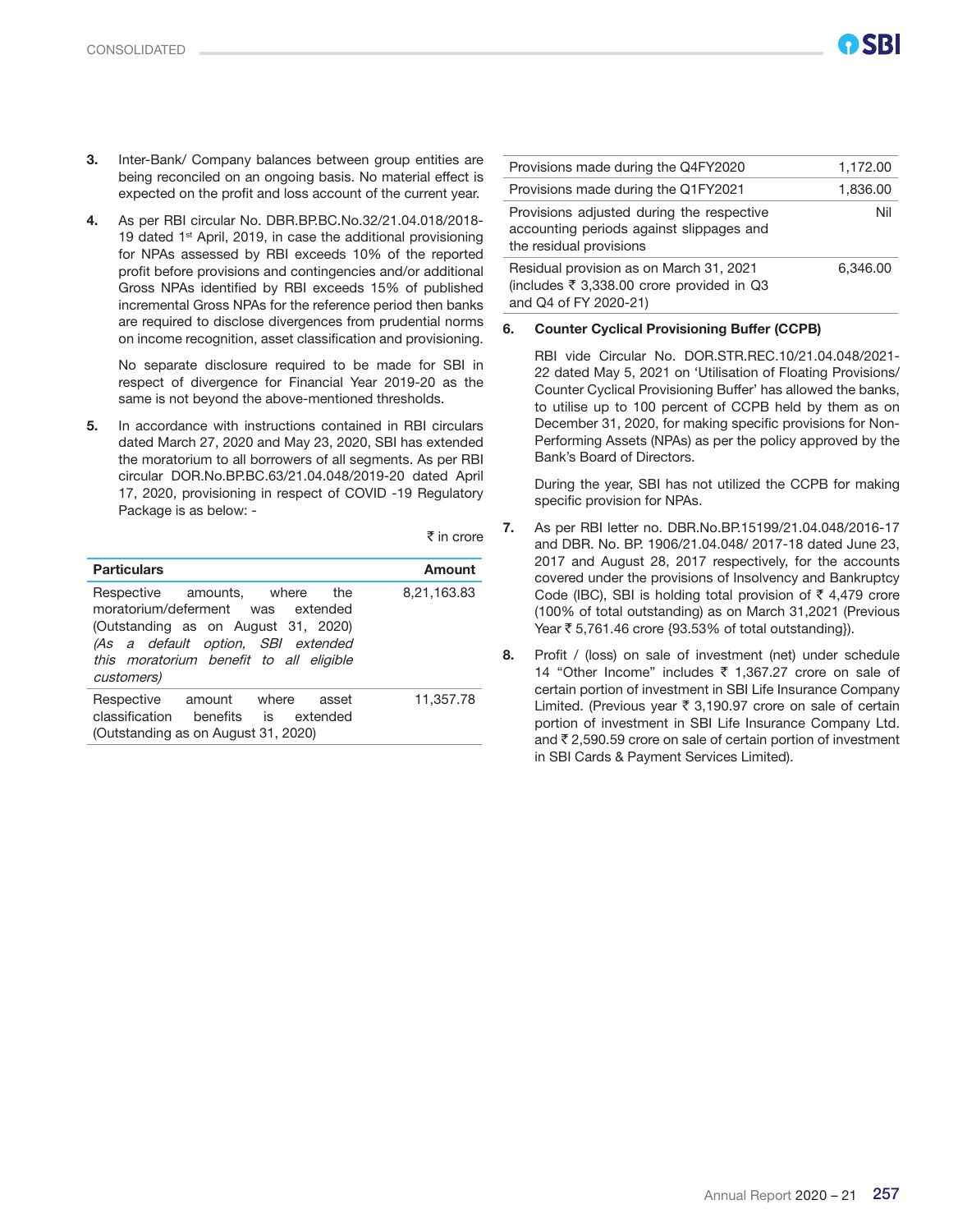#### 9. Resolution of Stressed Assets

In terms of RBI circular DOR. No. BP.BC/3/21.04.048/2020-21 dated August 6, 2020, the detailed requirement as per Resolution Framework for COVID-19 related Stress during the year is :

| Type of<br>borrower   | (A)<br>Number of<br>accounts where<br>resolution plan has<br>been implemented<br>under this window | (B)<br><b>Exposure</b><br>to accounts<br>mentioned<br>at (A) before<br>implementation of<br>the plan<br>$(5 \infty)$ in crore) | (C)<br>of (B), aggregate<br>amount of debt<br>that was converted<br>into other<br>securities<br><b>(₹ in crore)</b> | (D)<br><b>Additional funding</b><br>sanctioned, if any,<br>including between<br>invocation of<br>the plan and<br>implementation<br>$(5 \infty)$ in crore) | (E)<br>Increase in<br>provisions on<br>account of the<br>implementation of<br>the resolution plan<br>$(5 \infty)$ in crore) |
|-----------------------|----------------------------------------------------------------------------------------------------|--------------------------------------------------------------------------------------------------------------------------------|---------------------------------------------------------------------------------------------------------------------|-----------------------------------------------------------------------------------------------------------------------------------------------------------|-----------------------------------------------------------------------------------------------------------------------------|
| Personal Loans        | 13.056                                                                                             | 2.761.74                                                                                                                       |                                                                                                                     |                                                                                                                                                           |                                                                                                                             |
| Corporate<br>persons* | 42.561                                                                                             | 2.554.53                                                                                                                       |                                                                                                                     | 64.45                                                                                                                                                     | 1,120.57                                                                                                                    |
| of which, MSMEs       | 42,555                                                                                             | 1,779.35                                                                                                                       | $\qquad \qquad$                                                                                                     |                                                                                                                                                           | 33.91                                                                                                                       |
| <b>Others</b>         |                                                                                                    |                                                                                                                                | $\qquad \qquad$                                                                                                     |                                                                                                                                                           |                                                                                                                             |
| <b>Total</b>          | 55,617                                                                                             | 5,316.27                                                                                                                       |                                                                                                                     | 64.45                                                                                                                                                     | 1,120.57                                                                                                                    |

\*As defined in Section 3(7) of the Insolvency and Bankruptcy Code, 2016

10. The spread of COVID-19 pandemic across the globe has resulted in decline in economic activities and increase in movement in financial markets. In this situation, Bank is gearing up itself on all fronts to meet the challenges. The situation continues to be uncertain and the Bank is evaluating the situation on an ongoing basis. Major challenges for the Bank could be from extended working capital cycles, fluctuating cash flow trends and probable inability of the borrowers to meet their obligations against the loans timely. The bank is proactively providing against the challenges of likely stress on the bank's assets. A definitive assessment of the impact of COVID-19 is dependent upon circumstances as they evolve in the subsequent period.

RBI vide Notification No. RBI/2019-20/186 DOR.No.BP. BC.47/21.04.048/2019-20 dated March 27, 2020, subsequent notifications dated April 17, 2020 and May 23, 2020 has announced measures to mitigate the burden of debt servicing brought about by disruptions on account of COVID-19 pandemic and to ensure the continuity of viable businesses. The measures, inter alia, includes Rescheduling of Payments –Term Loans and Working capital Facilities, Easing of Working Capital Financing, Classification as Special Mention Account (SMA) and Non-performing Asset (NPA) etc.

The bank has proactively made an additional provision towards the possible impact of COVID-19 pandemic, on the basis of the evaluation and assessment done with reference to the information now available and analysis made thereon. The said provision is in addition to the provisions held as per RBI guidelines as regards loan loss provisions. On the basis of above-mentioned assessment, Bank's management is not expecting any significant impact on Bank's liquidity or profitability.

- 11. To ease the financial stress caused by COVID-19 disruptions on borrowers and relax the repayment pressures, Hon'ble Supreme Court, vide order dated March 23, 2021, directed that there shall not be any charge of interest on interest / compound interest / penal interest for the period during the moratorium from March 1, 2020 to August 31, 2020 and such interest shall be refunded to the concerned borrowers to be given credit / adjusted in the next instalment of the loan amount. Accordingly, SBI has reversed interest income by ` 830 crore during the year ended March 31, 2021.
- 12. In terms of RBI Circular RBI/2015-16/376 DBR. No. BP.BC.92/21.04.048/2015-16 dated April 18, 2016 during quarter ended March 31, 2020, in respect of advance account declared as fraud, SBI had chosen to provide for the fraud over four quarters as permitted by RBI. However, SBI has provided the entire balance amount of  $\bar{\tau}$  5,230.37 crore as on March 31, 2020 in the first quarter of year ended March 31, 2021.
- 13. SBI has revalued immovable properties on June 30, 2019 based on reports obtained from the external independent valuers and the closing balance of Revaluation Reserve as on March 31,2021, (net of amount transferred to General Reserve) is ₹ 23,577.35 crore (Previous year ₹ 23,762.67 crore).
- 14. During the year, SBI accounted for  $\bar{\tau}$  5,353.50 crore arising out of 11<sup>th</sup> Bi-Partite Wage Settlement effective from November 1, 2017.
- 15. In respect of SBI Life Insurance Company Ltd., IRDAI has issued directions under Section 34(1) of the Insurance Act, 1938 to distribute the administrative charges paid to Master policy holders vide order no. IRDA/Life/ORD/ Misc/228/10/2012 dated October 5, 2012 amounting to ₹ 84.32 crore (Previous Year ₹ 84.32 crore). The company had filed an appeal against the said order with Ministry of Finance, Government of India, who remanded the case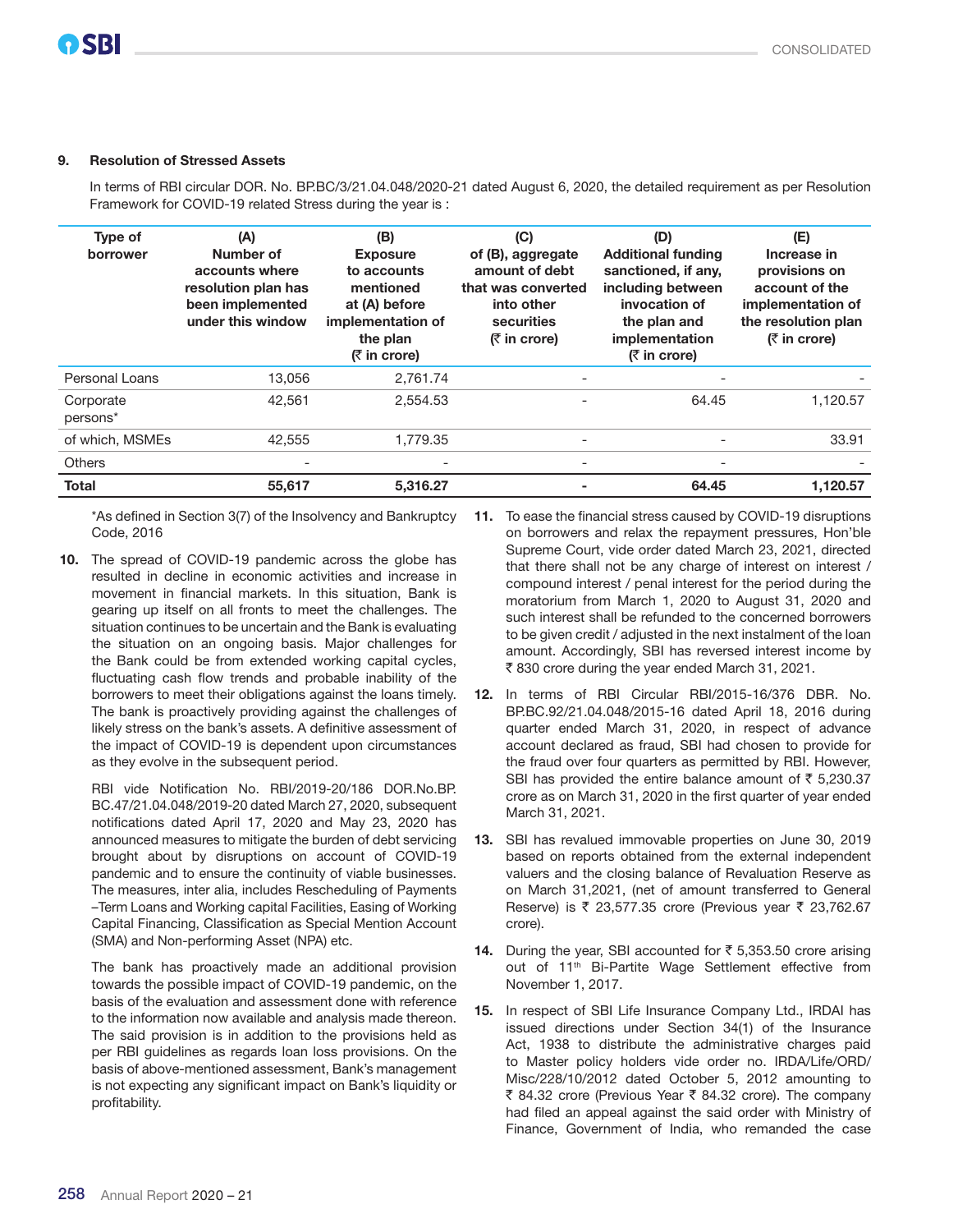back to IRDAI on November 04, 2015. IRDAI issued further directions dated January 11, 2017 reiterating the directions issued on October 5, 2012. The company has filed an appeal against the said directions /orders with Securities Appellate Tribunal (SAT), which was dismissed by SAT vide order dated April 7, 2021. The company is in the process of filling an appeal before the Hon'ble Supreme Court challenging the said SAT order in consultation with the legal counsel.

In the above-mentioned matter, SBI Life Insurance Company Ltd. has shown a requisite amount as contingent liability in the financials of the company.

- 16. The investments of life and general insurance subsidiaries have been accounted for in accordance with the IRDAI guidelines instead of restating the same in accordance with the accounting policy followed by SBI. The investments of insurance subsidiaries constitute approximately 14.13% (Previous Year 13.34%) of the total investments as on March 31, 2021.
- 17. The Central Board of SBI has declared a dividend of  $\bar{z}$  4 per share @ 400% for the year ended March 31, 2021.

NGRI

- 19. In accordance with current RBI guidelines, the general clarification issued by ICAI has been considered in the preparation of the consolidated financial statements. Accordingly, additional statutory information disclosed in separate financial statements of the parent and its subsidiaries having no bearing on the true and fair view of the consolidated financial statements and also the information pertaining to the items which are not material have not been disclosed in the consolidated financial statements in view of the Accounting Standard Interpretation issued by ICAI.
- 20. Previous year figures have been regrouped/reclassified, wherever necessary, to confirm to current year classification. In cases where disclosures have been made for the first time in terms of RBI guidelines/Accounting Standards, previous year's figures have not been mentioned.

Managing Director Managing Director Managing Director Managing Director

(IB, T & S) (R, C & SARG) (CB & GM) (R & DB)

Shri Ashwini Kumar Tewari Shri Swaminathan J. Shri Ashwani Bhatia Shri Challa Sreenivasulu Setty

In term of our Report of even date. For Khandelwal Jain & Co. Chartered Accountants Firm Registration No. 105049W

Shri Dinesh Kumar Khara Shri Alpesh Waghela Chairman **Partner** Partner and Chairman **Partner** Partner and Chairman **Partner** 

Mumbai Mumbai Mumbai Membership No. : 142058 Dated 21st May 2021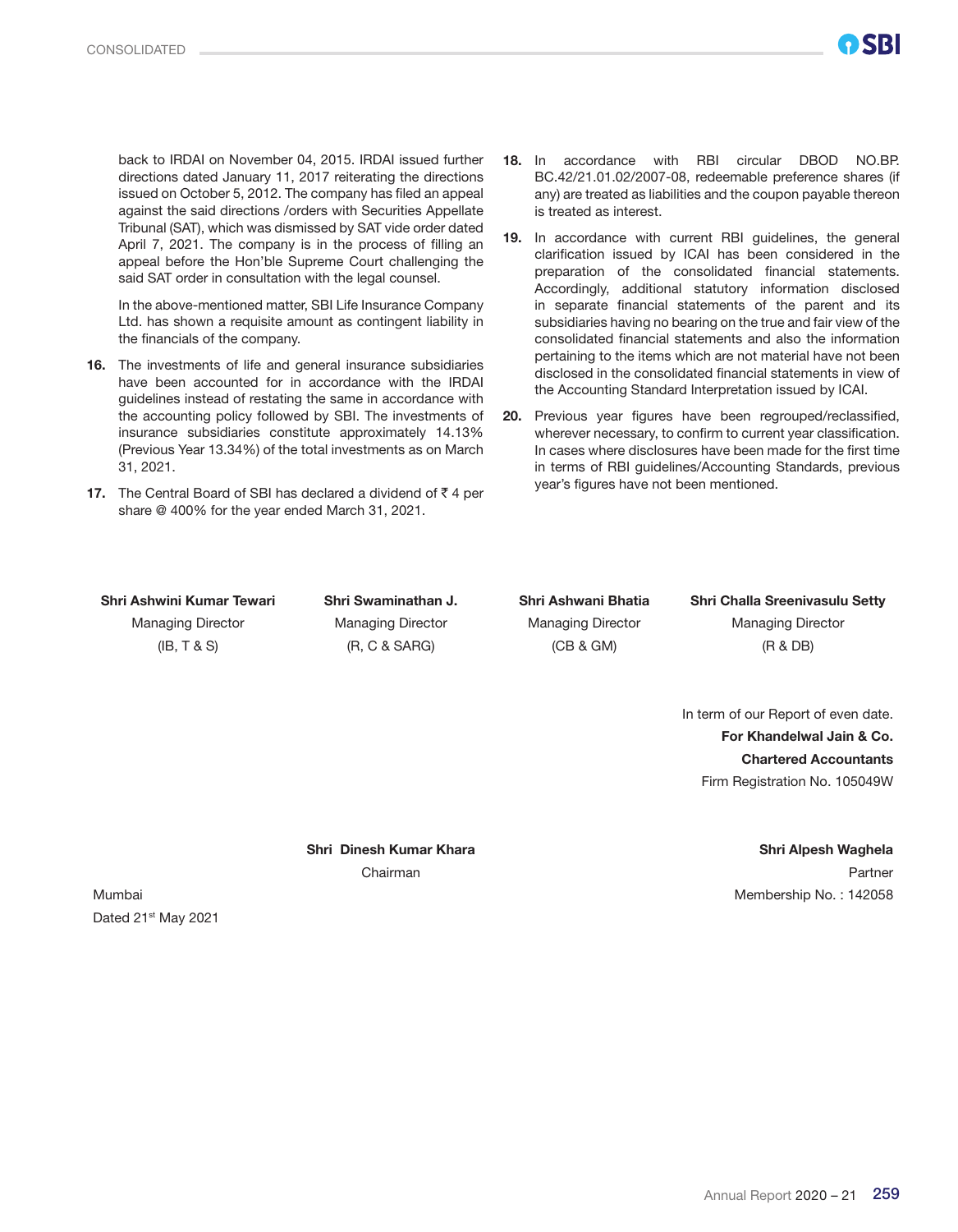# State Bank of India

Consolidated Cash Flow Statement for the year ended 31st March 2021

| 000s omitted)                                                                                              |                                 |                          |
|------------------------------------------------------------------------------------------------------------|---------------------------------|--------------------------|
| <b>PARTICULARS</b>                                                                                         | <b>Year ended</b><br>31.03.2021 | Year ended<br>31.03.2020 |
| <b>CASH FLOW FROM OPERATING ACTIVITIES</b>                                                                 |                                 |                          |
| Net Profit/(Loss) before taxes (including share in profit from associates and net of<br>minority interest) | 30921,70,78                     | 31907,55,94              |
| Adjustments for:                                                                                           |                                 |                          |
| Depreciation on Fixed Assets                                                                               | 3711,06,36                      | 3661,55,85               |
| (Profit)/Loss on sale of Fixed Assets (Net)                                                                | 28,33,64                        | 28,33,75                 |
| (Profit)/Loss on revaluation of Investments (Net)                                                          | 5,15,48                         |                          |
| (Profit)/Loss on sale of Investments in Subsidiaries/Joint Ventures/ Associates                            | (1323, 43, 00)                  | (5573, 62, 96)           |
| Provision for diminution in fair value & Non Performing Assets                                             | 29732,65,29                     | 43848,89,01              |
| <b>Provision on Standard Assets</b>                                                                        | 3601,32,26                      | (291, 36, 52)            |
| Provision for depreciation on Investments                                                                  | 2820,98,83                      | 626,52,21                |
| Other Provisions including provision for contingencies                                                     | 9947,19,49                      | 604,65,49                |
| Share in Profit of Associates                                                                              | 391,90,45                       | (2963, 14, 04)           |
| Dividend from Associates                                                                                   | (3, 19, 50)                     | (14, 66, 77)             |
| Interest charged to P&L on Capital Instruments                                                             | 5900,31,21                      | 4908,09,07               |
|                                                                                                            | 85734,01,29                     | 76742,81,03              |
| Adjustments for:                                                                                           |                                 |                          |
| Increase/(Decrease) in Deposits                                                                            | 441170,61,63                    | 333619,56,43             |
| Increase/(Decrease) in Borrowings other than Capital Instruments                                           | 90438,85,18                     | (89342, 80, 87)          |
| (Increase)/Decrease in Investments other than Investment in Subsidiaries / Joint<br>Ventures / Associates  | (368800, 15, 43)                | (100670, 42, 40)         |
| (Increase)/Decrease in Advances                                                                            | (156020, 45, 83)                | (191306, 40, 41)         |
| Increase/(Decrease) in Other Liabilities                                                                   | 67465,50,14                     | 31602,72,76              |
| (Increase)/Decrease in Other Assets                                                                        | (66249, 94, 63)                 | (21857, 44, 26)          |
|                                                                                                            | 93738,42,35                     | 38788,02,28              |
| Tax refund / (Taxes paid)                                                                                  | (3819, 49, 34)                  | (14859, 49, 11)          |
| NET CASH GENERATED FROM / (USED IN) OPERATING ACTIVITIES<br>(A)                                            | 89918,93,01                     | 23928,53,17              |
| <b>CASH FLOW FROM INVESTING ACTIVITIES</b>                                                                 |                                 |                          |
| (Increase)/Decrease in Investments in Subsidiaries/Joint Ventures/ Associates                              | (1234, 82, 60)                  | (6031,06,06)             |
| Profit/ (Loss) on sale of Investments in Subsidiaries/Joint Ventures/ Associates                           | 1323,43,00                      | 5573,62,96               |
| Dividend from Associates                                                                                   | 3,19,50                         | 14,66,77                 |
| (Increase)/Decrease in Fixed Assets                                                                        | (3828, 02, 03)                  | (3065, 01, 13)           |
| (Increase)/Decrease in Goodwill on Consolidation                                                           | (59)                            | 184,08,19                |
| NET CASH GENERATED FROM / (USED IN) INVESTING ACTIVITIES<br>(B)                                            | (3736, 22, 72)                  | (3323, 69, 27)           |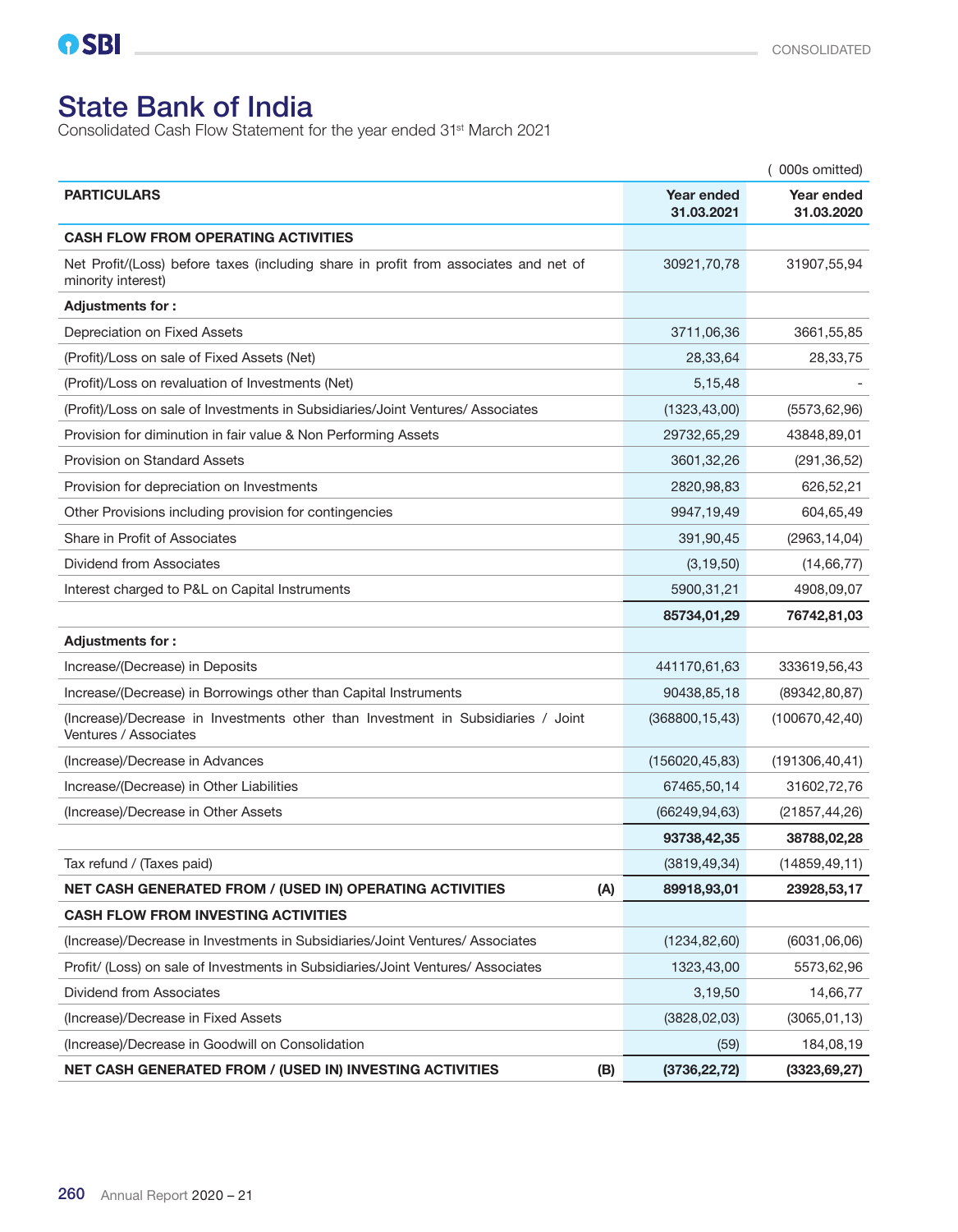|                                                                                                                                     |                          | 000s omitted)            |
|-------------------------------------------------------------------------------------------------------------------------------------|--------------------------|--------------------------|
| <b>PARTICULARS</b>                                                                                                                  | Year ended<br>31.03.2021 | Year ended<br>31.03.2020 |
| <b>CASH FLOW FROM FINANCING ACTIVITIES</b>                                                                                          |                          |                          |
| Proceeds from issue of Equity shares including share premium (Net of share issue<br>expenses)                                       |                          |                          |
| Issue/(redemption) of Capital Instruments (Net)                                                                                     | 10533,33,60              | 8495,81,80               |
| Interest paid on Capital Instruments                                                                                                | (5069, 10, 88)           | (4908, 09, 07)           |
| Dividend paid including tax thereon                                                                                                 |                          |                          |
| Dividend tax paid by Subsidiaries/Joint Ventures                                                                                    | (3,65,16)                | (65,04,00)               |
| Increase/(Decrease) in Minority Interest                                                                                            | 1682,09,46               | 1906,83,07               |
| <b>NET CASH GENERATED FROM / (USED IN) FINANCING ACTIVITIES</b><br>(C)                                                              | 7142,67,02               | 5429,51,80               |
| <b>EFFECT OF EXCHANGE FLUCTUATION ON TRANSLATION RESERVE</b><br>(D)                                                                 | 66,39,90                 | 2768,64,27               |
| <b>INCREASE</b><br>(DECREASE)<br><b>CASH AND</b><br><b>CASH</b><br>IN<br><b>EQUIVALENTS</b><br>NET<br>$\prime$<br>$(A)+(B)+(C)+(D)$ | 93391,77,21              | 28802,99,97              |
| CASH AND CASH EQUIVALENTS AS AT 1ST APRIL                                                                                           | 254315,26,36             | 225512,26,39             |
| CASH AND CASH EQUIVALENTS AS AT THE END OF THE YEAR                                                                                 | 347707,03,57             | 254315,26,36             |
| Note:                                                                                                                               |                          |                          |
| Components of Cash & Cash Equivalents as at:<br>1.                                                                                  | 31.03.2021               | 31.03.2020               |
| Cash & Balances with Reserve Bank of India                                                                                          | 213498,61,59             | 166968,46,05             |
| Balances with Banks and Money at Call & Short Notice                                                                                | 134208,41,98             | 87346,80,31              |
| <b>Total</b>                                                                                                                        | 347707,03,57             | 254315,26,36             |
| Cash Flow from operating activities is reported by using indirect method.<br>2.                                                     |                          |                          |

(IB, T & S) (R, C & SARG) (CB & GM) (R & DB)

Shri Ashwini Kumar Tewari Shri Swaminathan J. Shri Ashwani Bhatia Shri Challa Sreenivasulu Setty Managing Director Managing Director Managing Director Managing Director

> In term of our Report of even date. For Khandelwal Jain & Co. Chartered Accountants Firm Registration No. 105049W

Shri Dinesh Kumar Khara Shri Alpesh Waghela Chairman **Partner Partner Partner Partner Partner** 

Mumbai Membership No. : 142058 Dated 21st May 2021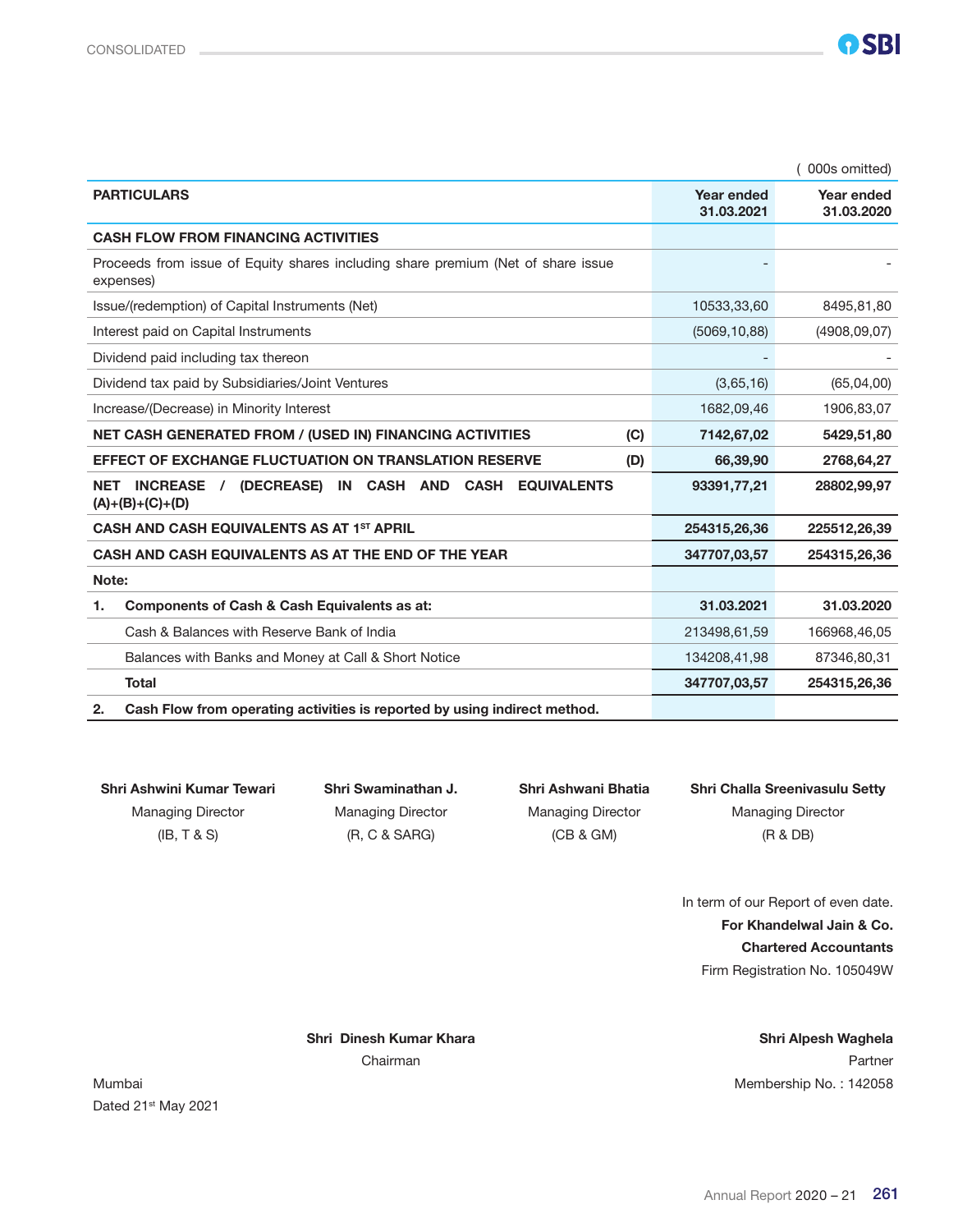# INDEPENDENT AUDITORS' REPORT

To,

The Board of Directors, State Bank of India, State Bank Bhavan, Madam Cama Road, Mumbai.

#### Report on Audit of the Consolidated Financial Statements

#### Opinion

- 1. We have audited the accompanying Consolidated Financial Statements of State Bank of India ("the Bank") which comprise the Consolidated Balance Sheet as at March 31, 2021, the Consolidated Profit and Loss Account and Consolidated Cash Flow Statement for the year then ended, and Notes to Consolidated Financial Statements including a summary of Significant Accounting Policies and other explanatory information which includes:
	- a) Audited Standalone Financial Statements of the Bank which have been Audited by all the fourteen Statutory Central Auditors including us;
	- b) Audited Financial Statements of 26 Subsidiaries, 8 Jointly Controlled Entities and 16 Associates (including 14 Regional Rural Banks) audited by other Auditors; and (listed in Annexure A)
	- c) Un-audited Financial Statements of 1 Subsidiary and 1 Associate (listed in Annexure A).

The above entities together with the Bank are referred to as the 'Group'.

In our opinion and to the best of our information and according to the explanations given to us, and based on our consideration of the reports of other auditors on separate financial statements of subsidiaries, jointly controlled entities and associates, the unaudited financial statements and the other financial information of subsidiaries as furnished by the management, the aforesaid Consolidated Financial Statements are in conformity with accounting principles generally accepted in India and give:

- a) true and fair view in case of the Consolidated Balance Sheet, of the State of Affairs of the Group as at March 31, 2021;
- b) true balance of profit in case of Consolidated Profit & Loss Account for the year ended on that date; and
- c) true and fair view in case of Consolidated Cash Flow Statement for the year ended on that date.

#### Basis for Opinion

2. We conducted our audit in accordance with the Standards on Auditing (SAs) issued by the Institute of Chartered Accountants of India (the ICAI). Our responsibilities under those Standards are further described in the Auditor's Responsibilities for the Audit of the Consolidated Financial Statements section of our report. We are independent of the Group in accordance with the code of ethics issued by the ICAI together with ethical requirements that are relevant to our audit of the Consolidated Financial Statements, and we have fulfilled our other ethical responsibilities in accordance with these requirements and the code of ethics. We believe that the audit evidence we have obtained is sufficient and appropriate to provide a basis for our opinion.

#### Emphasis of Matter

3. We draw attention to Note No. 10 of Schedule 18 of the Consolidated Financial Statements regarding impact of COVID-19 pandemic. The situation continues to be uncertain and the Bank is evaluating the situation on an ongoing basis with respect to the challenges faced.

Our opinion is not modified in respect of this matter.

#### Key Audit Matters

4. Key Audit Matters are those matters that in our professional judgment were of most significance in our audit of the Consolidated Financial Statements for the year ended March 31, 2021. These matters were addressed in the context of our audit of the Consolidated Financial Statements as a whole and in forming our opinion thereon and we do not provide a separate opinion on these matters. We have determined the matters described below to be the Key Audit Matters of the Bank to be communicated in our report: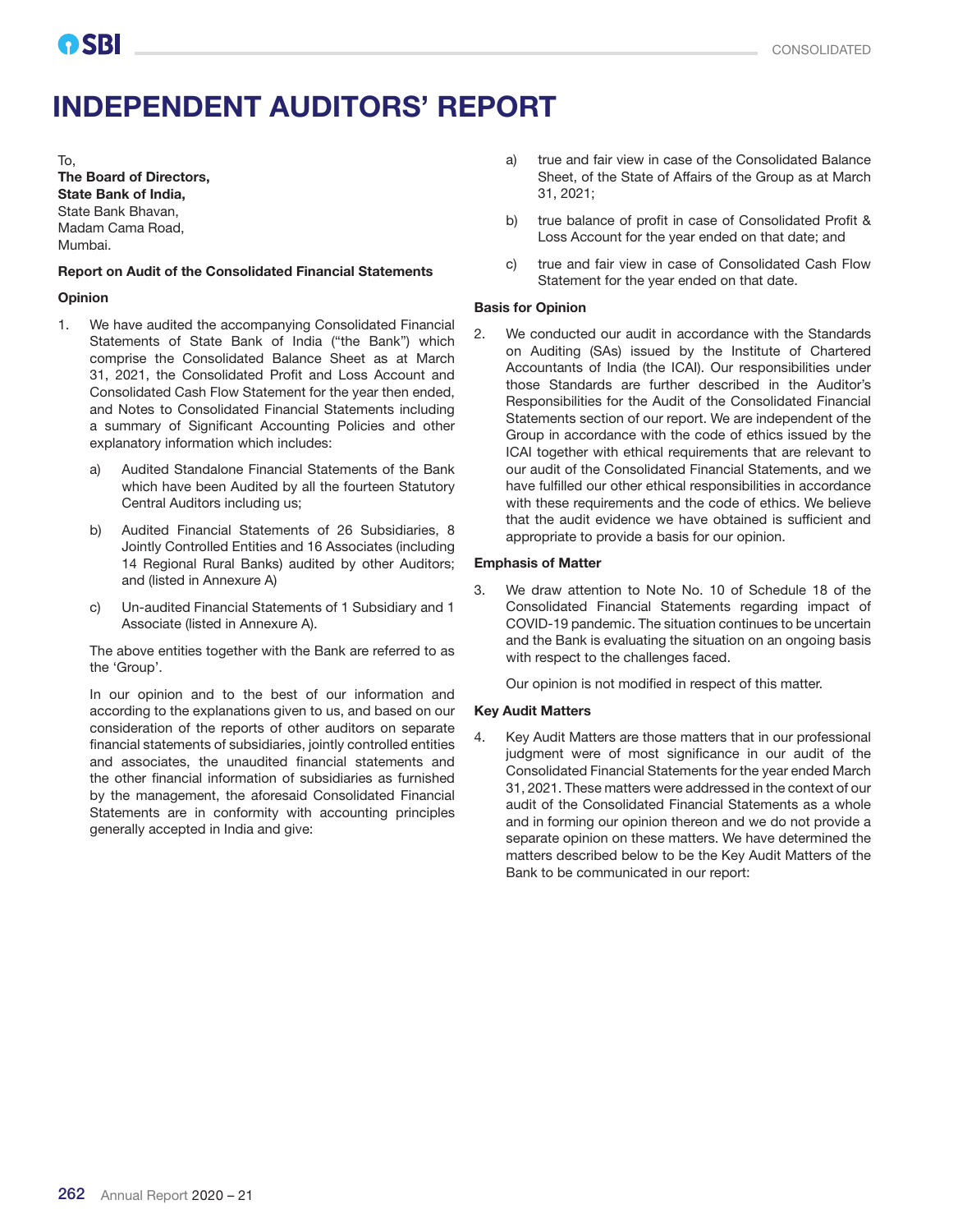| Sr.<br>No. | <b>Key Audit Matters</b>                                                                                                                                                                                                                                                                                                                                    | How the matter was addressed in our audit                                                                                                                                                                                                                  |  |  |  |
|------------|-------------------------------------------------------------------------------------------------------------------------------------------------------------------------------------------------------------------------------------------------------------------------------------------------------------------------------------------------------------|------------------------------------------------------------------------------------------------------------------------------------------------------------------------------------------------------------------------------------------------------------|--|--|--|
|            | Key Audit matters reported in standalone financial statements of the Bank:                                                                                                                                                                                                                                                                                  |                                                                                                                                                                                                                                                            |  |  |  |
|            | Classification of Advances,<br>Income<br>Recognition,<br>Identification of and provisioning for non-performing<br>Advances (Refer Schedule 9 read with Note 3 of Schedule<br>17 to the financial statements)                                                                                                                                                | Our audit approach towards advances with reference to the<br>IRAC norms and other related circulars/directives issued by<br>the RBI and also internal policies and procedures of the Bank<br>includes the testing of the following                         |  |  |  |
|            | Advances include Bills purchased and discounted, Cash<br>credits, Overdrafts, Loans repayable on demand and<br>Term loans. These are further categorised as secured<br>by Tangible assets (including advances against Book<br>Debts), covered by Bank/Government Guarantees and                                                                             | The accuracy of the data input in the system for income<br>a.<br>recognition, classification into performing and non<br>performing Advances and provisioning in accordance<br>with the IRAC norms in respect of the branches allotted<br>to us;            |  |  |  |
|            | Unsecured advances.<br>Advances constitute 51.61 per cent of the Bank's<br>total assets. They are, inter-alia, governed by income<br>recognition, asset classification and provisioning (IRAC)<br>norms and other circulars and directives issued by the                                                                                                    | b.<br>Existence and effectiveness of monitoring mechanisms<br>such as Internal Audit, Systems Audit, Credit Audit and<br>Concurrent Audit as per the policies and procedures of<br>the Bank;                                                               |  |  |  |
|            | RBI from time to time which provides guidelines related<br>to classification of Advances into performing and non-<br>performing Advances (NPA) except in case of foreign<br>offices, classification of advances and provisioning                                                                                                                            | Examination of advances including stressed advances<br>c.<br>on a sample basis with respect to compliance with<br>the RBI Master Circulars / Guidelines/ Judicial<br>pronouncements;                                                                       |  |  |  |
|            | thereof is made as per local regulations or RBI guidelines,<br>whichever is more stringent. The Bank classifies these<br>Advances based on IRAC norms as per Note 3 of<br>Schedule 17.                                                                                                                                                                      | d.<br>We have also relied on the reports of External IT System<br>Audit experts with respect to the business logics /<br>parameters inbuilt in CBS for tracking, identification and<br>stamping of NPAs and provisioning in respect thereof.               |  |  |  |
|            | Identification of performing and non-performing Advances<br>involves establishment of proper mechanism. The Bank<br>accounts for all the transactions related to Advances in<br>its Information Technology System (IT System) viz. Core<br>Banking Solution (CBS) which also identifies whether the<br>advances are performing or non- performing. Further, | We tested the mapping of advances in the CCDP<br>е.<br>application software and the financial statement<br>preparation software to ensure compliance with the<br>presentation and disclosure requirements as per the<br>aforesaid RBI Circular/directions. |  |  |  |
|            | NPA classification and calculation of provision is done<br>through another IT System viz. Centralised Credit Data<br>Processing (CCDP) Application Software.                                                                                                                                                                                                | We have examined the efficacy of various internal<br>f.<br>controls over advances to determine the nature,<br>timing and extent of the substantive procedures and<br>compliance with the observations of the various audits                                |  |  |  |
|            | The carrying value of these advances (net of provisions)<br>may be materially misstated if, either individually or in<br>aggregate, the IRAC norms are not properly followed.                                                                                                                                                                               | conducted as per the monitoring mechanism of the<br>Bank and RBI Inspection.<br>In carrying out substantive procedures at the branches<br>g.                                                                                                               |  |  |  |
|            | Considering the nature of the transactions, regulatory<br>requirements, existing business environment, estimation/<br>judgement involved in valuation of securities, it is a<br>matter of high importance for the intended users of the<br>Standalone Financial Statements. Considering these<br>aspects, we have determined this as a Key Audit Matter.    | allotted to us, we have examined all large advances/<br>stressed advances while other advances have been<br>examined on a sample basis including review of<br>valuation reports of independent valuers provided by<br>the Bank's management.               |  |  |  |
|            | Accordingly, our audit was focused on income recognition,<br>asset classification and provisioning pertaining to<br>advances due to the materiality of the balances                                                                                                                                                                                         | We assessed and evaluated the process of identification<br>h.<br>of NPAs and corresponding reversal of income and<br>creation of provision;                                                                                                                |  |  |  |
|            |                                                                                                                                                                                                                                                                                                                                                             | Reliance is also placed on Audit Reports of other<br>i.<br>Statutory Branch Auditors with whom we have also<br>made specific communication.                                                                                                                |  |  |  |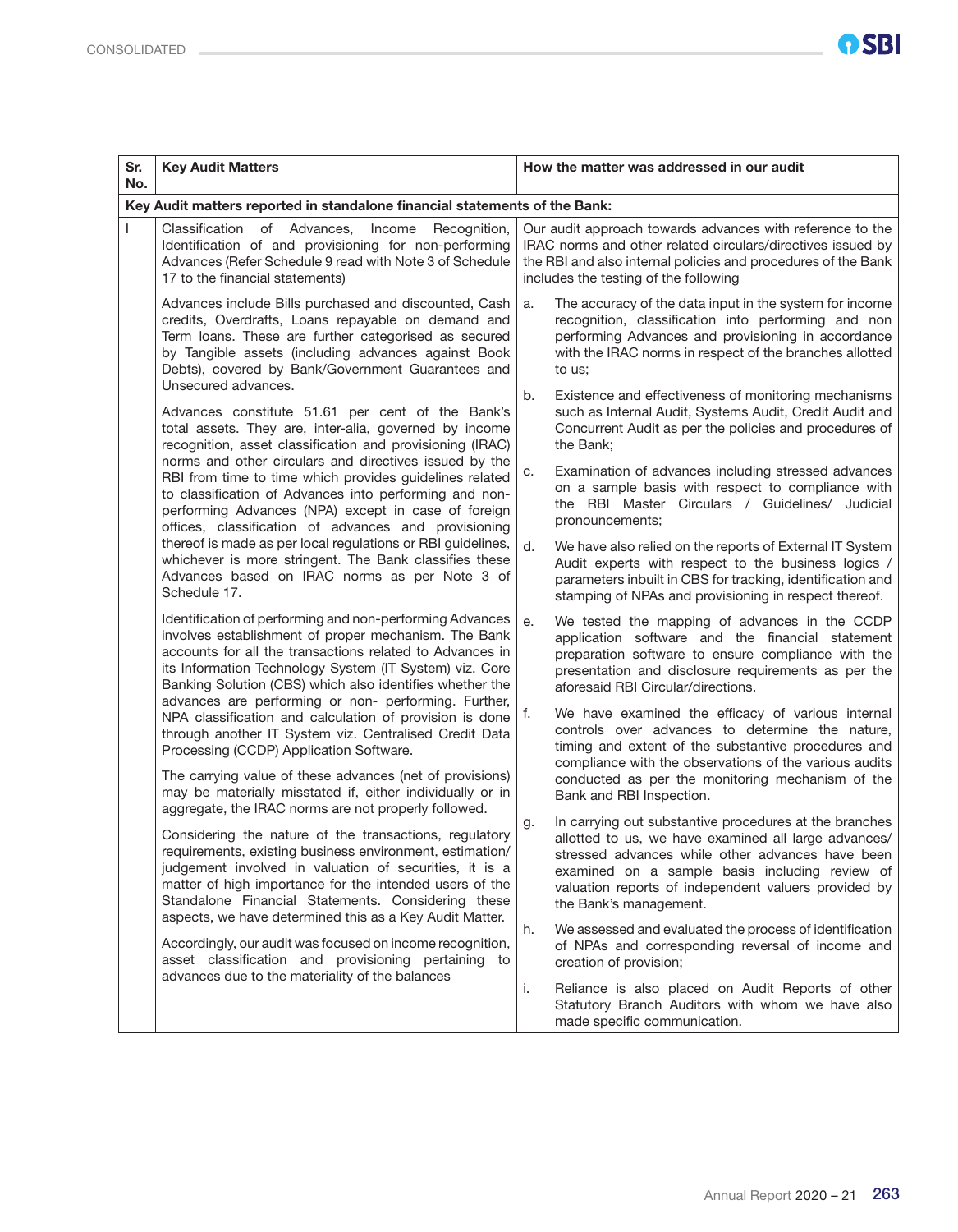| Sr.<br>No. | <b>Key Audit Matters</b>                                                                                                                                                                                                                                                                                                                                                                                                                                                                                                                                                                                                                                                                                                                                                                                                                                                                                                                                                                                                                                                                                                                                                                                                                                                                                                                                                                                                                                                                                         | How the matter was addressed in our audit                                                                                                                                                                                                                                                                                                                                                                                                                                                                                                                                                                                                                                                                                                                                                                                                                                                                                                                                                                                                                                                                                                                                                                                                                                                                                                                                                                                                                                                                                                                                                                                                                                                                                                                                                                                                                                                                                                                                                                                    |
|------------|------------------------------------------------------------------------------------------------------------------------------------------------------------------------------------------------------------------------------------------------------------------------------------------------------------------------------------------------------------------------------------------------------------------------------------------------------------------------------------------------------------------------------------------------------------------------------------------------------------------------------------------------------------------------------------------------------------------------------------------------------------------------------------------------------------------------------------------------------------------------------------------------------------------------------------------------------------------------------------------------------------------------------------------------------------------------------------------------------------------------------------------------------------------------------------------------------------------------------------------------------------------------------------------------------------------------------------------------------------------------------------------------------------------------------------------------------------------------------------------------------------------|------------------------------------------------------------------------------------------------------------------------------------------------------------------------------------------------------------------------------------------------------------------------------------------------------------------------------------------------------------------------------------------------------------------------------------------------------------------------------------------------------------------------------------------------------------------------------------------------------------------------------------------------------------------------------------------------------------------------------------------------------------------------------------------------------------------------------------------------------------------------------------------------------------------------------------------------------------------------------------------------------------------------------------------------------------------------------------------------------------------------------------------------------------------------------------------------------------------------------------------------------------------------------------------------------------------------------------------------------------------------------------------------------------------------------------------------------------------------------------------------------------------------------------------------------------------------------------------------------------------------------------------------------------------------------------------------------------------------------------------------------------------------------------------------------------------------------------------------------------------------------------------------------------------------------------------------------------------------------------------------------------------------------|
| ii.        | Classification and Valuation of Investments, Identification<br>of and provisioning for Non-Performing Investments<br>(Schedule 8 read with Note 2 of Schedule 17 to the<br>financial statements)<br>Investments include investments made by the Bank in<br>various Government Securities, Bonds, Debentures,<br>Shares, Security receipts and other approved securities.<br>Investments constitute 32.90 percent of the Bank's total<br>assets. These are governed by the circulars and directives<br>of the RBI. These directions of RBI, inter-alia, cover<br>valuation of investments, classification of investments,<br>identification of non-performing investments, the<br>corresponding non-recognition of income and provision<br>there against.<br>The valuation of each category (type) of the aforesaid<br>securities is to be done as per the method prescribed in<br>circulars and directives issued by the RBI which involves<br>collection of data/information from various sources such<br>as FIMMDA rates, rates quoted on BSE/NSE, financial<br>statements of unlisted companies etc. Considering the<br>complexities and extent of judgement involved in the<br>valuation, volume of transactions, investments on hand<br>and degree of regulatory focus, this has been determined<br>as a Key Audit Matter.<br>Accordingly, our audit was focused on valuation<br>of investments, classification, identification of non<br>performing investments and provisioning related to<br>investments | Our audit approach towards Investments with reference to<br>the RBI Circulars/directives included the understanding of<br>internal controls and substantive audit procedures in relation<br>to valuation, classification, identification of non performing<br>investments (NPIs), provisioning/depreciation related to<br>Investments. In particular;<br>We evaluated and understood the Bank's internal<br>a.<br>control system to comply with relevant RBI guidelines<br>regarding valuation, classification, identification of<br>NPIs, provisioning/depreciation related to investments;<br>We assessed and evaluated the process adopted for<br>b.<br>collection of information from various sources for<br>determining fair value of these investments;<br>For the selected sample of investments in hand, we<br>c.<br>tested accuracy and compliance with the RBI Master<br>Circulars and directions by re-performing valuation for<br>each category of security. Samples were selected after<br>ensuring that all the categories of investments (based<br>on nature of security) were covered in the sample;<br>d.<br>We assessed and evaluated the process of identification<br>of NPIs and corresponding reversal of income and<br>creation of provision;<br>We carried out substantive audit procedures to<br>е.<br>recompute independently the provision to be maintained<br>and depreciation to be provided in accordance with<br>the circulars and directives of the RBI. Accordingly,<br>we selected samples from the investments of each<br>category and tested for NPIs as per the RBI guidelines<br>and recomputed the provision to be maintained in<br>accordance with the RBI Circular for those selected<br>sample of NPIs;<br>f.<br>We tested the mapping of investments between the<br>Investment application software and the financial<br>statement preparation software to ensure compliance<br>with the presentation and disclosure requirements as<br>per the aforesaid RBI Circular/directions. |
| iіі        | Assessment of Provisions and Contingent liabilities<br>in respect of certain litigations including Direct and<br>Indirect Taxes, various claims filed by other parties not<br>acknowledged as debt (Schedule 12 read with Note 2.9<br>of Schedule 18 to the financial statements):<br>There is high level of judgement required in estimating<br>the level of provisioning. The Bank's assessment is<br>supported by the facts of matter, their own judgment, past<br>experience, and advice from legal and independent tax<br>consultants wherever considered necessary. Accordingly,<br>unexpected adverse outcomes may significantly impact<br>the Bank's reported profit and state of affairs presented in<br>the Balance Sheet.<br>We determined the above area as a Key Audit Matter in<br>view of associated uncertainty relating to the outcome of<br>these matters which requires application of judgment in<br>interpretation of law. Accordingly, our audit was focused on<br>analysing the facts of subject matter under consideration<br>and judgments/ interpretation of law involved.                                                                                                                                                                                                                                                                                                                                                                                                             | Our audit approach involved:<br>Obtaining an understanding of internal controls relevant<br>a.<br>to the audit in order to design our audit procedures that<br>are appropriate in the circumstances;<br>Understanding the current status of the litigations/tax<br>b.<br>assessments;<br>Examining recent orders and/or communication<br>c.<br>received from various tax authorities/ judicial forums<br>and follow up action thereon;<br>Evaluating the merit of the subject matter under<br>d.<br>consideration with reference to the grounds presented<br>therein and available independent legal / tax advice<br>including opinion of our internal tax experts;<br>Review and analysis of evaluation of the contentions<br>е.<br>of the Bank through discussions, collection of details<br>of the subject matter under consideration, the likely<br>outcome and consequent potential outflows on those<br>issues; and<br>f.<br>Verification of disclosures related to significant litigations<br>and taxation matters.                                                                                                                                                                                                                                                                                                                                                                                                                                                                                                                                                                                                                                                                                                                                                                                                                                                                                                                                                                                                   |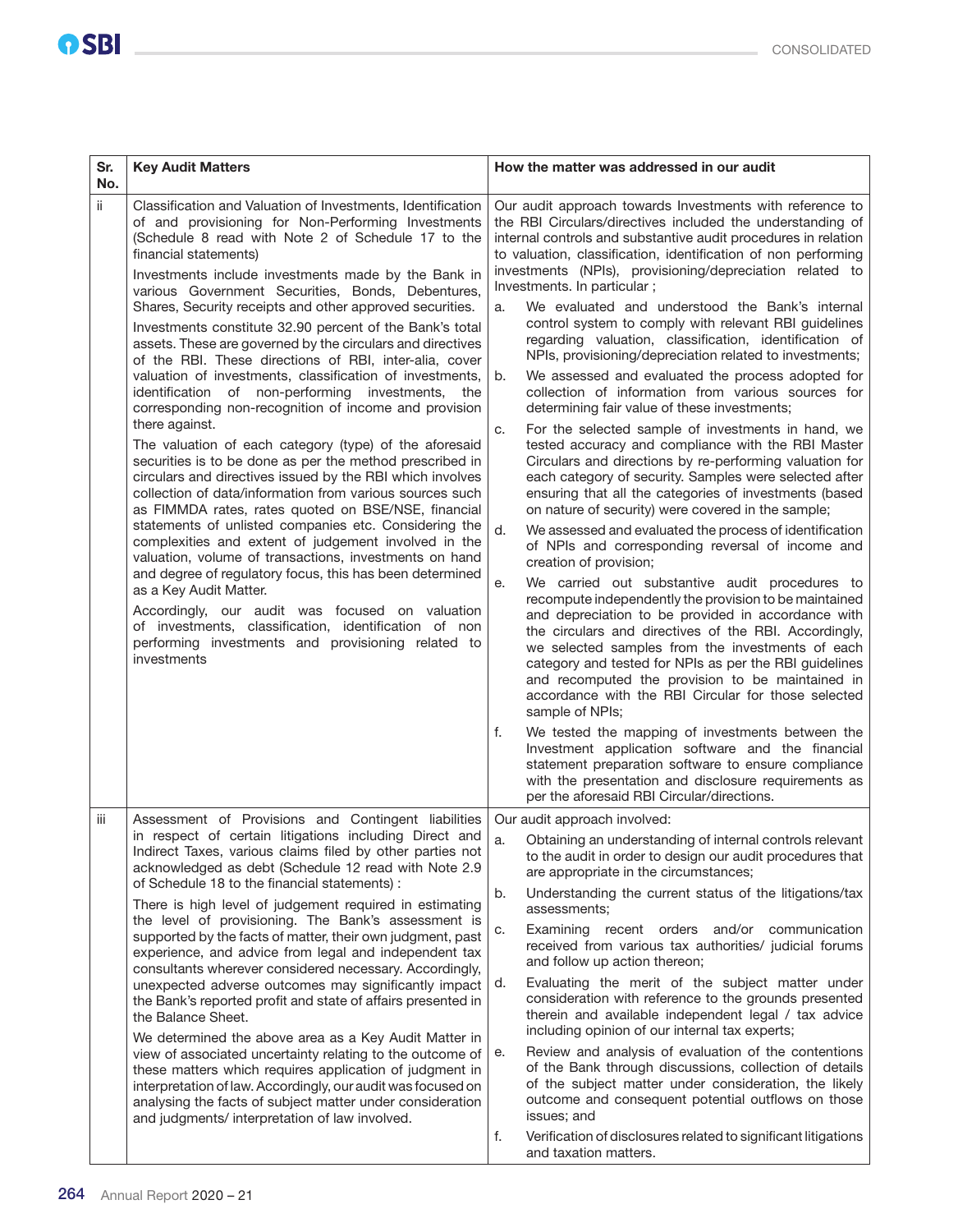| Sr.<br>No. | <b>Key Audit Matters</b>                                                                                                                                                                                                                                                                                                                                                                                                                                                                                                                                                                                                                                                                                                                                                                                                                                                                                                                                                               | How the matter was addressed in our audit                                                                                                                                                                                                                                                                                                                                                                                                                                                                                                                                                                                                                                                                                                                                                                                                                                                                                                                                                                                                                                                                                                                                                                                                                                                                                                                                                                                                                                                                                                                                                                                                                                                                                                                                                                                                                         |
|------------|----------------------------------------------------------------------------------------------------------------------------------------------------------------------------------------------------------------------------------------------------------------------------------------------------------------------------------------------------------------------------------------------------------------------------------------------------------------------------------------------------------------------------------------------------------------------------------------------------------------------------------------------------------------------------------------------------------------------------------------------------------------------------------------------------------------------------------------------------------------------------------------------------------------------------------------------------------------------------------------|-------------------------------------------------------------------------------------------------------------------------------------------------------------------------------------------------------------------------------------------------------------------------------------------------------------------------------------------------------------------------------------------------------------------------------------------------------------------------------------------------------------------------------------------------------------------------------------------------------------------------------------------------------------------------------------------------------------------------------------------------------------------------------------------------------------------------------------------------------------------------------------------------------------------------------------------------------------------------------------------------------------------------------------------------------------------------------------------------------------------------------------------------------------------------------------------------------------------------------------------------------------------------------------------------------------------------------------------------------------------------------------------------------------------------------------------------------------------------------------------------------------------------------------------------------------------------------------------------------------------------------------------------------------------------------------------------------------------------------------------------------------------------------------------------------------------------------------------------------------------|
| iv         | Modified Audit Procedures carried out in the light of<br>continuing COVID-19 pandemic:<br>Due to the continuing COVID-19 pandemic, lockdown<br>declared by some of the State Governments and travel<br>restrictions imposed by State Governments / Local<br>Authorities during the period of our audit and the RBI<br>directions to Bank to facilitate carrying out audit remotely<br>wherever physical access was not possible, audit could<br>not be conducted by visiting the premises of certain<br>Branches / LHOs/ Business Units in the Corporate Office<br>of the bank.<br>As we could not gather audit evidence in person/<br>physically/ through discussions and personal interactions<br>with the officials at the Branches/Circle / Administrative<br>/Corporate Offices, either fully or partially, we have<br>identified such modified audit procedures as a Key Audit<br>Matter.<br>Accordingly, our audit procedures were modified to carry<br>out the audit remotely. | Due to the outbreak of COVID-19 pandemic that caused<br>nationwide lockdown and other travel restrictions imposed<br>by the Central and State Governments/local administration<br>during the period of our audit, we could not travel to the<br>Branches/ Circle/Administrative/Corporate Offices and carry<br>out the audit processes physically at the respective offices.<br>Wherever physical access was not possible, necessary<br>records/ reports/ documents/ certificates were made<br>available to us by the Bank through digital medium, emails and<br>remote access to CBS, CCDP and other relevant application<br>software. To this extent, the audit process was carried out<br>on the basis of such documents, reports and records made<br>available to us which were relied upon as audit evidence for<br>conducting the audit and reporting for the current period.<br>Accordingly, we modified our audit procedures as follows:<br>verification<br>a.<br>Conducted<br>of necessary<br>records/<br>documents/ CBS/ CCDP and other Application software<br>electronically through remote access/emails in respect<br>of some of the Branches / LHOs / Administrative Offices<br>and other offices of the Bank wherever physical access<br>was not possible.<br>Carried out verification of scanned copies of the<br>b.<br>documents, deeds, certificates and the related records<br>made available to us through emails and remote access<br>over secure network of the Bank.<br>Making enquiries and gathering necessary audit<br>с.<br>evidence through Video Conferencing, dialogues and<br>discussions over phone calls/conference calls, emails<br>and similar communication channels.<br>Resolution of our audit observations telephonically/<br>d.<br>through email instead of a face-to-face interaction with<br>the designated officials. |
|            | Key Audit Matters as reported by auditors of SBI Life Insurance Company Limited:                                                                                                                                                                                                                                                                                                                                                                                                                                                                                                                                                                                                                                                                                                                                                                                                                                                                                                       |                                                                                                                                                                                                                                                                                                                                                                                                                                                                                                                                                                                                                                                                                                                                                                                                                                                                                                                                                                                                                                                                                                                                                                                                                                                                                                                                                                                                                                                                                                                                                                                                                                                                                                                                                                                                                                                                   |
| $\vee$     | All insurance companies are highly dependent on<br>technology due to significant number of transactions that<br>are processed daily. A significant part of the company's<br>financial processes is heavily reliant on IT systems with<br>automated processes and controls over the capturing,<br>valuing and recording of transactions. Thus, there exists<br>a risk that gaps in the IT Control Environment could result<br>in the financial accounting and reporting records being<br>materially misstated.<br>The company uses several systems for its overall financial<br>reporting. We have identified "IT systems and controls" as<br>key audit matters because of significant use of IT system<br>and the scale and complexity of the IT architecture.                                                                                                                                                                                                                         | Principal audit procedures:<br>$\bullet$<br>Sample testing of key control over IT systems having<br>impact on financial accounting and reporting.<br>Assessed the IT system processes for effectiveness<br>of some of the key controls with respect to financial<br>accounting and reporting records by sample testing;<br>and<br>Our audit approach relies on automated controls and<br>therefore procedures are designed to test control over<br>IT systems, segregation of duties, interface and system<br>application controls over key financial accounting and<br>reporting systems.<br>Reviewed the report of independent information system<br>$\bullet$<br>auditors which has confirmed the various system<br>control measures adopted by the company.                                                                                                                                                                                                                                                                                                                                                                                                                                                                                                                                                                                                                                                                                                                                                                                                                                                                                                                                                                                                                                                                                                   |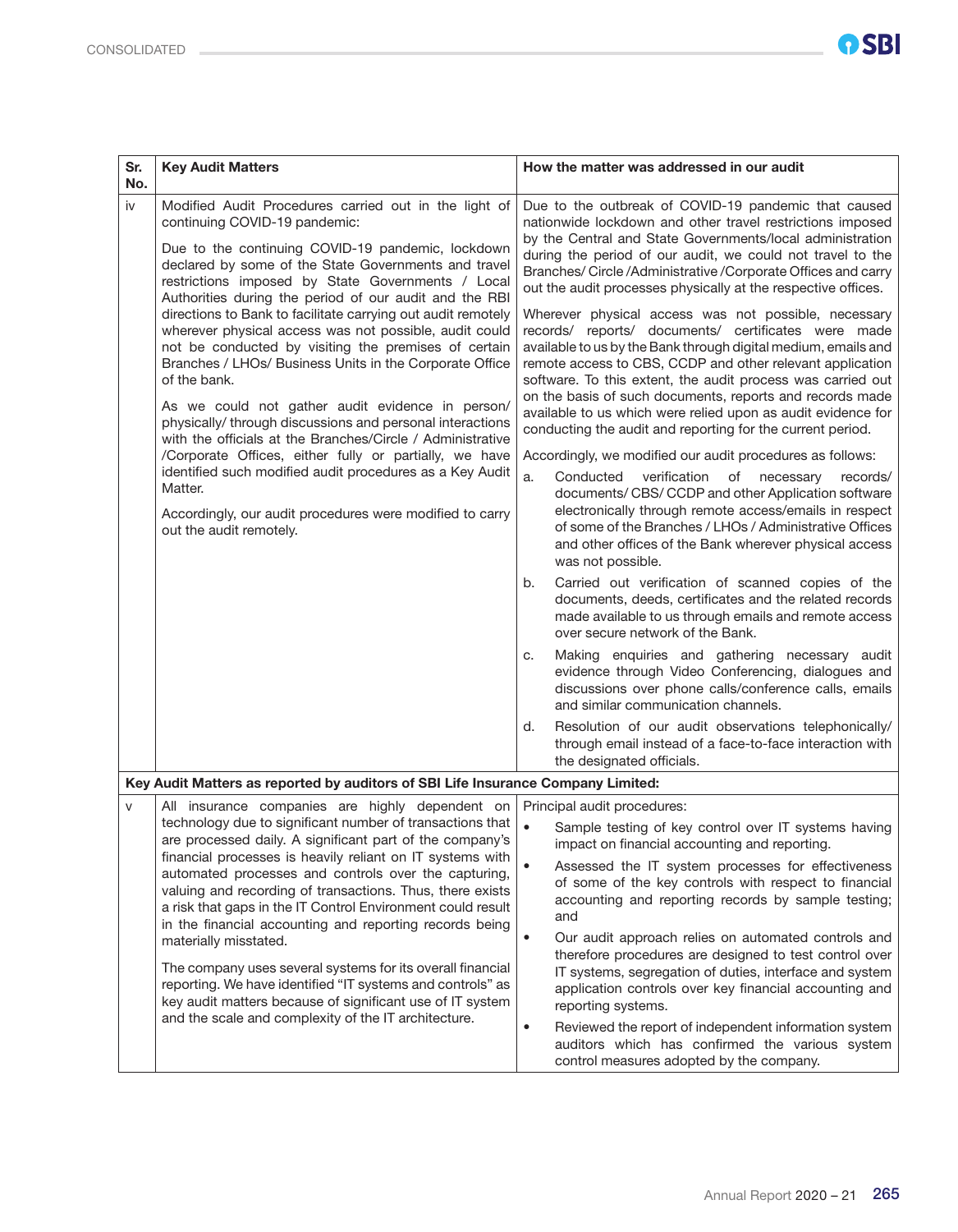#### Information Other than the Consolidated Financial Statements and Auditors' Report thereon

5. The Bank's Board of Directors is responsible for the other information. The other information comprises the Corporate Governance report (but does not include the Consolidated Financial Statements and our auditors' report thereon), which will be obtained at the time of issue of this auditors' report, and the Directors' Report of the Bank including annexures in annual report, if any, thereon, which is expected to be made available to us after the date of this Auditors' Report.

Our opinion on the Consolidated Financial Statements does not cover the other information and Pillar 3 disclosures under Basel III Disclosure and we do not and will not express any form of assurance conclusion thereon.

In connection with our audit of the Consolidated Financial Statements, our responsibility is to read the other information identified above and, in doing so, consider whether the other information is materially inconsistent with the Consolidated Financial Statements or our knowledge obtained in the audit or otherwise appears to be materially misstated.

When we read the Director's Report of the Bank, including annexures in annual report, if any, thereon, if we conclude that there is a material misstatement therein, we are required to communicate the matter to those charged with governance.

#### Responsibilities of Management and Those Charged with Governance for the Consolidated Financial Statements

6. The Bank's Board of Directors is responsible with respect to the preparation of these Consolidated Financial Statements that give a true and fair view of the consolidated financial position, consolidated financial performance and consolidated cash flows of the Group in accordance with the Accounting Standard 21-"Consolidated Financial Statements", Accounting Standards 23- "Accounting for Investment in Associates in Consolidated Financial Statements" and Accounting Standards 27 – Financial Reporting of Interest in Joint Venture" issued by the Institute of Chartered Accountants of India, and provisions of Section 29 of the Banking Regulation Act, 1949, the State Bank of India Act,1955 and circulars and guidelines issued by the Reserve Bank of India (RBI) from time to time and other accounting principles generally accepted in India. This responsibility also includes maintenance of adequate accounting records in accordance with the provisions of the Banking Regulations Act, 1949 and applicable laws for safeguarding of the assets of the Bank and for preventing and detecting frauds and other irregularities; selection and application of appropriate accounting policies; making judgments and estimates that are reasonable and prudent; and design, implementation and maintenance of adequate internal financial controls, that were operating effectively for ensuring the accuracy and completeness of the accounting records, relevant to the preparation and presentation of the respective financial statements that give a true and fair view and are free from material misstatement, whether due to fraud or error.

In preparing the Consolidated Financial Statements, respective Board of Directors of the Group Entities is responsible for assessing the respective Group Entity's ability to continue as a going concern, disclosing, as applicable, matters related to going concern and using the going concern basis of accounting unless management either intends to liquidate the Group Entities or to cease operations, or has no realistic alternative but to do so.

Those Board of Directors of the Group Entities are also responsible for overseeing the respective Group Entity's financial reporting process.

#### Auditors' Responsibility for the Audit of Consolidated Financial Statements

7. Our objectives are to obtain reasonable assurance about whether the Consolidated Financial Statements as a whole are free from material misstatement whether due to fraud or error and to issue an auditor's report that includes our opinion. Reasonable assurance is a high level of assurance, but is not a guarantee that an audit conducted in accordance with SAs will always detect a material misstatement when it exists. Misstatements can arise from fraud or error and are considered material, if individually or in aggregate, they could reasonably be expected to influence the economic decisions of users taken on the basis of these Consolidated Financial Statements.

As part of an audit in accordance with SAs, we exercise professional judgment and maintain professional skepticism throughout the audit. We also:

- Identify and assess the risks of material misstatement of the Consolidated Financial Statements, whether due to fraud or error, design and perform audit procedures responsive to those risks and obtain audit evidence that is sufficient and appropriate to provide a basis for our opinion. The risk of not detecting a material misstatement resulting from fraud is higher than for one resulting from error, as fraud may involve collusion, forgery, intentional omissions, misrepresentations or the override of internal control.
- Evaluate the appropriateness of accounting policies used and the reasonableness of accounting estimates and related disclosures made by management.
- Conclude on the appropriateness of management's use of the going concern basis of accounting and, based on the audit evidence obtained, whether a material uncertainty exists related to events or conditions that may cast significant doubt on the Group Entity's ability to continue as a going concern. If we conclude that a material uncertainty exists, we are required to draw attention in our auditors' report to the related disclosures in the Consolidated Financial Statements or, if such disclosures are inadequate, to modify our opinion. Our conclusions are based on the audit evidence obtained up to the date of our auditors' report. However, future events or conditions may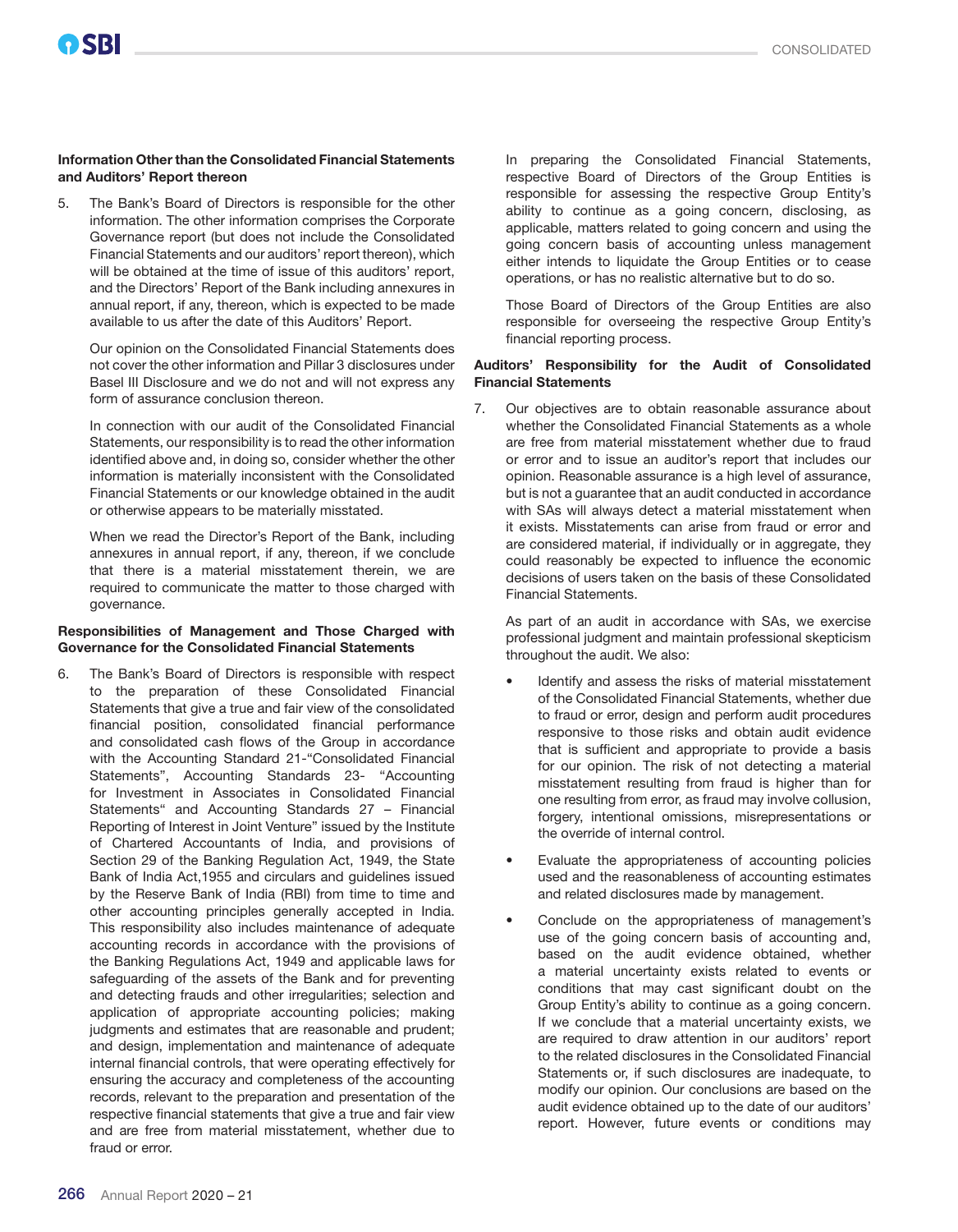cause the Group Entity to cease to continue as a going concern.

- Evaluate the overall presentation structure and content of the Consolidated Financial Statements, including the disclosures and whether the Consolidated Financial Statements represent the underlying transactions and events in a manner that achieves fair presentation.
- Obtain sufficient appropriate audit evidence regarding the financial information of the entities or business activities within the Group and its Associates and Jointly Controlled Entities of which we are the independent auditors and whose financial information we have audited, to express an opinion on the Consolidated Financial Statements. We are responsible for the direction, supervision and performance of the audit of the financial statements of such entities included in the Consolidated Financial Statements of which we are the independent auditors. For the other entities included in the Consolidated Financial Statements, which have been audited by other auditors, such other auditors remain responsible for the direction, supervision and performance of the audits carried out by them. We remain solely responsible for our audit opinion.

Materiality is the magnitude of misstatements in the Consolidated Financial Statements that, individually or in aggregate, makes it probable that the economic decisions of a reasonably knowledgeable user of the financial statements may be influenced. We consider quantitative materiality and qualitative factors in (i) planning the scope of our audit work and in evaluating the results of our work; and (ii) to evaluate the effect of any identified misstatements in the financial statements.

We communicate with those charged with governance regarding, among other matters, the planned scope and timing of the audit and significant audit findings, including any significant deficiencies in internal control that we identify during our audit.

We also provide those charged with governance with a statement that we have complied with relevant ethical requirements regarding independence and to communicate with them all relationships and other matters that may reasonably be thought to bear on our independence, and where applicable, related safeguards.

From the matters communicated with those charged with governance, we determine those matters that were of most significance in the audit of the Consolidated Financial Statements of the current period and are therefore the Key Audit Matters. We describe these matters in our auditors' report unless law or regulation precludes public disclosure about the matter or when, in extremely rare circumstances, we determine that a matter should not be communicated in our report because the adverse consequences of doing so would reasonably be expected to outweigh the public interest benefits of such communication.

#### Other Matters

- 8. Incorporated in these consolidated financial statements are the:
	- a) We did not audit the financial statements/ information of 10842 branches included in the Standalone Financial Statements of the Bank whose financial statements / financial information reflect total assets of  $\bar{\tau}$  34,44,485 crore at March 31, 2021 and total revenue of  $\bar{\tau}$  2,83,673 crore for the year ended on that date, as considered in the Standalone Financial Statements. The financial statements / information of these branches have been audited by the branch auditors whose reports have been furnished to us, and in our opinion in so far as it relates to the amounts and disclosures included in respect of branches, is based solely on the report of such branch auditors;
	- b) We did not audit the financial statements of 26 Subsidiaries, 8 Jointly Controlled Entities whose financial statements reflect total assets of  $\bar{\tau}$  328,891,56 crore as at March 31, 2021, total revenues of  $\bar{\tau}$  81,067,73 crore for the year ended on that date, as considered in the Consolidated Financial Statements. The Consolidated Financial Statements also include the Group's share of net loss of  $\bar{\tau}$  664.98 crore for the year ended March 31, 2021, as considered in the Consolidated Financial Statements, in respect of 16 associates, whose financial statements have not been audited by us. These financial statements have been audited by other auditors whose reports have been furnished to us by the Management and our opinion on the Consolidated Financial Statements, in so far as it relates to the amounts and disclosures included in respect of these subsidiaries, jointly controlled entities and associates, and our report in so far as it relates to the aforesaid subsidiaries, jointly controlled entities and associates, is based solely on the reports of the other auditors
	- c) We did not audit the financial statements of 1 subsidiary whose financial statements reflect total assets of  $\overline{5}$  7,604.08 crore as at March 31, 2021, total revenues of  $\bar{\tau}$  236.33 crore, as considered in the Consolidated Financial Statements. The Consolidated Financial Statements also include the Group's share of net loss of  $\bar{\tau}$  2.02 crore for the year ended March 31, 2021, as considered in the Consolidated Financial Statements, in respect of 1 associate, whose financial statements / financial information have not been audited by us. These financial statements are unaudited and have been furnished to us by the Management and our opinion on the Consolidated Financial Statements, in so far as it relates to the amounts and disclosures included in respect of these subsidiary and associate, and our report relates to the aforesaid subsidiaries, jointly controlled entities and associates, in so far as is based solely on such unaudited financial statements. In our opinion and according to the information and explanations given to us by the Management, these financial statements are not material to the Group.